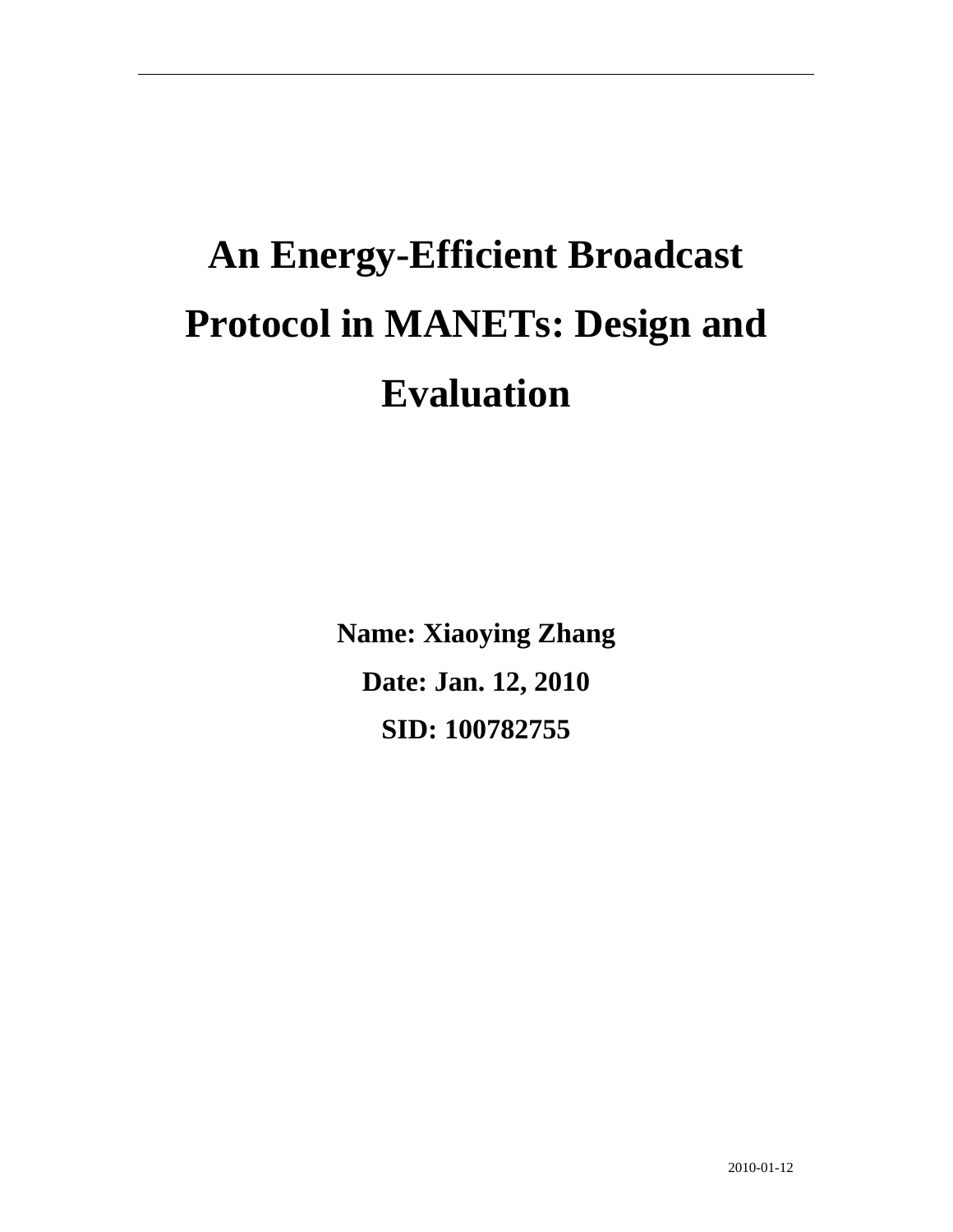## **ABSTRACT**

As the technology of mobile ad hoc networks (MANETs) develops, many new kinds of applications in this field emerge. The group-oriented services which take advantage of the broadcasting nature of wireless networks are of much importance. Therefore, broadcasting/multicasting protocols in MANETs are receiving increased attention. Energy efficiency is a critical issue in MANETs and sensor networks where power of nodes is limited and difficult to recharge. This issue is crucial in the design of new routing protocols since each node acts not only as a host but also as a router. This project gives a general survey of broadcast/multicast routing protocols, network coding approaches and energy-efficient broadcast/multicast routing protocols in MANETs. In order to maximize network lifetime, we propose a new energy-efficient broadcast protocol, called EBOLSR, which adapts the EOLSR protocol to the broadcasting domain. And then we compare the performance of EBOLSR with three other broadcast protocols in two distinct MANET scenarios, Classical Flooding, Simplified Multicast Forwarding (SMF), and a coding-based broadcast protocol (CodeBCast). Simulation results show that EBOLSR protocol has less energy consumption and longer network lifetime than Classical Flooding, and also explain the reason why it does not outperform SMF in terms of the energy consumption and network lifetime.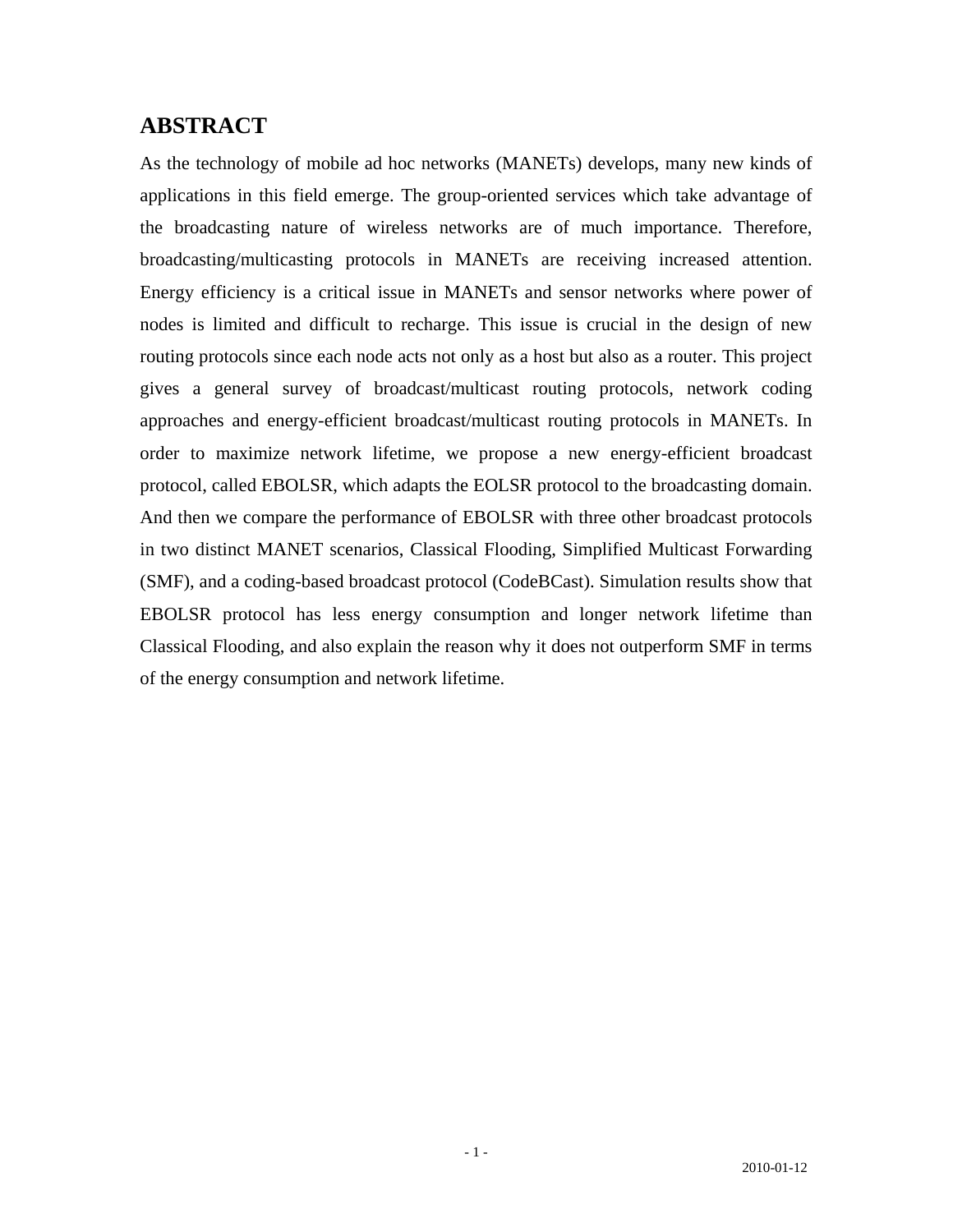## **ACKNOWLEDGMENTS**

I would like to express the deepest appreciation to my supervisor, Professor Thomas Kunz, for his guidance and support during my research and study at Carleton University. Without his guidance, patience and persistent help, this project would not have been possible.

I also would like to heartily thank my co-supervisor, Professor Oliver Yang, whose encouragement, guidance and support helped me a lot when I was studying in the University of Ottawa. His perpetual energy and enthusiasm in research had motivated me.

In addition, I would like to give my thanks to my parents. Their endless love and considerations help me to overcome all the difficulties confidently. I cannot ask for more from them. And I only want to let them know they will be proud of their daughter.

Lastly, I offer my regards and blessings to all of those who have helped me in any respect during my life in Canada.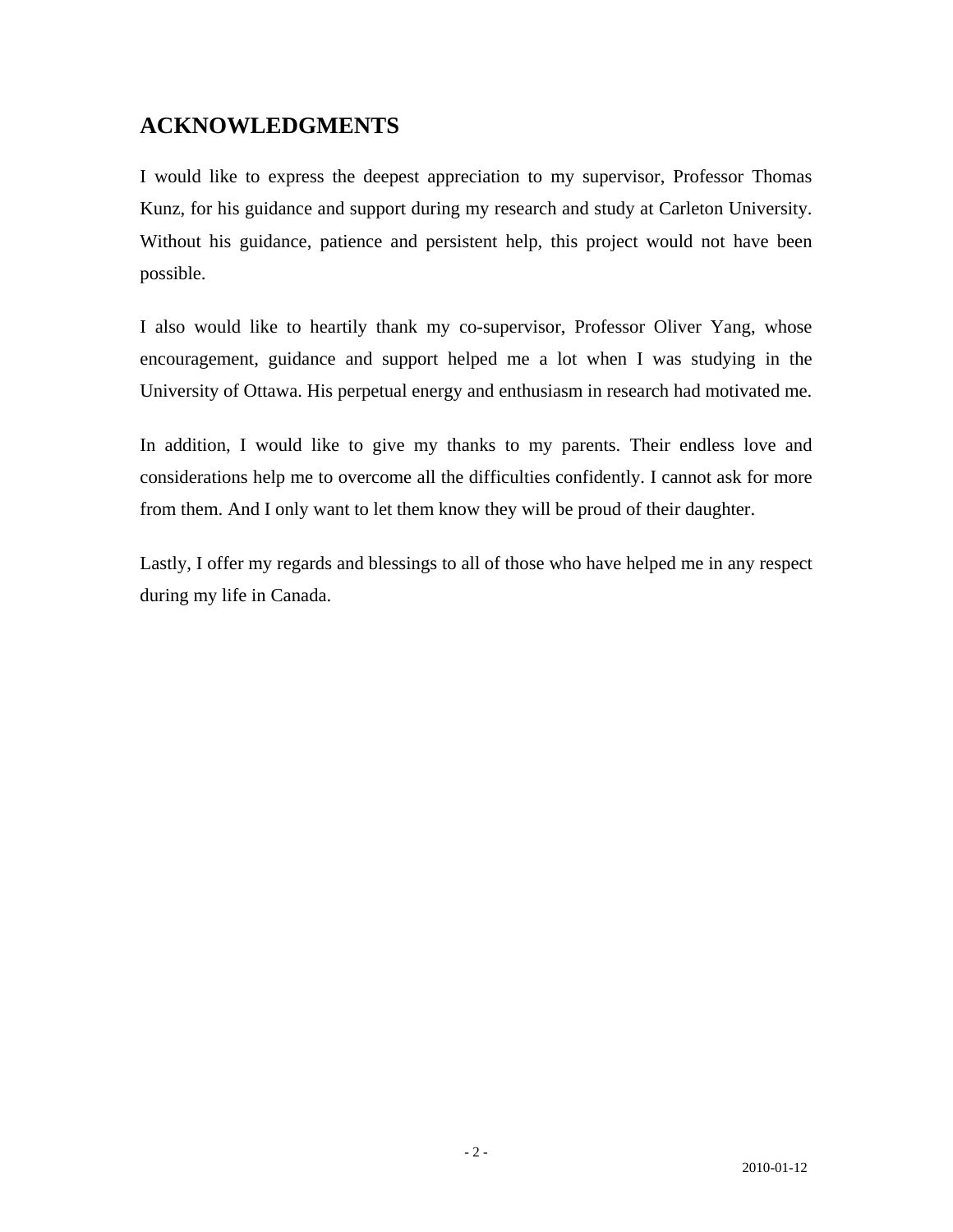## **Contents**

| 1                                                                      |               |                |                                                     |  |  |
|------------------------------------------------------------------------|---------------|----------------|-----------------------------------------------------|--|--|
| 2                                                                      |               |                |                                                     |  |  |
|                                                                        | 2.1           |                |                                                     |  |  |
|                                                                        |               | 2.1.1          |                                                     |  |  |
|                                                                        |               | 2.1.2          |                                                     |  |  |
|                                                                        | $2.2^{\circ}$ |                |                                                     |  |  |
|                                                                        |               | 2.2.1          |                                                     |  |  |
|                                                                        |               | 2.2.2          |                                                     |  |  |
|                                                                        |               | 2.2.3          |                                                     |  |  |
|                                                                        |               | 2.2.4          |                                                     |  |  |
| 3                                                                      |               |                | ENERGY-EFFICIENT MULTICAST/BROADCAST PROTOCOLS  15- |  |  |
|                                                                        | 3.1           |                |                                                     |  |  |
|                                                                        |               | 3.1.1          |                                                     |  |  |
|                                                                        |               | 3.1.2          |                                                     |  |  |
|                                                                        | 3.2           |                |                                                     |  |  |
|                                                                        |               | 3.2.1          |                                                     |  |  |
|                                                                        |               | 3.2.2          |                                                     |  |  |
| $\overline{\mathbf{4}}$                                                |               |                |                                                     |  |  |
|                                                                        | 4.1           |                |                                                     |  |  |
|                                                                        | 4.2           |                |                                                     |  |  |
|                                                                        |               | 4.2.1          |                                                     |  |  |
|                                                                        |               | 4.2.2          |                                                     |  |  |
|                                                                        |               | 4.2.3          |                                                     |  |  |
|                                                                        |               | 4.2.4          |                                                     |  |  |
|                                                                        |               | 4.2.5          |                                                     |  |  |
| ENERGY-EFFICIENT BROADCAST OLSR (EBOLSR) and Other Algorithms for<br>5 |               |                |                                                     |  |  |
|                                                                        | 5.1           |                |                                                     |  |  |
|                                                                        |               | 5.1.1          |                                                     |  |  |
|                                                                        |               | 5.1.2          |                                                     |  |  |
|                                                                        |               | 5.1.3          |                                                     |  |  |
|                                                                        |               | 5.1.4          |                                                     |  |  |
|                                                                        | 5.2           |                |                                                     |  |  |
|                                                                        | 5.3           |                |                                                     |  |  |
|                                                                        | 5.4           |                |                                                     |  |  |
| 6                                                                      |               |                |                                                     |  |  |
|                                                                        | 6.1           |                |                                                     |  |  |
|                                                                        |               |                |                                                     |  |  |
|                                                                        |               |                |                                                     |  |  |
|                                                                        |               | 6.1.1<br>6.1.2 |                                                     |  |  |
|                                                                        |               |                |                                                     |  |  |
|                                                                        | 6.2           | 6.1.3          |                                                     |  |  |
|                                                                        |               | 6.2.1          |                                                     |  |  |
|                                                                        |               | 6.2.2          |                                                     |  |  |
| 7                                                                      |               |                |                                                     |  |  |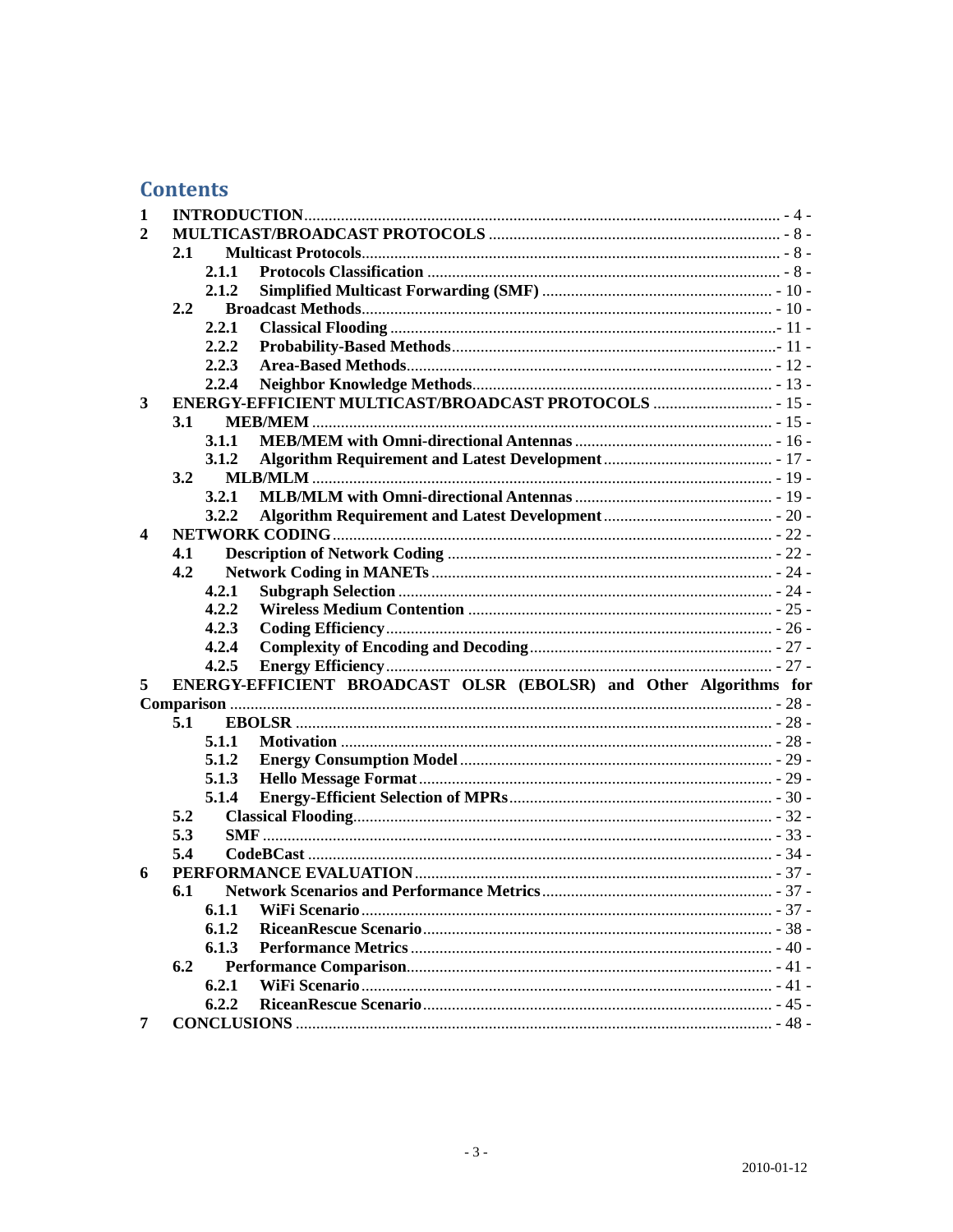## <span id="page-4-0"></span>**1 INTRODUCTION**

A mobile ad hoc network (MANET) is a collection of wireless mobile nodes dynamically forming a temporary network without the use of any existing network infrastructure or centralized administration. Due to the limited transmission range of wireless network interfaces, to communicate with nodes outside its transmission range, a node needs multiple hops to forward packets to the destination across the network. Since there is no stationary infrastructure such as base stations, each node operates not only as a host but also as a router. Hence, a routing protocol for MANETs runs on every node and is affected by the resources at each mobile node. Considering typical characteristics of a MANET, such as a lack of infrastructure, dynamic topologies, constrained bandwidth, constrained energy and so on, a good routing protocol should minimize the limited resources and meanwhile maximize the network efficiency.

In recent years, a variety of routing protocols have been proposed for MANETs. Such protocols can be classified as proactive or reactive, depending on whether they keep routes continuously updated, or whether they react on demand. They can also be classified as unicast routing, broadcast routing and multicast routing, according to the type of applications. Unicast routing supports communications between one source and one destination. Dynamic Source Routing (DSR) [1], Ad Hoc On-demand Distance Vector (AODV) [2], Destination Sequenced Distance Vector (DSDV) [3], Optimized Link State Routing (OLSR) [4] protocol and so on are the typical unicast routing protocols proposed for MANETs. Multicasting is the transmission of data packets to more than one node sharing one multicasting address. The receivers form the multicast group. Actually, there could be more than one sender sending to a multicast group. Typical multicast protocols include On-Demand Multicast Routing Protocol (ODMRP) [5], Multicast Ad-Hoc on-Demand Distance Vector (MAODV) [6] and Ad hoc Multicast Routing (AMRoute) [7] and so on. Broadcasting is a special case of multicasting, which supports sending messages to all nodes in the network.

It is necessary to have reliable communications during large-scale emergency situations in today's world. Information such as text, audio, or video may be broadcast or multicast to survivors to inform them of shelter locations, details of the disaster, how to respond to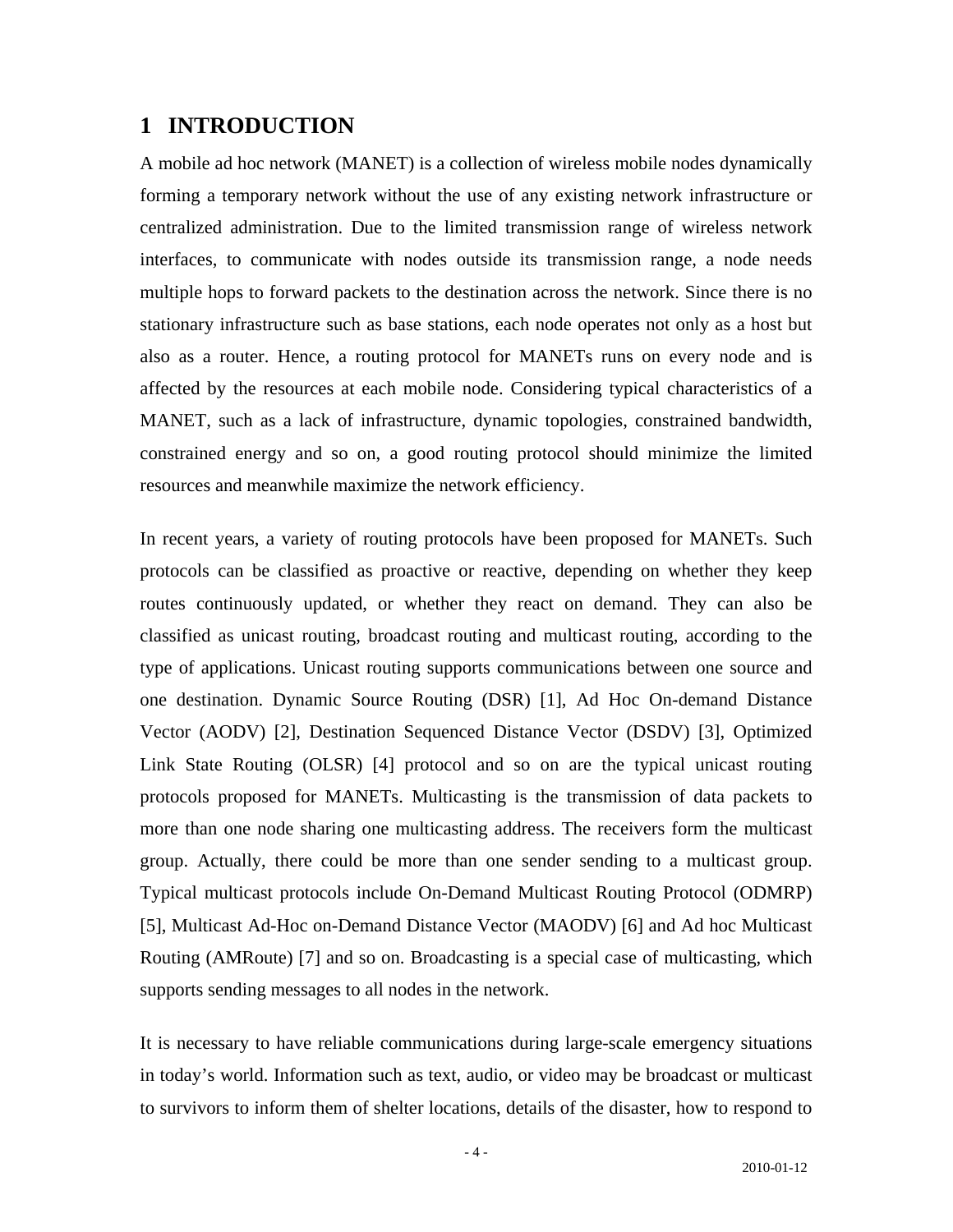the disaster, and so on. Moreover, situational awareness data may be broadcast or multicast to various rescue teams such as the crisis center, police department, emergency medical services (i.e., hospitals, ambulances), and fire department. Considering the widely use of broadcast protocols and limited energy in MANETs, we focus on the study of some efficient broadcast protocols in MANETs and the design and evaluation of an energy-efficient broadcast protocol.

The goal of this project is to design and implement a new energy-efficient broadcast protocol and then compare it with three other broadcast protocols in MANETs. These three protocols are Classical Flooding, Simplified Multicast Forwarding (SMF) [8], and a coding-based broadcast protocol (CodeBCast) [9]. Classical Flooding is the simplest broadcast method, in which each node retransmits packets to all its neighbors if they are not duplicated. It is reliable for MANETs with low density nodes and high mobility, however, it is very harmful and unproductive as it may cause severe network congestion and quickly exhaust the nodes' energy. Although Classical Flooding has some disadvantages, given its widely used in the routing discovery in some protocols, we will use it as a benchmark for comparison. As an efficient multicast protocol, SMF [8] provides basic IP multicast forwarding for MANETs, which provides duplicate packet detection mechanisms for forwarding IP multicast packets and efficient relay set mechanisms for reducing contention and congestion in wireless multi-hop scenario. In additional, our proposed protocol is also implemented based on SMF, and thus through the performance comparison with SMF, we can know if our proposed protocol performs better. It is known that network coding in wired networks enables connections with rates that are higher than those achieved by plain routing only. However, the properties of wireless networks modify the formulation of time-varying network coding in a way that differs from the classical approach used in wired network coding. Since intermediate nodes are allowed to encode and decode messages they receive in network coding approach, less number of transmissions and receptions are needed to gather all the required packets, which make it energy-efficient. Considering network coding approach offers advantages in multicast and broadcast networks, such as high throughput and efficient energy, we study the network coding approaches in MANETs in recent years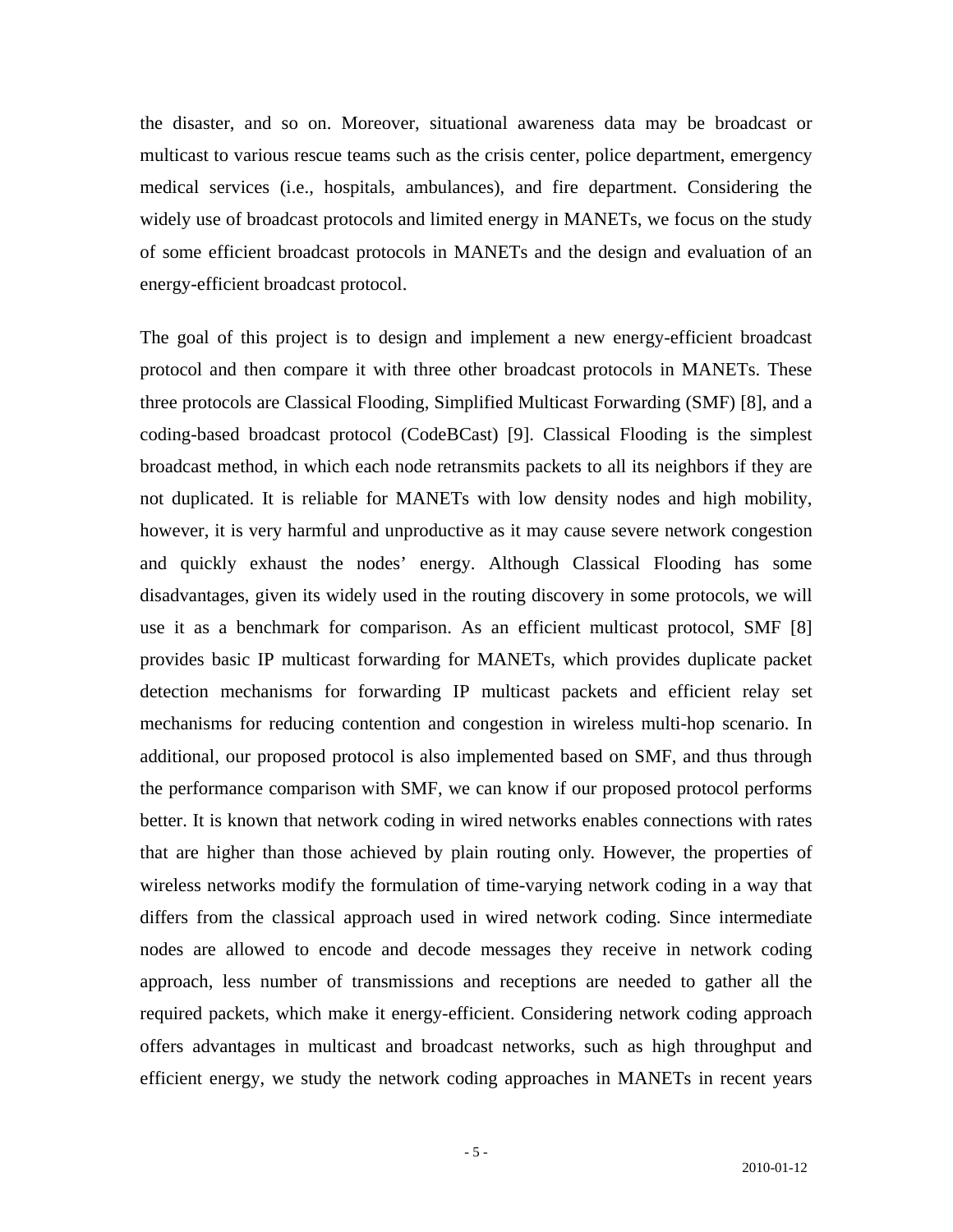and select one network coding based broadcast protocol, CodeBCast [9], to compare with our proposed protocol. CodeBCast [9] applies the network coding approach, which is designed to achieve the maximum network throughput using a deterministic broadcast method, and resulting in a significant reduction in the number of transmissions in the network.

In Section 3, we review some energy-efficient protocols proposed in recent years, i.e. papers published by Guo and Yang which are all shown to be energy-optimized. However, most of them use the power-adjustable energy model or directional antenna, while our network is power-fixed and we use the omni-directional antenna. In the previous work focusing on the power-adjustable energy model, the power control ability at each node is exploited according to some information, i.e. by monitoring the distance in the received hello messages from all its children, and the transmission power is adjusted to the minimum level at each transmission in order to achieve the minimum energy consumption. Additionally, in the previous work focusing on the directional antenna propagation model, narrow beams is used in order to save energy because only the nodes located within the transmitter's antenna beam can receive the message, and the transmission power is usually adjusted based on the beamwidth in this type of network. Since the energy model is different, it does not make sense to compare our proposed protocol with these energy-optimized protocols.

Although SMF and CodeBCast are not energy-efficient protocols, they are proved to be efficient in the multicasting/broadcasting domain in terms of the packet delivery ratio and the network throughput. Moreover, the multipoint relay method in SMF and the network coding nature of CodeBCast make them consume less energy than the traditional routing. Through comparison of our protocol with them, we can see if they also perform well in terms of the energy consumption and network lifetime.

In recent research, there are mainly two groups of approaches used to develop energy-efficient broadcast routing protocols. In the first approach, each node can adjust its transmission power based on the distance to the receiving node(s) and the background noise either continuously or in a discrete fashion. In the other approach, all nodes in the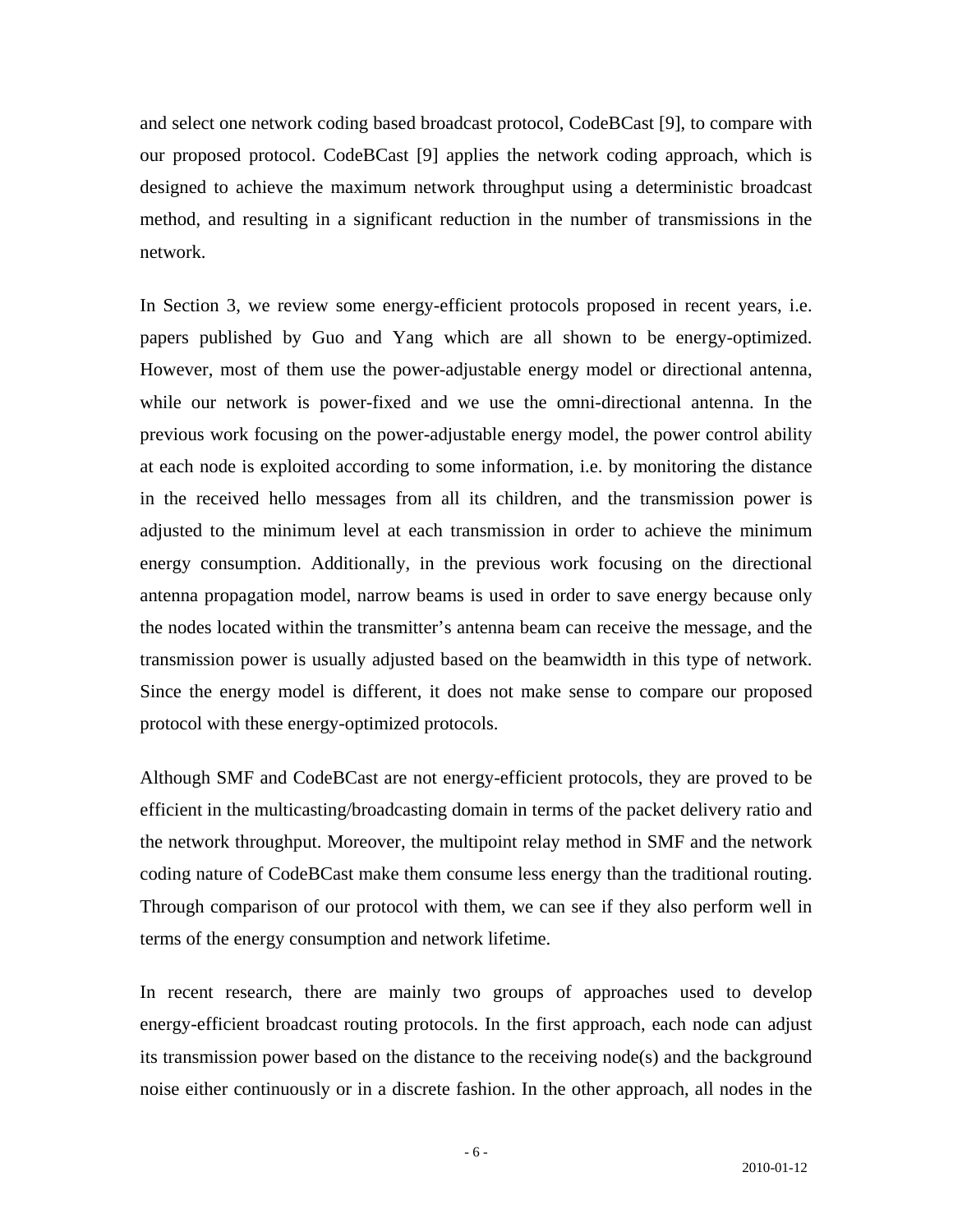network use a fixed power level for transmissions. In the energy model of our network, transmission power of each node is fixed. After a survey of the recent energy-efficient broadcast/multicast routing protocols, we find that few research on energy-efficient broadcast uses fixed transmission power of each node. Most of the energy-efficient protocols we mention in Section 3 are shown to be energy-optimized, but based on the power-adjustable model. Therefore, we focus on the energy-efficient broadcast routing protocol using fixed transmission power and propose a new energy-efficient broadcast protocol, EBOLSR, which extends the Energy-efficient OLSR (EOLSR) [10] protocol to a broadcast protocol.

In order to test and compare the performance of the above protocols, we use the network simulator, NS2 [11], to simulate two distinct scenarios, a WiFi scenario and a RiceanRescue scenario. Since Classical Flooding, SMF and CodeBCast have already been implemented by others, we only implement our own protocol, EBOLSR, and the detailed implementation is shown in Section 5. The performance of the four protocols are compared in terms of the packet delivery ratio, average end-to-end delay, energy consumption per packet, network lifetime and the average number of (E)MPRs per node of EBOLSR and SMF. The definitions of these metrics are given in Section 6.

The rest of the report is organized as follows. Section 2 reviews multicast/broadcast protocols in MANETs. Section 3 reviews the energy-efficient multicast/broadcast protocol in MANETs. Section 4 reviews the network coding approach in MANETs. Section 5 describes the design and implementation of our proposed protocol and other algorithms for comparison. Section 6 presents the simulation results. Section 7 concludes the report.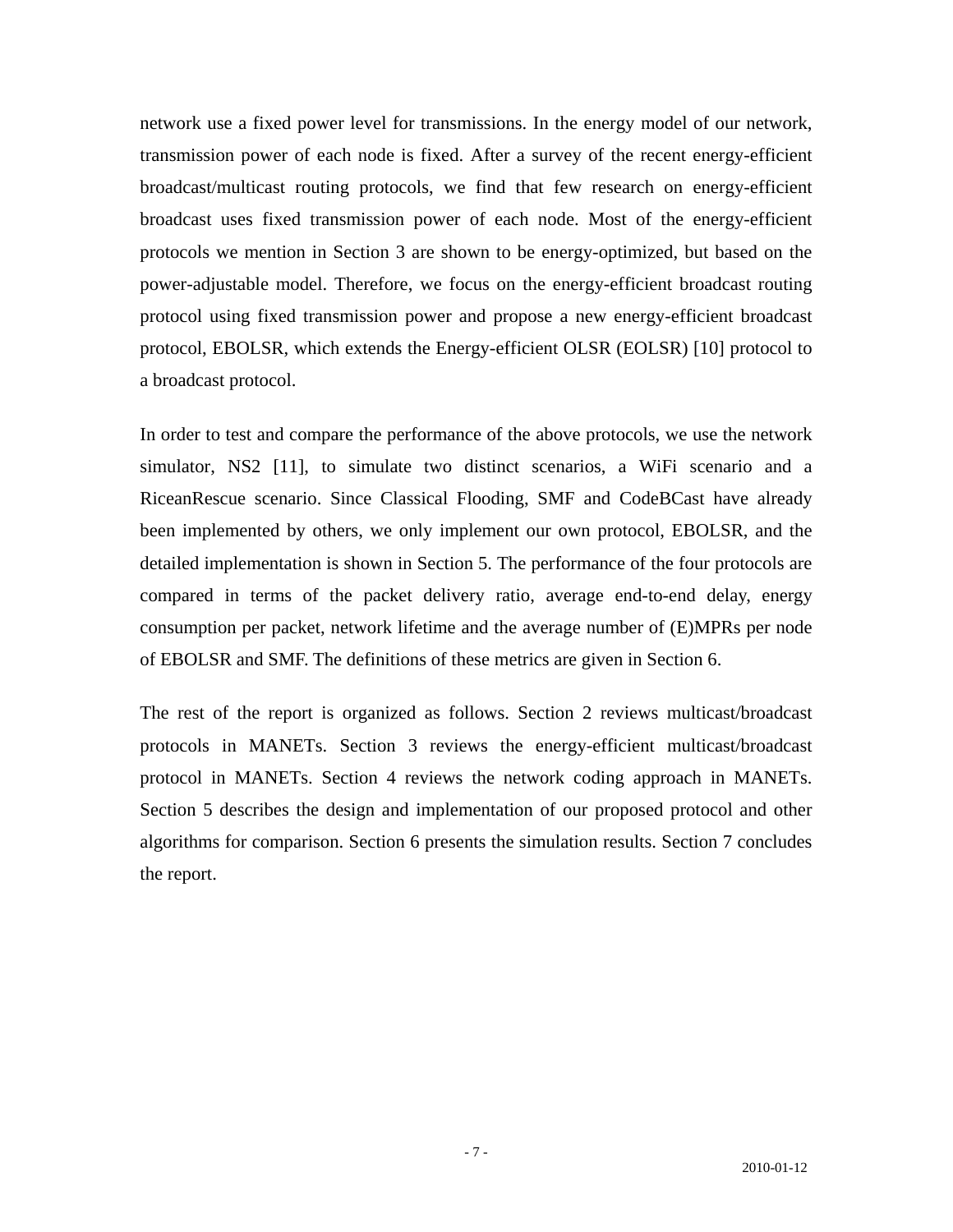## <span id="page-8-0"></span>**2 MULTICAST/BROADCAST PROTOCOLS**

The multicast/broadcast services are critical in applications characterized by the close collaboration of teams with requirements for audio and video conferencing and sharing of text and images. Additionally, most routing protocols in MANETs rely on the broadcast function to exchange essential routing packets between mobile nodes and need the multicast function to make more efficient use of network bandwidth for some particular multimedia applications. Hence, broadcast and multicast are important operations for mobile nodes to construct a routing path in MANETs.

#### **2.1 Multicast Protocols**

Multicasting is the transmission of data packets to more than one node sharing one multicasting address. It is intended for group-oriented computing. Several multicast routing protocols have been proposed for MANETs, which can be classified as unicast-based, tree-based, mesh-based, or hybrid protocols, according to how distribution paths among group members are constructed.

#### **2.1.1 Protocols Classification**

• Unicast-based multicast protocols

Some primitive broadcast/multicast protocols are just unicast-based. That is, for a source to send to N destinations, the protocol simply set up N unicast connections to achieve the function of multicast. Since few recent research focuses on this type of multicast protocols, we will not describe more about it, and will focus on the following two kinds of multicast protocols.

Tree-based multicast protocols

Tree-based multicast routing protocols can be further divided into source-tree-based and shared-tree based schemes, according to the number of trees per multicast group. In a source-tree-based multicast protocol, a multicast tree is established and maintained for each source node of a multicast group, and shared-tree-based multicast protocols use a single shared tree for all multicast source nodes. In the source-tree-based multicast protocol, each multicast packet is forwarded along the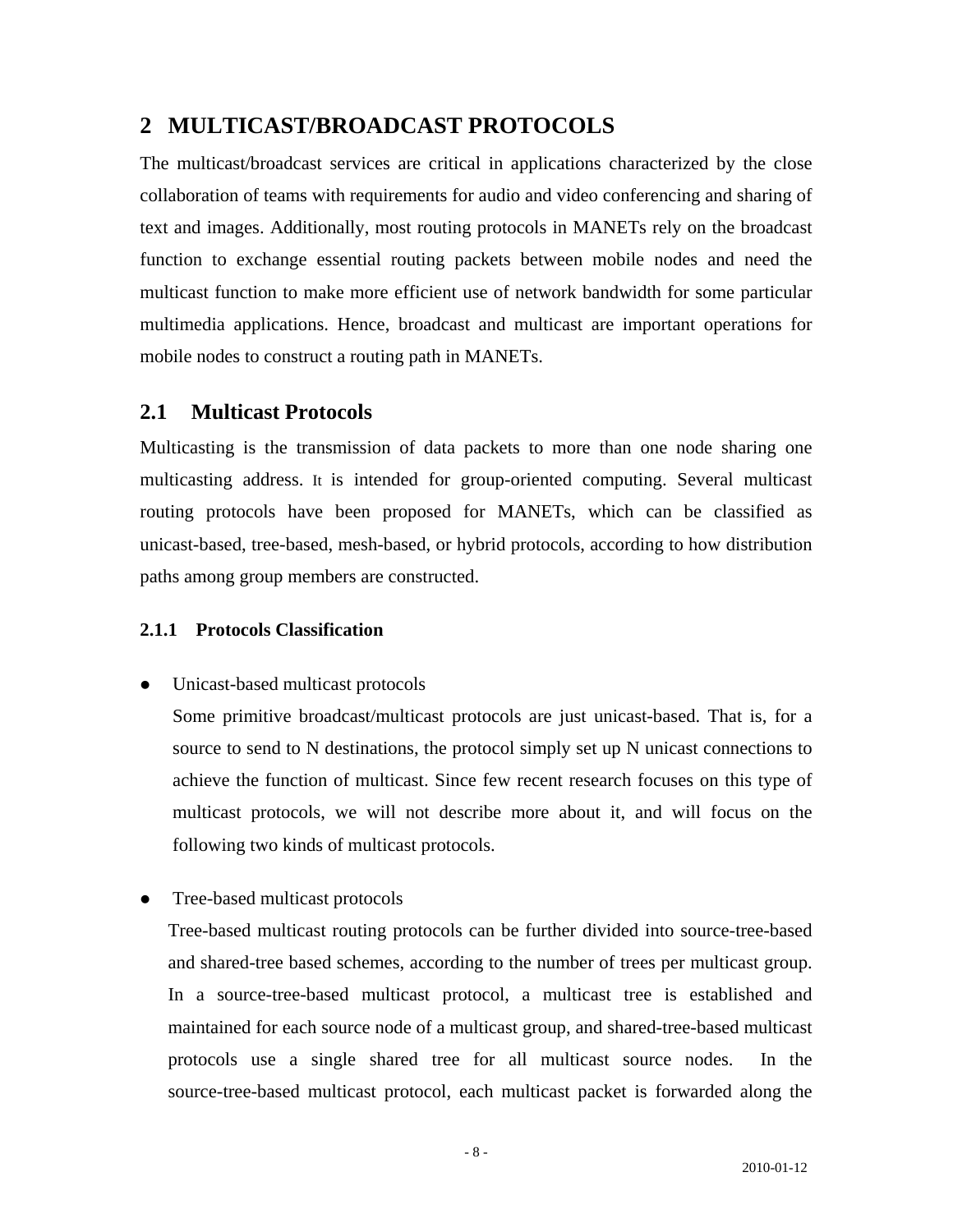most efficient path, i.e. the shortest path, from the source node to each multicast group member, but this method incurs a lot of control overhead to maintain many trees. For the shared-tree-based multicast protocol, it has lower control overhead since it maintain only a single tree for a multicast group and thus is more scalable. Adaptive Demand-driven Multicast Routing (ADMR) [12] is source-tree-based and Multicast Ad Hoc On-Demand Distance Vector (MAODV) [6] is a shared-tree-based multicast protocol developed for MANETs.

Mesh-based multicast protocols

In mesh-based multicast protocols, more than one path exists between each sender and receiver. When a route fails, which is common in MANETs, there should be another route to deliver the data. Mesh-based multicast protocols support the redundancy of routes that provides fault tolerance. Obviously, this kind of protocol is more robust but less efficient since the mesh infrastructure also to be maintained and receivers typically receive more than one copy of a packet. On-Demand Multicast Routing Protocol (ODMRP) [5] is a mesh-based multicast protocol developed for MANETs.

• Hybrid multicast protocols

A hybrid multicast protocol combines both the tree-based and mesh-based methods in order to achieve efficiency and robustness. It has two main procedures, the mesh creation and the tree creation. It first creates the virtual mesh links among the group members and a logic core will be selected from the members in this procedure. Then the mesh is used to establish the multicast tree which is initiated by the logical core. Ad hoc Multicast Routing (AMRoute) [7] is a hybrid multicast protocol developed for MANETs.

Multicast routing protocols can also be classified as proactive or reactive, depending on whether they keep routes continuously updated, or react on demand.

Proactive protocols

Proactive protocols attempt to find and maintain consistent, up-to-date routes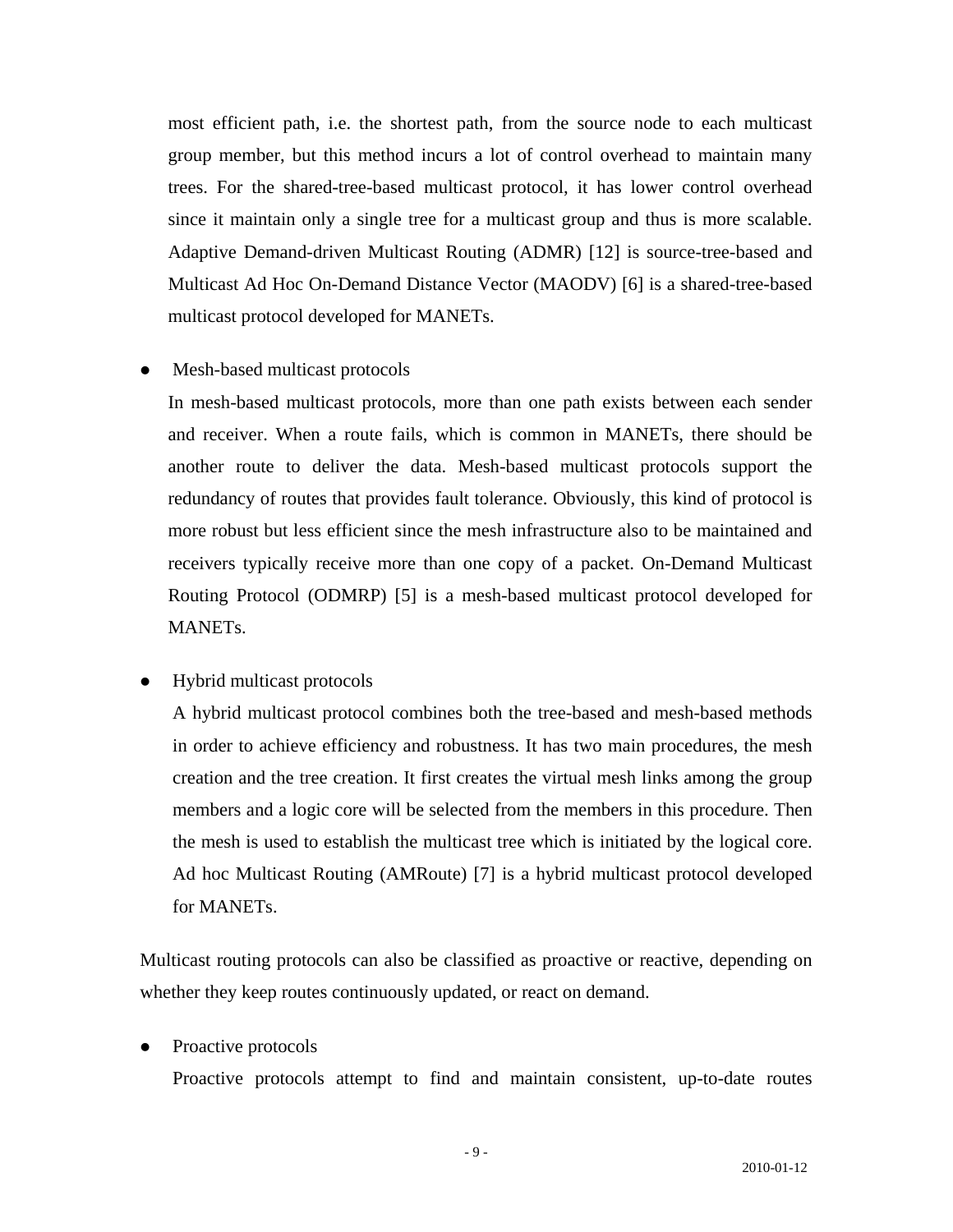<span id="page-10-0"></span>between all source nodes and destination nodes regardless of whether these routes are needed. Periodic control messages are used to maintain routes up-to-date for each node. Examples include Ad hoc Multicast Routing protocol utilizing Increasing IdnumberS (AMRIS) [13] and Core-Assisted Mesh Protocol (CAMP) [14].

• Reactive protocols

Unlike proactive protocols, reactive protocols create routes only when a source node requests them. Examples include the On-Demand Multicast Routing Protocol (ODMRP) [5] and the Multicast Ad Hoc on-Demand Distance Vector (MAODV) [6] protocol.

Since SMF is an efficient multicast protocol, we will simply mention it here. The specific operation of the protocol is in Section 5 and the detailed description and the feature of SMF is in the Appendix B.

#### **2.1.2 Simplified Multicast Forwarding (SMF)**

In MANETs, unicast routing protocols can provide effective and efficient mechanisms to flood routing control messages in the wireless routing area. For example, OLSR [4] provide distributed methods of dynamically electing reduced relay sets which can optimize flooding of routing control messages in the routing layer. Similarly, simpler multicast routing protocols that can optimize the forwarding of multicast traffic to all nodes in a routing area are also useful. One such solution is the Simplified Multicast Forwarding (SMF) specification designed within the Internet Engineering Task Force (IETF) [8]. Considering the multicast efficiency of SMF, we decide to select it to compare the performance with our proposed protocol in the Section 6.

SMF extends the efficient flooding concept to the data forwarding plane for IP multicast packets, which provides an appropriate multicast forwarding capability. More detailed protocol description is in the Appendix B.

#### **2.2 Broadcast Methods**

Broadcasting is the process in which a source node sends a message to all other nodes in the network, and it is also a special case of multicasting. Since even unicast and multicast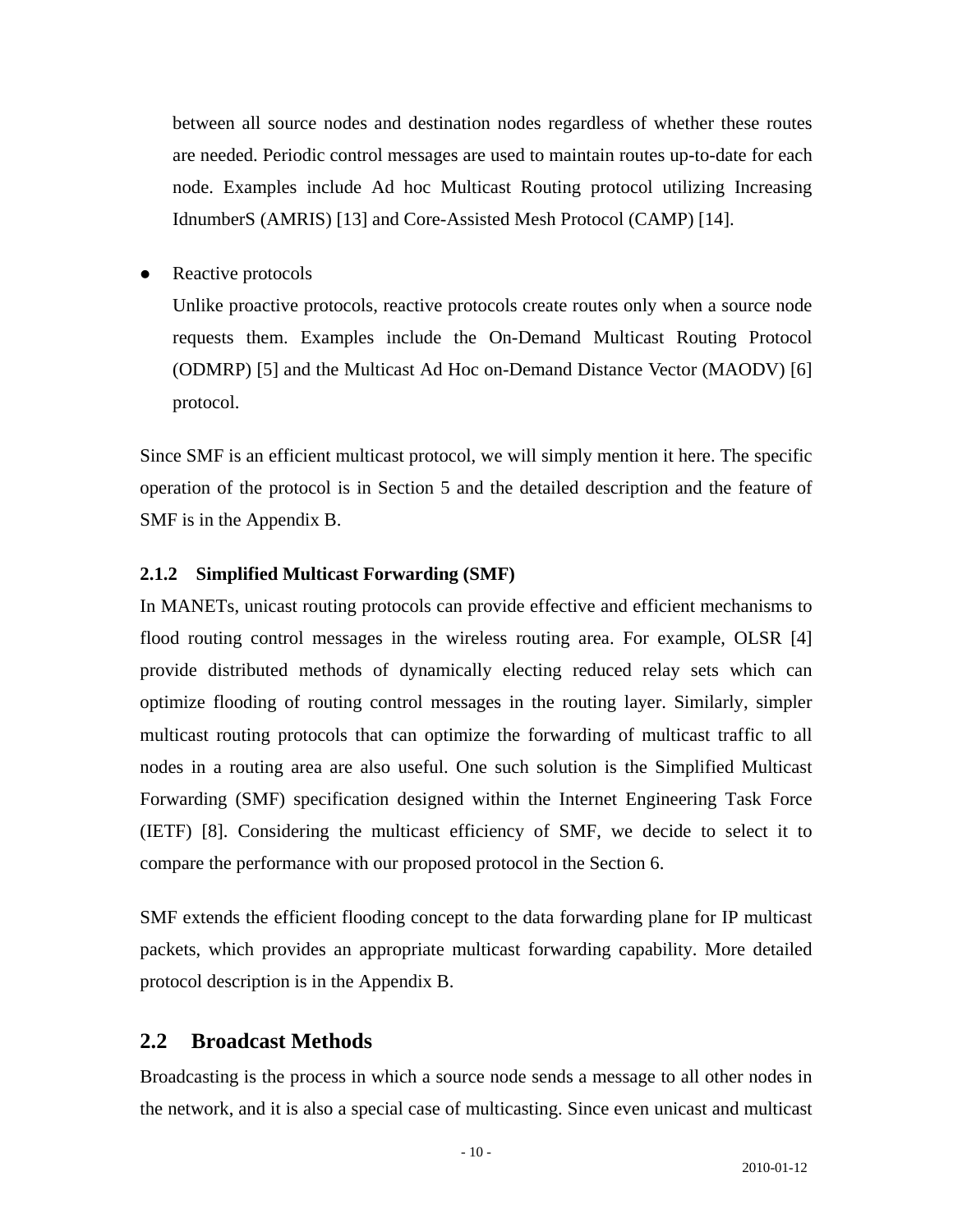<span id="page-11-0"></span>routing protocols often have a broadcast component, broadcasting is important in MANETs. For instance, protocols such as DSR [1], AODV [2], Zone Routing Protocol (ZRP) [15] and Location Aided Routing (LAR) [16] use broadcasting to establish routes. Broadcasting methods have been categorized into four families utilizing the IEEE 802.11 MAC specifications [17]:

- a) Classical Flooding
- b) Probability-Based Methods
- c) Area-Based Methods
- d) Neighbor Knowledge Methods

#### **2.2.1 Classical Flooding**

In Classical Flooding, a source node broadcasts a message to all its neighbors, and each of these neighbors will check if they have seen this message before. If yes, the message will be dropped; otherwise the message will be rebroadcast at once to all their neighbors. The process goes on until all nodes received the same message. Although this method is very reliable for MANETs with low density nodes and high mobility, it is very harmful and unproductive as it may cause severe network congestion and quickly exhaust the nodes' energy. Classical Flooding is the simplest case of SMF multicast forwarding we will mention later.

#### **2.2.2 Probability-Based Methods**

The probability-based method tries to solve the problem of the Classical Flooding method. Each node  $i \in N$  is given a predetermined probability  $p_i$  for rebroadcasting. Thus, the network congestion and collisions can be minimized if some nodes do not rebroadcast. In this approach, there is a danger that some nodes will not receive the broadcast message. Probabilistic Scheme and Counter-Based Scheme are both probability-based methods which were proposed by [18].

#### a) Probabilistic Scheme

The Probabilistic Scheme is similar to flooding, except that nodes only rebroadcast with a predetermined probability. In dense networks, multiple nodes share a similar transmission coverage. Thus, randomly having some nodes that will not rebroadcast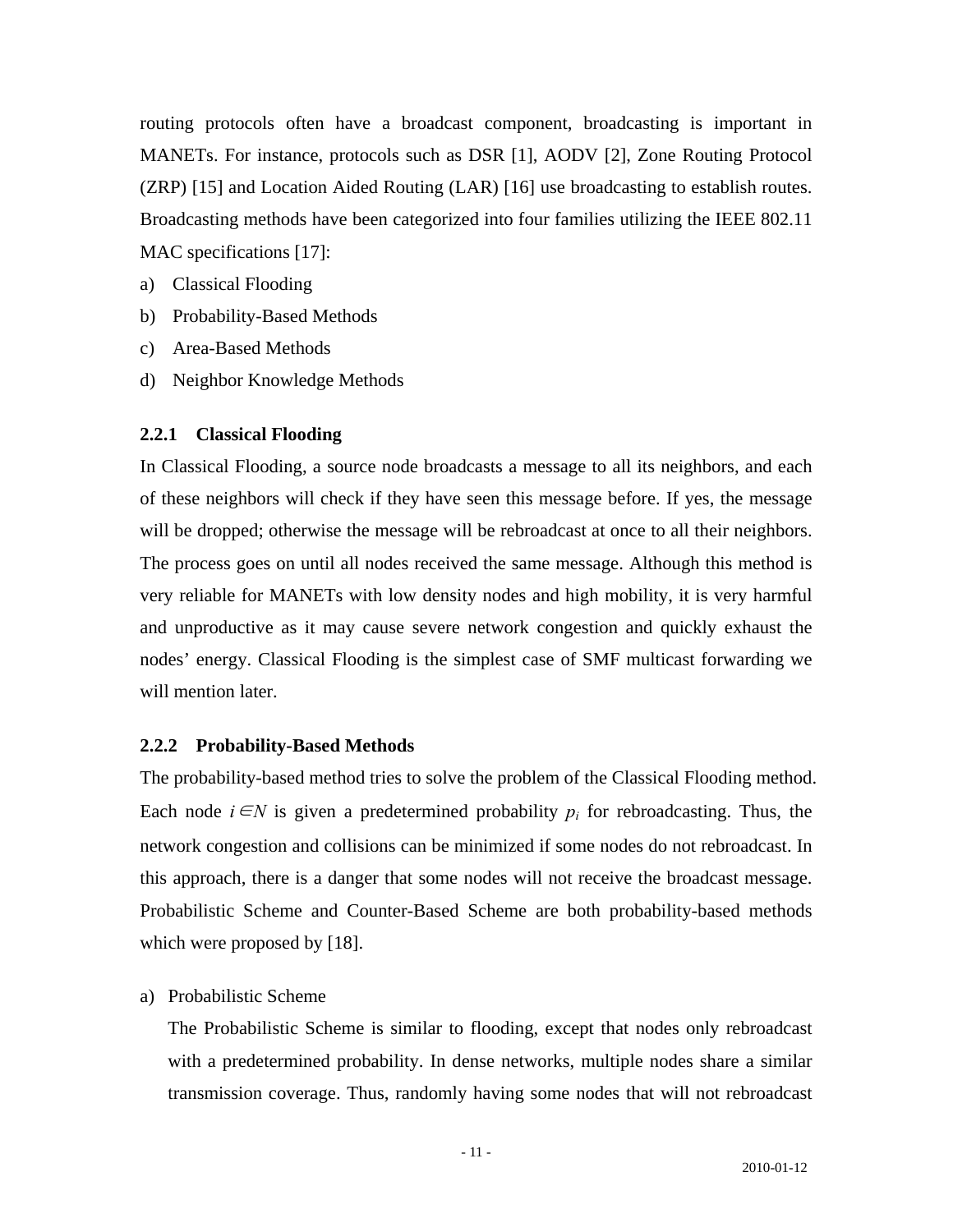<span id="page-12-0"></span>can save network resources. In sparse networks, there is much less shared coverage, thus, nodes cannot receive all the broadcast packets with the Probabilistic Scheme unless the probability parameter is high. When the probability is 100%, this scheme is identical to Classical Flooding.

b) Counter-Based Scheme

In Counter-Based Scheme, when a node tries to rebroadcast a packet, the packet may be blocked by the busy medium, backoff procedure and other queued packets. During this period, a node may receive the same packet from other nodes before the queued packet is sent out. A counter *c* is used to record the number of times the broadcast packet is received. A counter threshold *C* is chosen. When  $c \geq -C$ , stop the rebroadcasting. Otherwise, the packet should be rebroadcasted.

#### **2.2.3 Area-Based Methods**

Area-based methods assume nodes have common transmission distances. A node will rebroadcast only if the rebroadcast will reach a sufficient additional coverage area. Distance-Based Scheme and the Location-Based Scheme proposed also by [18] are both area-based methods.

a) Distance-Based Scheme

In the Counter-Based Scheme, a counter is used to decide whether to rebroadcast or not. In the Distance-Based Scheme, the distance between nodes is used to make the decision. Since the distance is related to the coverage area ( $(S = \pi d^2)$ , where *S* is the coverage area and *d* is the distance), it can be used as a metric to determine whether to rebroadcast or not. Suppose that before sending a broadcast packet, node *N* has received the same packet several times. Let *dmin* be the distance to the nearest node from which the packet is received and *D* be some distance threshold. If  $d_{min} < D$ , N does not rebroadcast the packet; otherwise, the packet should be rebroadcasted.

b) Location-Based Scheme

In the Location-Based Scheme, each node needs to establish its own location in order to estimate the additional coverage more precisely. This approach can be supported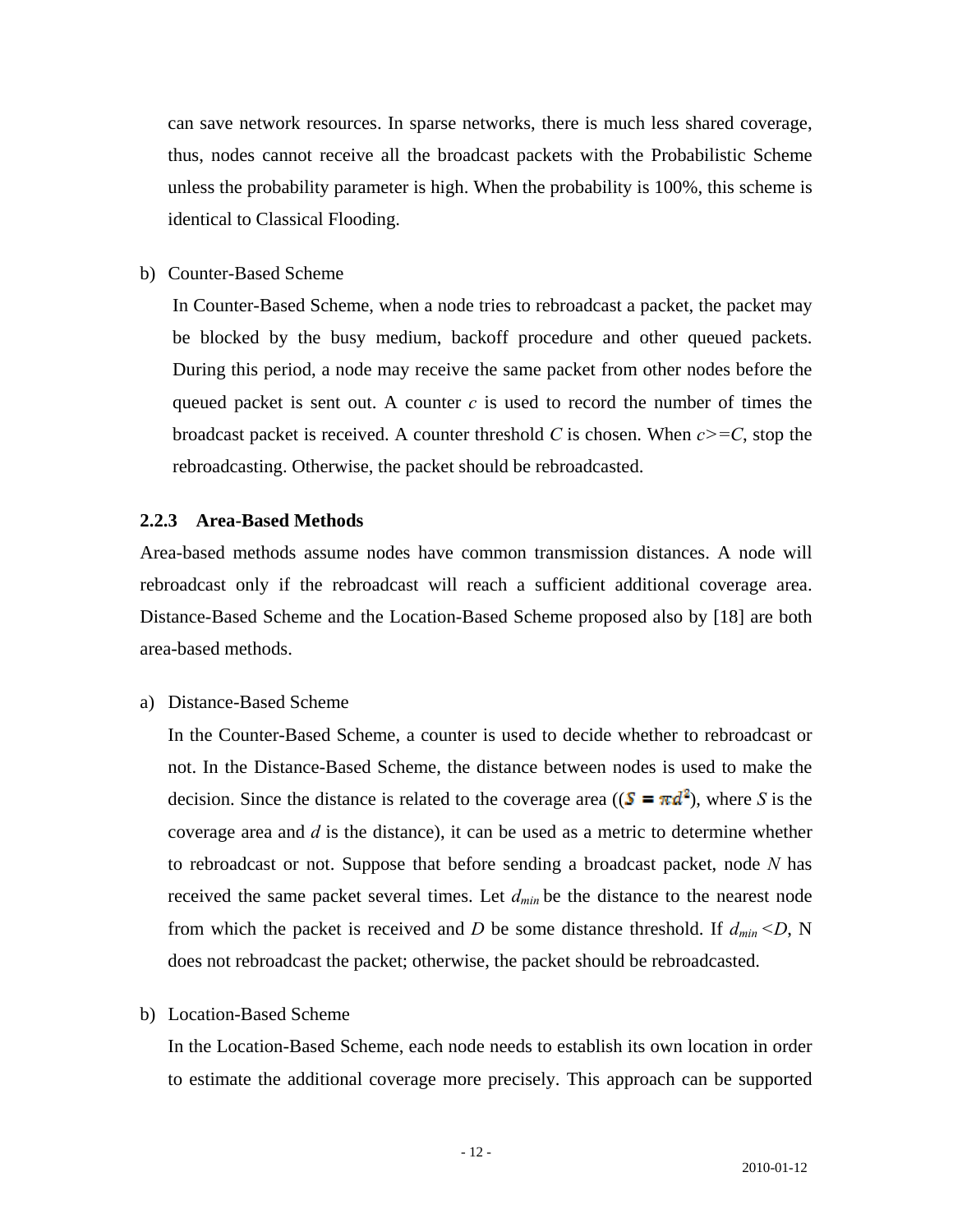<span id="page-13-0"></span>by the global positioning system (GPS). Each node will add its own location to the header of each message it broadcasts. When a node receives a message, it first checks the location of the sender and computes the additional coverage area to rebroadcast. If the additional coverage area to rebroadcast is less than a given threshold, the message is dropped, otherwise the message will be rebroadcast.

#### **2.2.4 Neighbor Knowledge Methods**

In a Neighbor Knowledge Method, neighborhood information is maintained, and is used to determine whether to rebroadcast or not. Methods include Flooding with Self Pruning [19], Dominant Pruning [19], Multipoint Relaying [20], Scalable Broadcast Algorithm (SBA) [21], Ad Hoc Broadcast Protocol (AHBP) [22], Connected Dominating Set (CDS)-Based Broadcast Algorithm [23] and the Lightweight and Efficient Network-Wide Broadcast (LENWB) protocol [24].

a) Self Pruning [19]

In Self Pruning, each node is required to have knowledge of its neighbors by periodically exchanging Hello messages, which include the list of the sending node's neighbors in the packet header. Upon receiving the Hello message, the node will compare its neighbor list with the sender's list. It will rebroadcast if additional nodes could be reached, otherwise it will drop the message. This is the simplest approach in the neighbor knowledge method, but there is still some message redundancy in this method.

b) Dominant Pruning [19]

In Dominant Pruning, each node learns its neighbor knowledge within 2 hops via Hello messages. When rebroadcasting the packet, each node will choose some or all of its 1-hop neighbors as rebroadcasting nodes. When a node receives a broadcast packet, it checks the header to see if its address is part of the list. If so, it uses a Greedy Set Cover algorithm [19] to determine which neighbors should rebroadcast the packet, given knowledge of which neighbors have already been covered by the sender's broadcast. The Greedy Set Cover algorithm recursively chooses 1-hop neighbors which can cover the most 2-hop neighbors and recalculates the cover set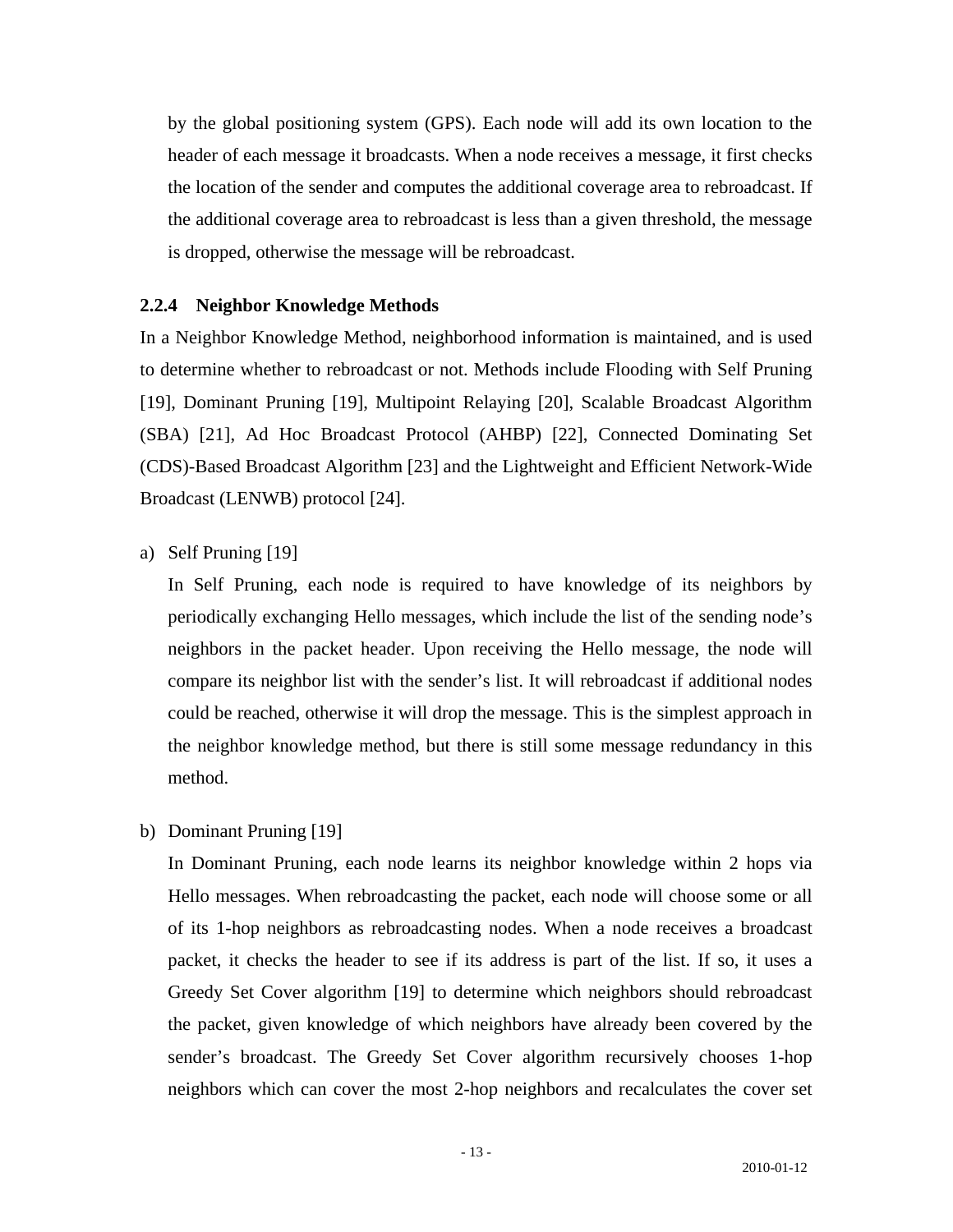until all 2-hop neighbors are covered.

c) Multipoint Relaying [20]

Like Dominant Pruning, rebroadcasting nodes in Multipoint Relaying are also chosen by upstream senders. Each node pre-selects some or all of its 1-hop neighbors to rebroadcast the packets it sends to them. The chosen nodes are called Multipoint Relays (MPRs) and the node that selects MPRs is called the MPR selector. MPRs are the only nodes allowed to rebroadcast a packet received from the MPR selector. They are alternately called "forwarder" mentioned later in Section 5. Each MPR also chooses its own MPRs from its 1-hop neighbors as well. Since each node knows the network topology within 2 hops, it can select 1-hop neighbors as MPRs that most efficiently reach all nodes within the 2-hop neighbors. [20] proposed the algorithm for a node to choose its MPRs.

Multipoint Relaying is described in detail as part of the Optimized Link State Routing (OLSR) protocol defined by an Internet RFC [4]. In OLSR, each node can find its 1-hop and 2-hop neighbors through exchanging Hello messages, and select MPRs from all 1-hop neighbors which cover the most 2-hop neighbors. OLSR uses Topology Control (TC) and Host Network Address (HNA) messages along with MPR forwarding to disseminate routing information throughout the network.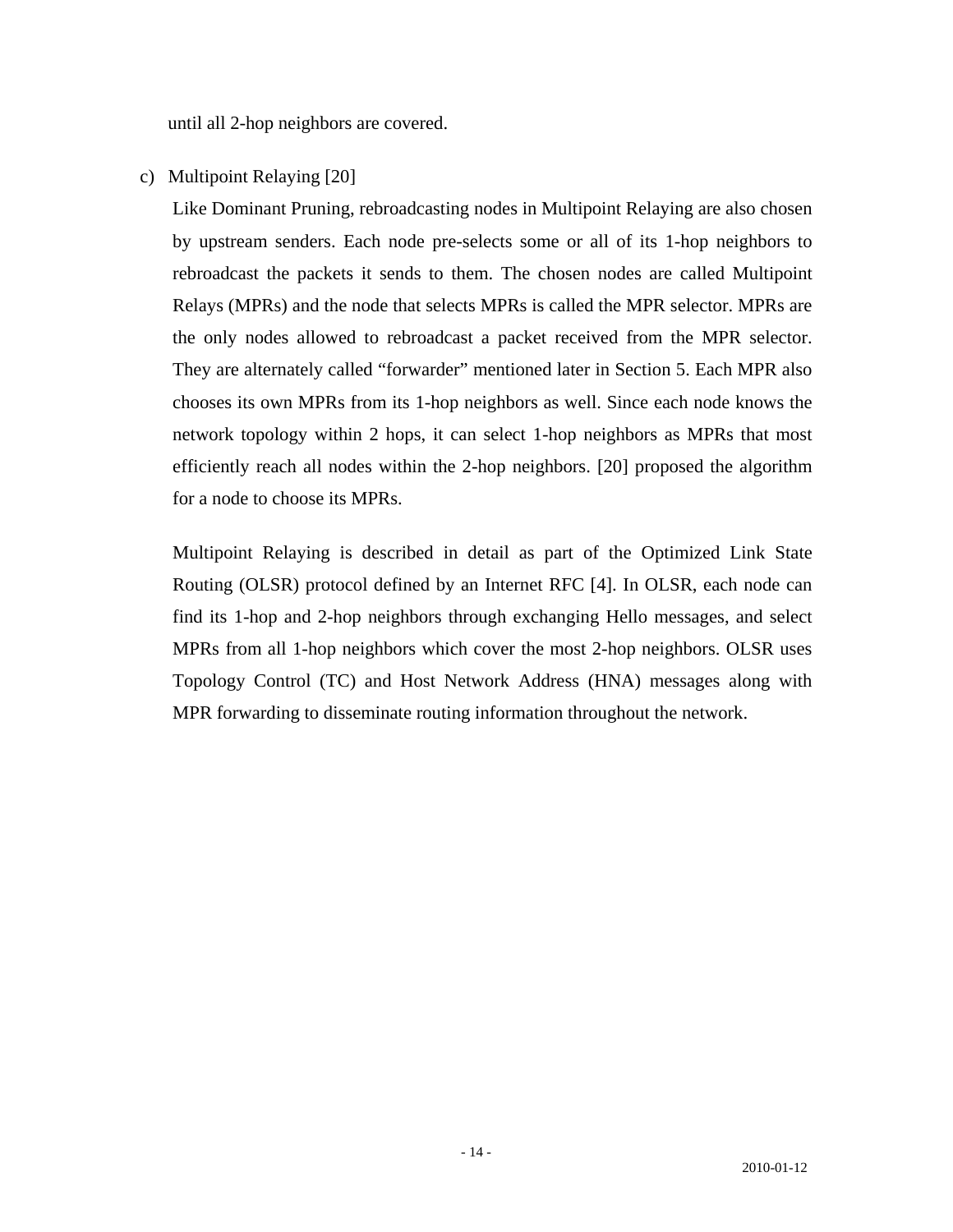# <span id="page-15-0"></span>**3 ENERGY-EFFICIENT MULTICAST/BROADCAST PROTOCOLS**

Since each node in MANETs typically draws energy from a battery with finite capacity, energy efficiency is an important design consideration for MANETs. In this section, we will describe the energy efficiency problem in broadcast and multicast routing protocols and then propose the energy-efficient broadcast protocol we designed. In recent research, there are mainly two fundamental classes of energy-aware broadcast/multicast problems [27]: the minimum energy broadcast/multicast (MEB/MEM) problem and the maximum lifetime broadcast/multicast (MLB/MLM) problem. The MEB/MEM problem aims to minimize the total energy consumption and the MLB/MLM problem aims to maximize the network lifetime which is usually defined as the time to the first node failure due to battery exhaustion. In recent research, solutions to MEB/MEM and MLB/MLM problems can be classified into several categories, i.e. dynamically adjusting the transmission power of wireless nodes, reducing the volume of information transferred by means of aggregation, making nodes sleep in order to spare energy, using energy-efficient routing, and so on. Since the beam-forming technology can provide energy saving in recent research, some energy-efficient protocols use directional antennas which reduce the radio interference and thus enable greater information capacity in the network. Omni-directional antenna is only a special case of directional antenna (when the coverage angle  $\theta$ =360 degree) and therefore many directional algorithms also apply to omni-directional.

## **3.1 MEB/MEM**

The energy optimization problem [28, 29] was first proposed in broadcasting for omnidirectional antenna MANETs, and then some results [30, 31, 32, 33, 34, 35] have been extended to multicasting. A lot of work has been proposed for the problems of minimizing the energy consumption for broadcasting and multicasting in wireless ad hoc networks, which can be classified into the MEB problem and the MEM problem. We first review the MEB/MEM problem with omni-directional antennas, and then describe the latest development to directional antennas.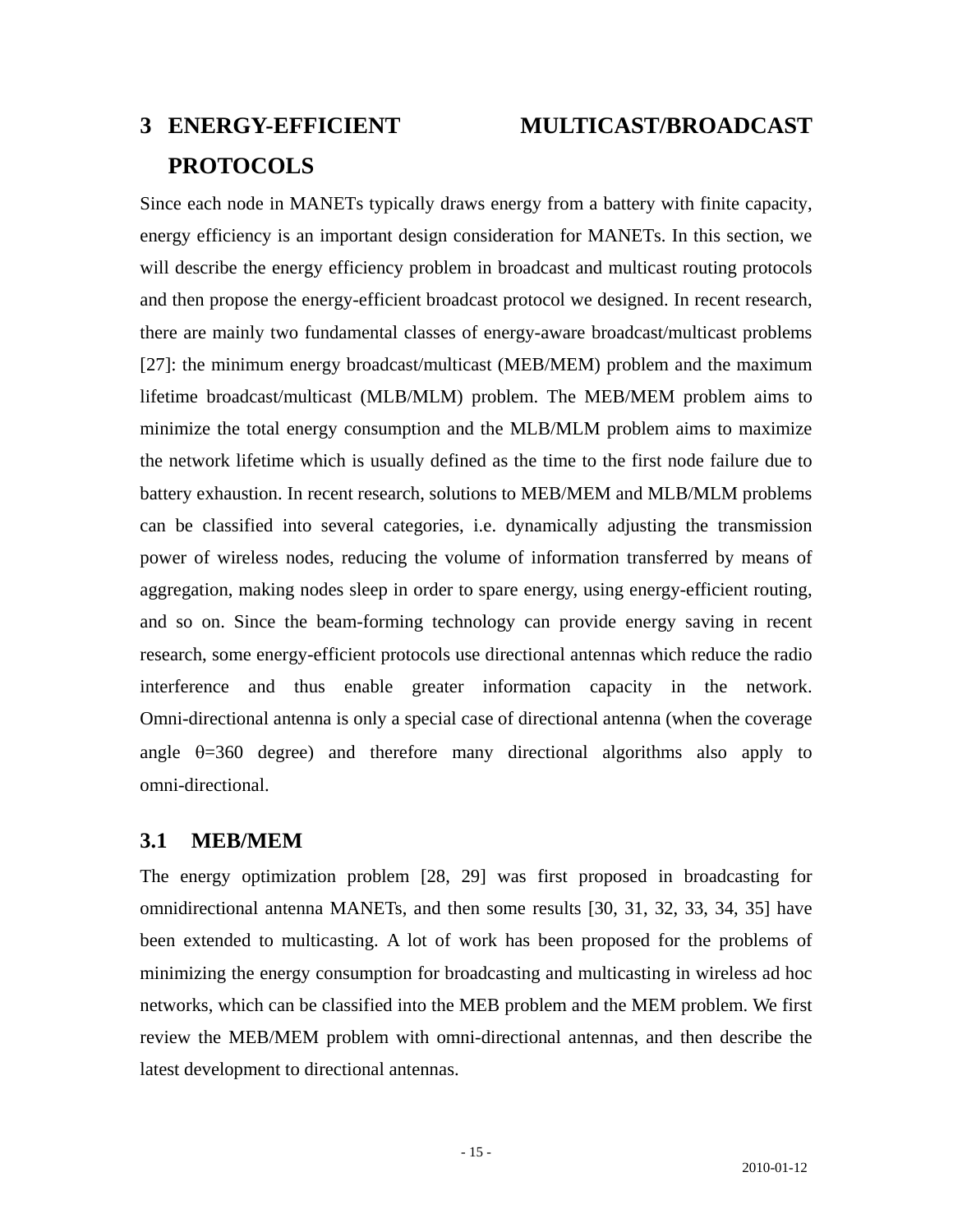#### <span id="page-16-0"></span>**3.1.1 MEB/MEM with Omni-directional Antennas**

The MEB problem in MANETs with omnidirectional antennas has been shown to be NP-complete [28]. To solve this problem, one approach is to obtain globally optimal solutions, i.e. mixed integer linear programming (MILP), and the other approach is heuristics. The heuristic algorithms proposed recently for the MEB problem can be classified as follows [27]:

- Spanning tree algorithms: A spanning tree of a connected graph *G* can be defined as a maximal set of edges of *G* that contains no cycle, or as a minimal set of edges that connects all vertices. Most energy-efficient protocols using spanning tree algorithms build source-based broadcast trees which start from the source node and is expanded until all nodes in the network are covered according to some objective function. Examples include minimum spanning tree (MST) [30], shortest path tree (SPT) [30], broadcast incremental power (BIP) [30] and so on.
- Topology control algorithms: Topology control algorithms are usually used in the power adjustable network. Each node can adjust its transmission power and select certain neighbors for communication, and thus certain objective functions of the transmission powers are optimized. Examples include relative neighborhood graph (RNG) [36], local minimum spanning tree (LMST) [37], incident MST [38] and so on.
- Local search algorithms: This algorithm uses some power-related selection method to form a new broadcast topology iteratively from an initial broadcast topology so that the necessary connectivity properties are maintained. The final topology must have a lower power than the initial feasible topology. Examples include the tree based algorithms Sweep [27], IMBM (iterative maximum-branch minimization) [39], and broadcast incremental-decremental power (BIDP) [40] and so on.

For the MEM problem, the heuristic algorithms can be classified into the following three groups [27]:

Pruning: MEM problem was studied using the same approach as the MEB problem.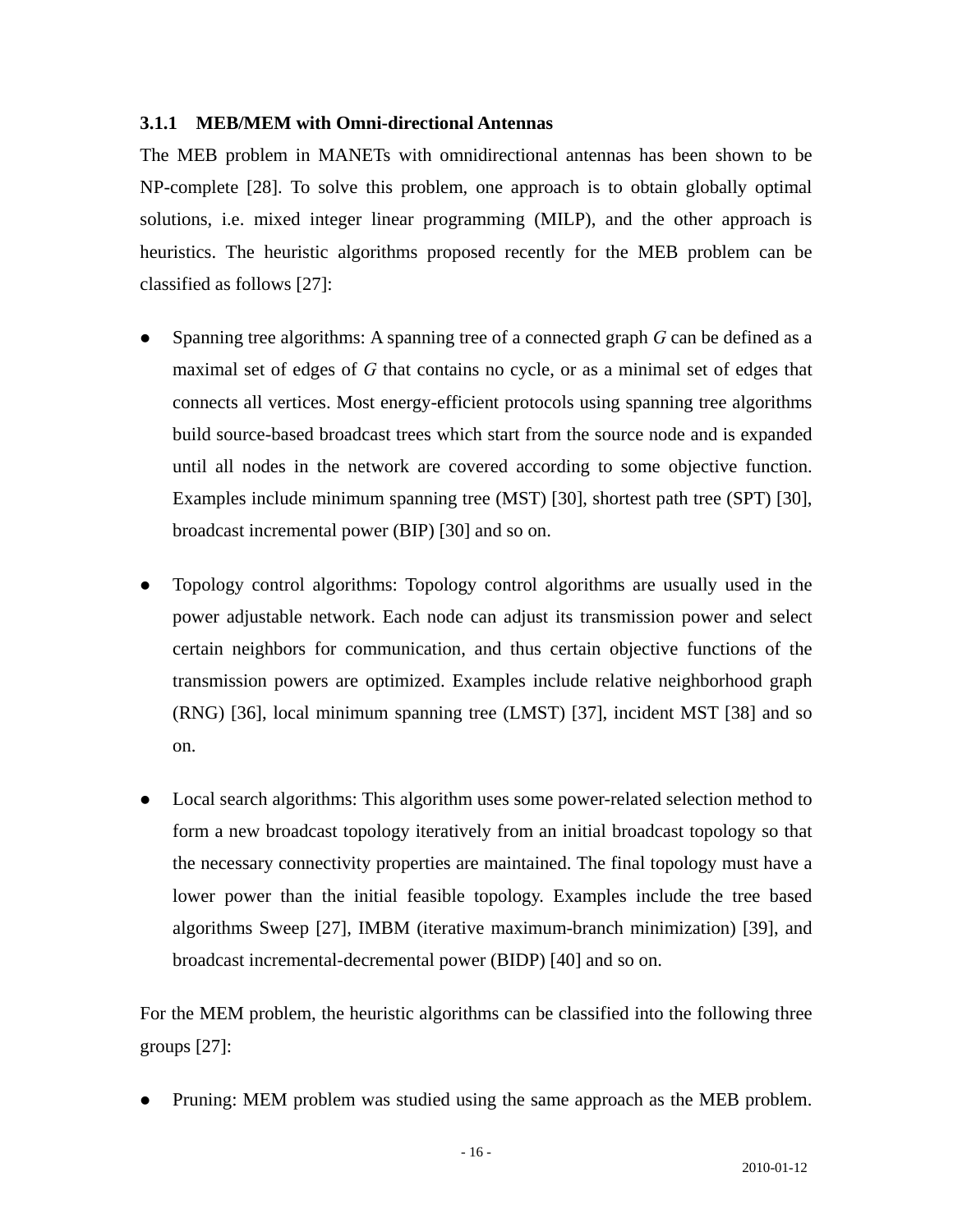<span id="page-17-0"></span>The only difference is that the final minimum energy multicast tree is obtained by pruning the minimum energy broadcast tree. Examples include pruned minimum spanning tree (P-MST) [30], pruned shortest-path tree (P-SPT) [30], and pruned broadcasting incremental power (P-BIP) [30] and so on.

- Minimum Steiner tree: A minimum Steiner tree is a spanning tree with weight less than or equal to the weight of every other spanning tree. Since finding a minimum Steiner tree is NP-complete, some fast heuristics can find near-minimum trees with constant approximation ratio and can be applied for the MEM problem directly [41]. Examples include shortest path first (SPF) [42], the minimum incremental path first (MIPF) [42] and so on.
- Local search: Similar to the approach for the MEB problem, a local search method is used to improve an initial feasible multicast topology iteratively. Examples include refining energy-efficient source-shared multicast tree (S-REMiT) [43], multicast incremental- decremental power (MIDP) [40] and so on.

#### **3.1.2 Algorithm Requirement and Latest Development**

Beam-forming is a general signal processing technique used to control the directionality of the transmission and reception of radio signals. It directs signals more efficiently toward a specific station in wireless networks by monitoring interference. Since the beam is generated only toward a certain direction, it creates less interference, less energy consumption and more information capacity in the network. As a result, the use of directional antennas has great potential in energy-constrained wireless ad hoc network.

The optimization of the algorithms (i.e., either energy minimization or lifetime maximization) also involves algorithms that are computational complex, and therefore cannot meet the real-time requirement of most Internet traffic. Many existing heuristics cannot handle a very large network, not to mention their optimality cannot be proven (one reason of calling it a heuristics). So optimization with low-complexity (meeting real-time requirement) is a continuing research topic.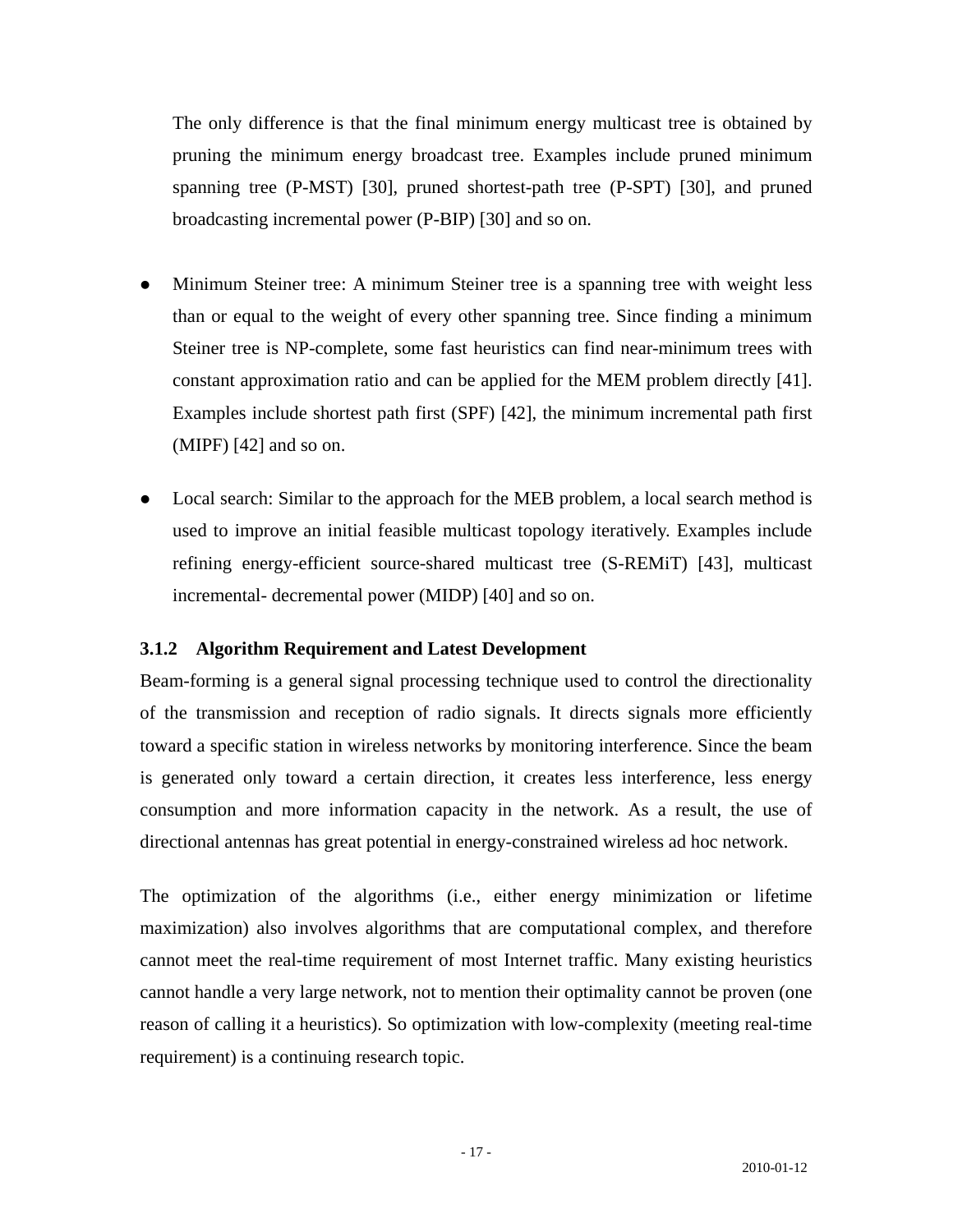Wieselthier et al. [44] first studied the MEB/MEM problems considering both the energy conservation with directional antennas and the wireless multicast advantage property for broadcasting/multicasting. Two heuristic algorithms called the Reduced Beam BIP/Reduced Beam MIP (RB-BIP/RB-MIP) algorithm and the Directional BIP/Directional MIP (D-BIP/D-MIP) algorithm were proposed as the extensions of the BIP/MIP algorithm for the situation of using adaptive antennas. The RB-BIP/RB-MIP Unlike BIP/MIP, RB-BIP/RB-MIP reduces the antenna beamwidth at each node to fit the minimum possible angle to cover all its child nodes after the BIP/MIP tree is constructed, and D-BIP/D-MIP utilizes wireless multicast advantage property in the core of the algorithm while building a routing tree. However, no optimization is realized.

Inspired by RB-BIP/RB-MIP and D-BIP/D-MIP, [45] developed a general analytical Mixed Integer Linear Programming (MILP) model for the MEM problem with adaptive antennas. Simulation results showed that an optimal solution of the MEM problem using this model can always be obtained in a timely manner for moderately sized networks. [45] also proposed two polynomial time algorithms, Directional Multicast Incremental-Decremental Power (D-MIDP) and Reduced Beam Multicast Incremental-Decremental Power (RB-MIDP) to handle large networks. D-MIDP iteratively reconstructs the multicast tree in the direction where can maximize the total energy saving using global topology information, and the beamwidth constraint is also taken into account at each improvement step. The only difference between RB-MIDP and D-MIDP is that, the initial broadcast tree is constructed using D-BIP in D-MIDP and is constructed using RB-BIP in RB-MIDP. Simulation results showed that D-MIDP and RB-MIDP have a time complexity of  $O(n^3)$ , which is a bit lower than that of D-MIP and RB-MIP. RB-MIDP/D-MIDP also provides much better performance than RB-MIP/D-MIP in directional antenna applications and also outperforms MIP in omnidirectional antenna applications.

A constraint formulation for the joint optimization problem of MEM and Antenna Orientation in terms of MILP is discussed by Guo and Yang [46]. The optimal solution can be solved by MILP in a timely manner for moderately sized networks with switched antennas. Considering the excessive time consumption to solve the joint optimization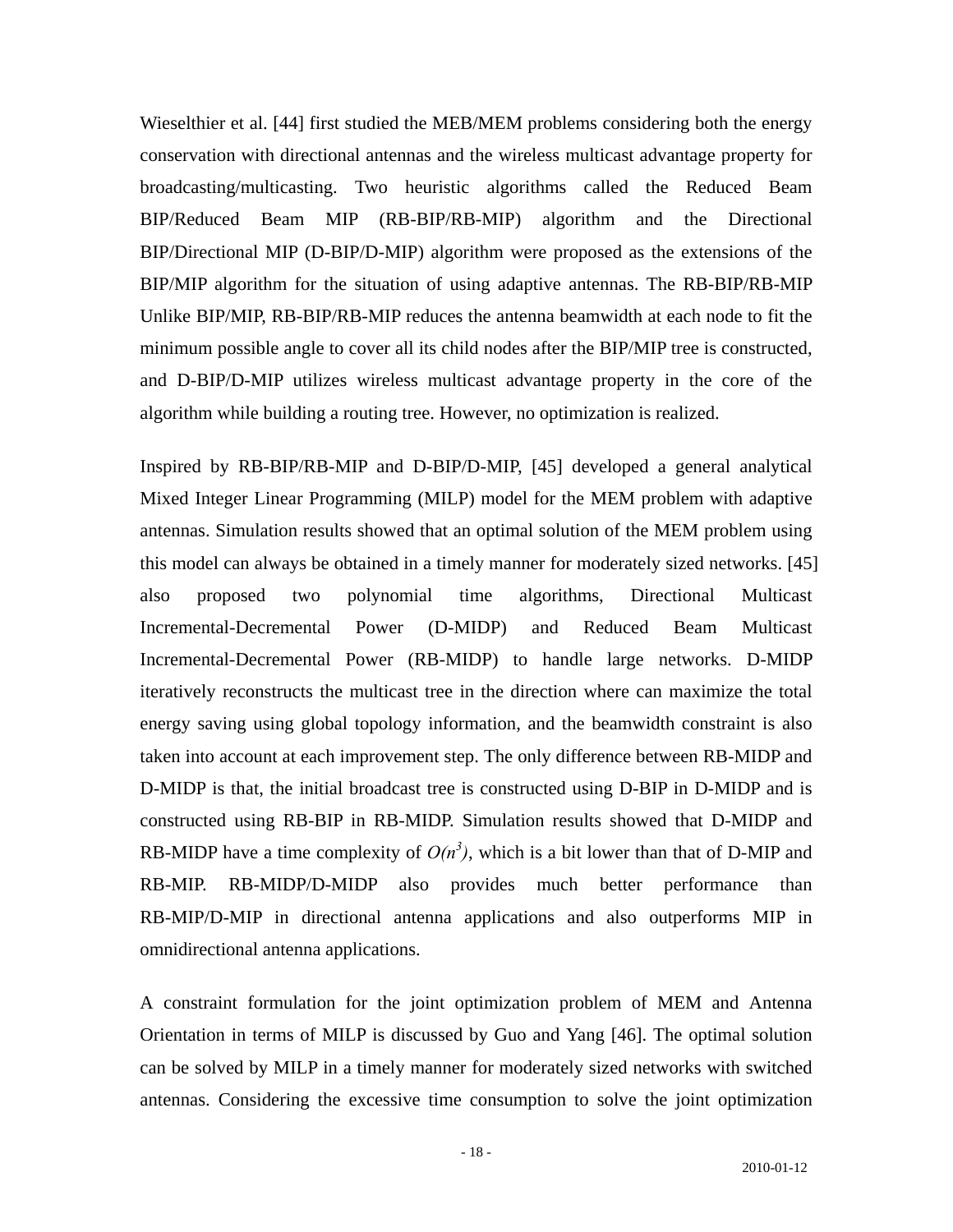<span id="page-19-0"></span>problem based on the MILP model, they also proposed two polynomial time heuristic algorithms, Beam-Shifting MST (BS-MST) and Beam-Shifting Multicast Incremental Power (BS-MIP), and a general post-process operation, Tree Reconstruction (TR), for handling larger networks. The BS-MST algorithm is based on the MST algorithm in which nodes selected to be added into the tree must satisfy the antenna orientation requirement. In BS-MIP algorithm, the incremental cost of adding a new node into a tree involves simply increasing transmission range, shifting the antenna beam, or a combination of the two operations. TR iteratively reconstructs the multicast tree based on the maximal decremental power by switching a tree arc with a nontree arc until no more power saving can be obtained. Simulation results showed that the TR operation significantly improves the performance of both heuristic algorithms.

#### **3.2 MLB/MLM**

The network lifetime can be defined in several ways, such as the time to the first node failure due to battery outage, the time to the unavailability of an application functionality, or the time to the first network partitioning. However, most researchers consider the network lifetime as the time to the first node failure [47].

The MLB/MLM problem has been explored using similar heuristic approaches as the minimum energy problem. Some previous work, i.e. [48], was proposed in broadcasting for omnidirectional antenna MANETs, and then some results [49, 50, 51, 52, 53] have been extended to multicasting. A lot of work has been proposed for the problems of maximizing the network lifetime for broadcasting and multicasting in wireless ad hoc networks, which can be classified into the MLB problem and the MLM problem. We first review the MLB/MLM problem with omni-directional antennas, and then describe the latest development to directional antennas.

#### **3.1.3 MLB/MLM with Omni-directional Antennas**

A special case of the MLB problem has been studied first in [54], where the ad hoc network is model as an undirected graph. The conclusion in [54] is that if the link weight *p*

is defined as the reciprocal of the link lifetime, i.e. *v vu vu vu t*  $w_{vu} = \frac{1}{t_{uv}} = \frac{p_{vu}}{\varepsilon_{uv}}$ , where  $p_{vu}$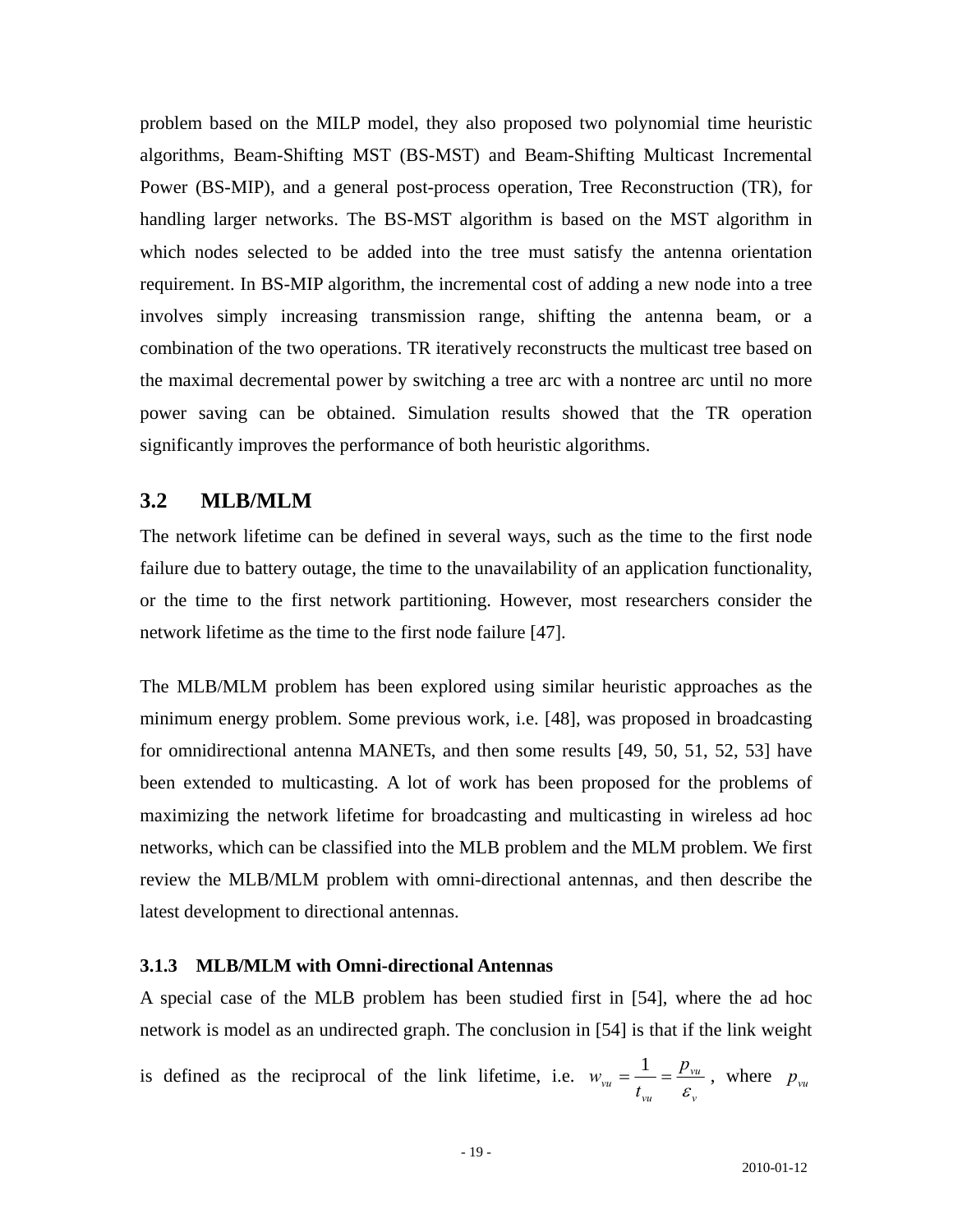<span id="page-20-0"></span>represents the power required for data transmission from node  $v$  to node  $u$ ,  $t_{vu}$  represents the maximum time that the arc  $(v, u)$  could last before battery depletion in node *v*, and  $\varepsilon$ <sub>*v*</sub> is the residual battery energy at node *v*. The graph is undirected, and the minimum spanning tree of the graph has the maximum lifetime for the broadcast. This special case assumes a symmetric propagation model and identical battery energy supply at each node in the network. Several polynomial-time algorithms, minimum decremental lifetime (MDLT) [47], directed minimum spanning tree (DMST) [55], and directed prim broadcast tree (DPBT) algorithm [55] have been proposed. All of them are essentially implementations of Prim's algorithm running on a general directed graph.

Similar to the MLB problem, the special case of the undirected graph can be solved by pruning a minimum spanning tree as proved in [56]. For the general directed graph, [49] proved that the MLM problem is also NP-complete. The most advanced results for the general case are the directed prim multicast tree (DPMT) algorithm [56], the bottleneck multicast tree (BMT) algorithm [57], and the min-max tree (MMT) algorithm [58].

#### **3.1.4 Algorithm Requirement and Latest Development**

As discussed in Section 3.1.2, there is the desire of optimization with low-complexity which remains to be a continuing research topic.

To this goal, the static-weight DPMT (S-DPMT) and the dynamic-weight DPMT (D-DPMT) algorithm [56] are two algorithms respectively for both omni-directional antennas and adaptive antennas. Both S-DPMT and D-DPMT are extension of the DPMT [48] algorithm. S-DPMT directly applies DPMT, assuming that the transmitting antennas are omni-directional. After the tree is constructed in this manner, each internal node reduces its antennas beamwidth to the smallest possible value that provides the coverage of the node's downstream neighbors in the tree. Unlike the pre-computed and unchanged input link weights in DPMT, D-DPMT must dynamically update the weights for each link after each step of including a new node into the multicast tree to reflect the value of beamwidth. Simulation results showed that D-DPMT performs much better than the other algorithms like RB-MIP-  $\beta$  and D-MIP-  $\beta$  ( $\beta$  = 0, 1, 2). On the average, D-DPMT has about double the lifetime for all possible minimum beamwidth when compared to D-MIP.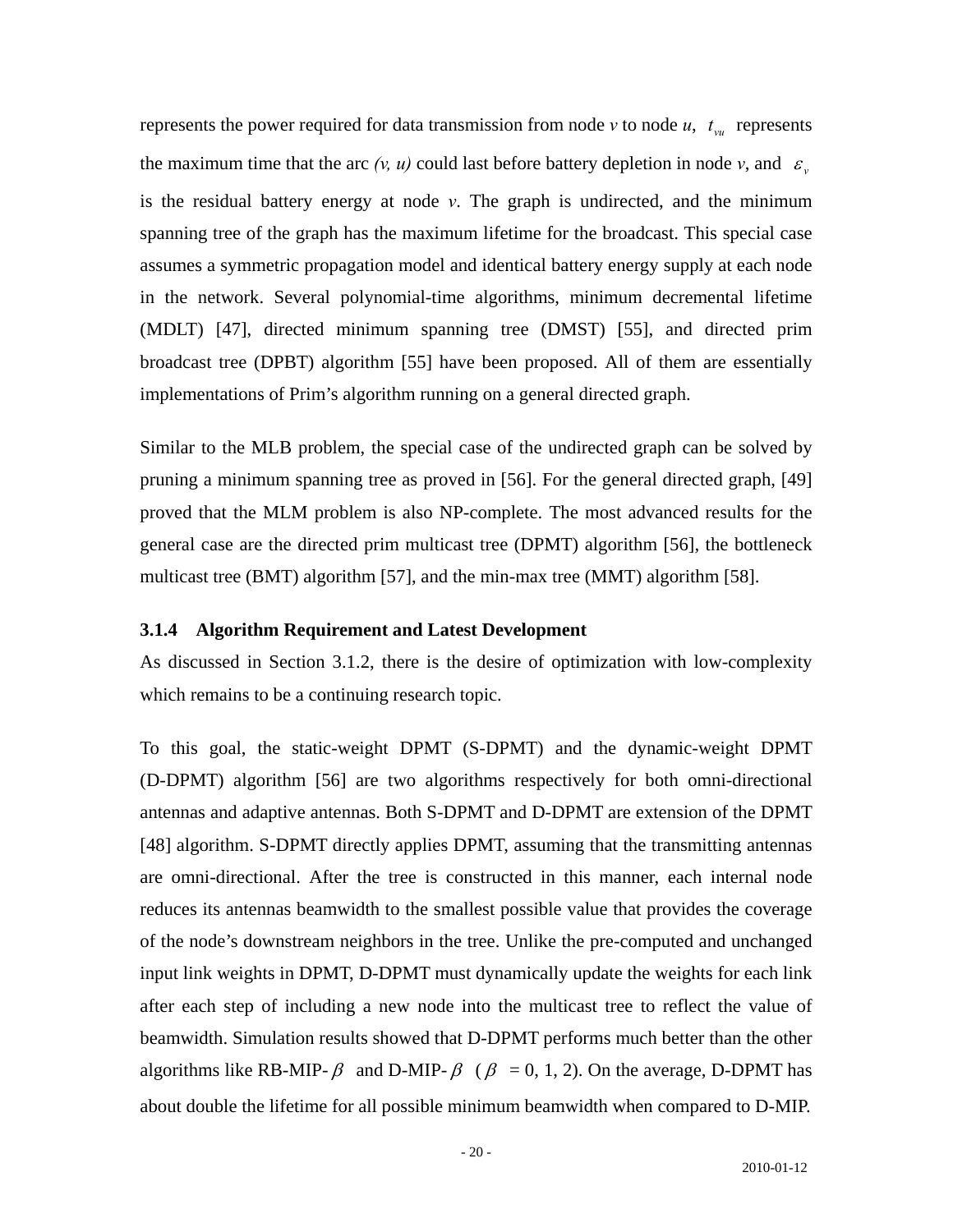The MLB/MLM problem for directional antenna scenarios has been proven a NP-complete problem [59]. The only exact solution is the MILP formulation presented in [60], where a new algorithm called Maximum Lifetime Routing for Multicast with Directional antennas (MLR-MD) was proposed. The basic idea of the MLR-MD algorithm is to start with a multicast routing solution, and then iteratively improve the network lifetime by identifying nodes with the shortest lifetime and revising routing topology and the corresponding beam-forming behavior. Simulation results showed that MLR-MD provides consistent performance improvement over the D-MIP algorithm and the time complexity of the algorithm is strictly polynomial.

[61] proposed the MMT for Directional Antenna (MMT-DA) algorithm, which is a further extension using dynamic link-weight update in the tree construction. Similar to the distributed MMT algorithm [58], nodes are added into the tree by grow-and-search cycles in MMT-DA. MMT-DA provides much better performance than other algorithms in terms of the multicast lifetime. Its superiority is even greater in network examples with larger minimum beamwidth, and very close to the optimum obtained by exact method [58]. If the weight of the bottleneck link is well estimated, the algorithm has linear expected message complexity, while for the general case, the communication complexity is of the order  $O(n^2)$ .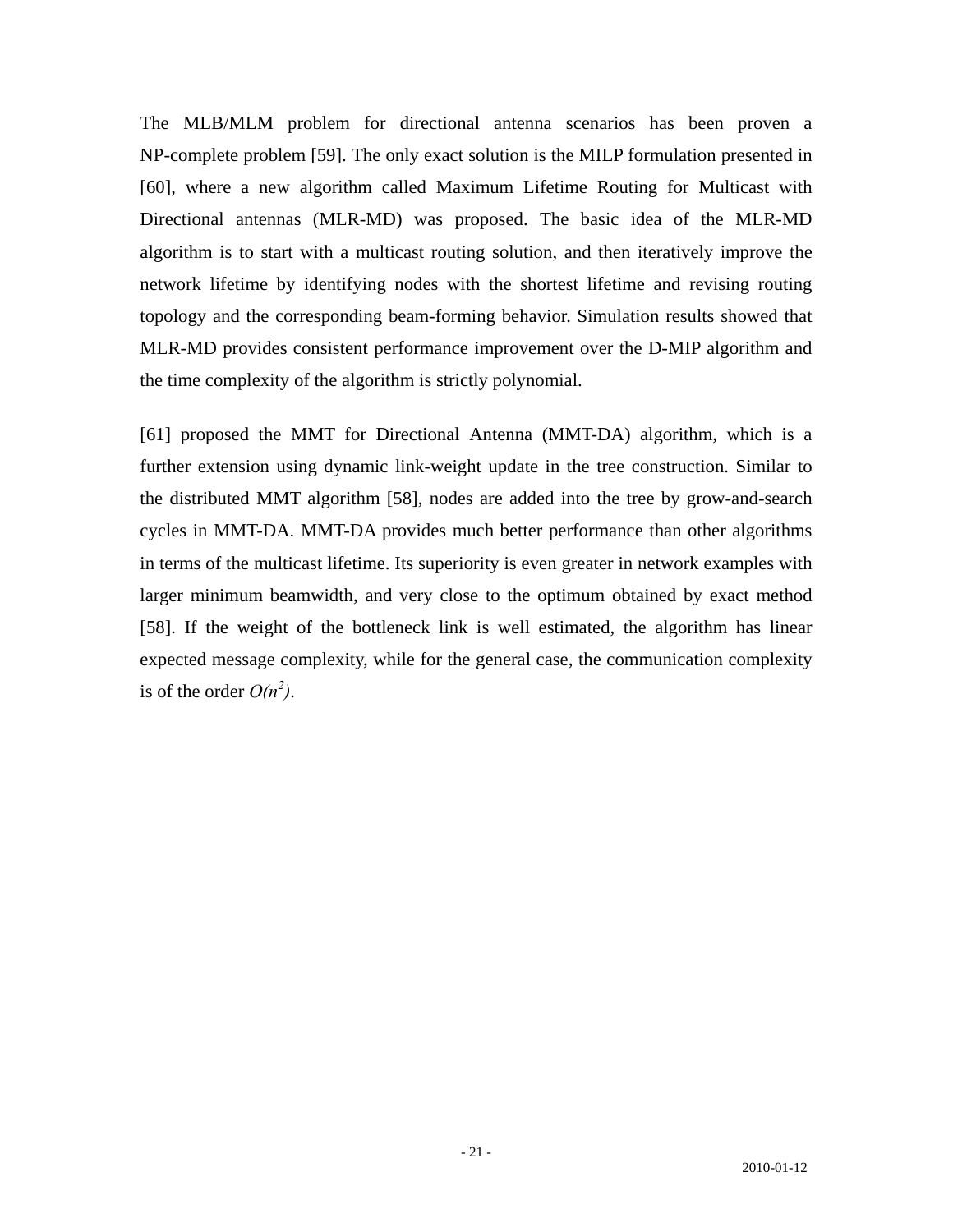## <span id="page-22-0"></span>**4 NETWORK CODING**

In the general model of data networks, recent research in information theory discovered that routing alone is not sufficient to achieve maximum information transmission rates [62]. Additional encoding and decoding operations at relay nodes between source and destinations are in general necessary for an optimal transmission strategy. Such coding operations are referred to as network coding. Due to the mechanism of network coding approach, less number of transmissions and receptions are needed to gather all the required packets, which make it energy-efficient. Thus, we will pick a network coding-based protocol to compare with our proposed energy-efficient protocol.

#### **4.1 Description of Network Coding**

The following example demonstrates the basic idea and potential benefit of network coding in wireless networks. Assume node *c* gets two messages from nodes *a* and *b*  respectively. In order to let *a* and *b* receive each other's message, *c* needs to forward both messages as a traditional forwarding node, shown in Figure 1. With network coding, *c* only needs to forward one coded message containing both original messages, combined through the XOR operation, and *a* and *b* can decode the message with the help of their own messages through the XOR operation, shown in Figure 2. Note that network coding works only when there are multiple messages broadcast at the same time in the network.



(a) Node *c* forward *a*'s message *x* to *b*.



(b) Node *c* forward *b*'s message *y* to *a*.

Fig. 1 Messages forwarding without network coding.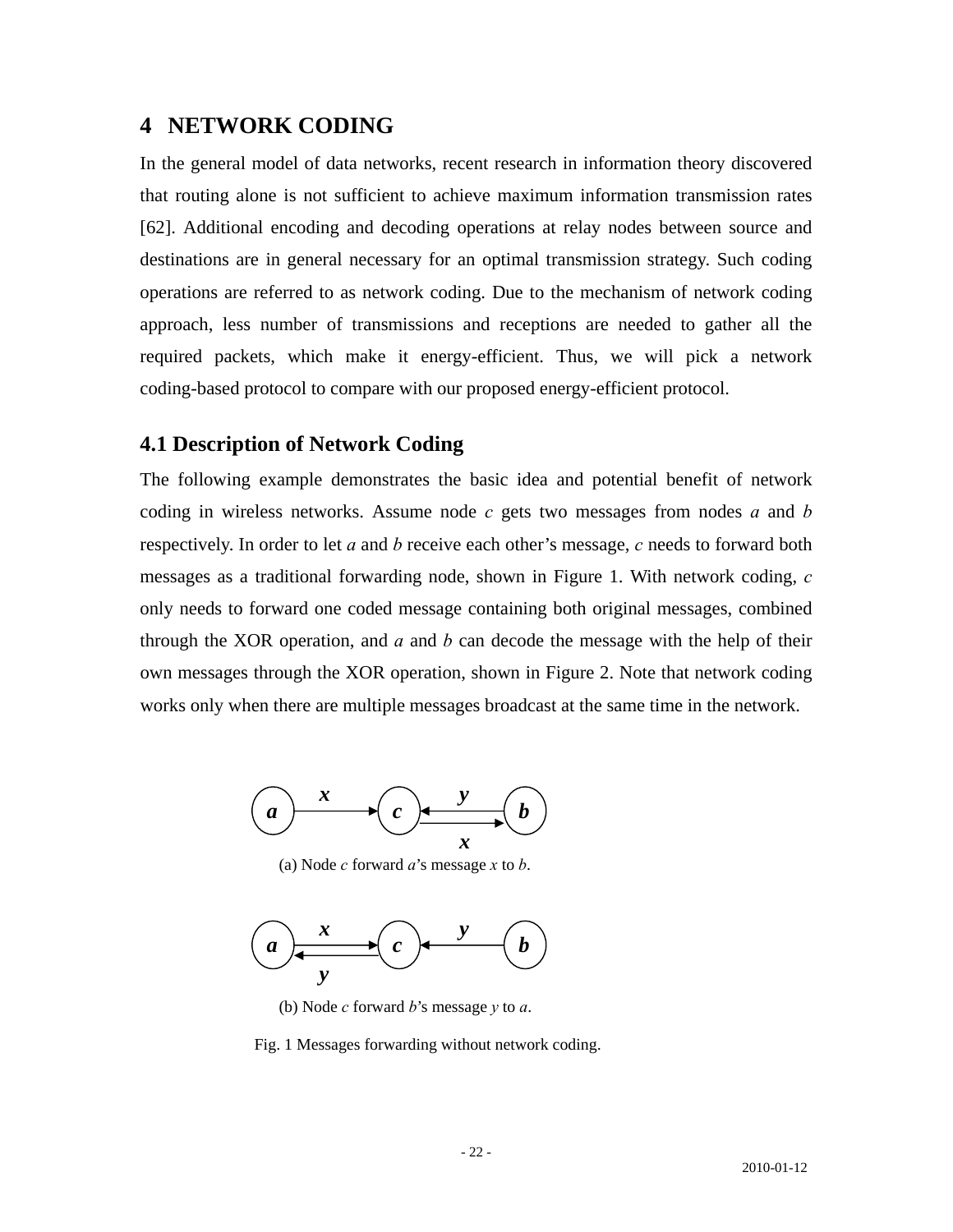

Fig. 2 Messages forwarding with network coding.

The example shown above uses a simple XOR operation for the packet combination. Next, a description of the more general random linear network coding approach is given.

Suppose that, at the source node *s*, we have *K* message packets  $c_1, c_2, ..., c_K$ . The message packets are initially present in the memory of node *s*. The coding operation performed by each node is simple to describe and is the same for every node: Received packets are stored into the node's memory and packets are formed for injection with random linear combinations of its memory contents. The coefficients of the combination are drawn randomly from the finite field *Fq*. Since all coding is linear, we can write any packet *x* in

the network as a linear combination of 
$$
c_1, c_2, ..., c_K
$$
, namely,  $x = \sum_{k=1}^{K} \alpha_k c_k$ . We call  $\alpha =$ 

 $(\alpha_1, \alpha_2, ..., \alpha_k)$ , the global encoding vector of *x*, and we assume that it is sent along with *x*, in its header. A sink node collects packets and, if it has *K* packets with linearly independent global encoding vectors, it is able to decode and recover the original message packets. Decoding can be done by Gaussian elimination.

Ahlswede et al. [63] showed the utility of network coding for multicast. Koetter and Medard [64] then showed that codes with a simple, linear structure were sufficient to achieve the capacity of multicast connections in lossless networks. This result was augmented by [65], which showed that, in fact, a random construction of the linear codes was sufficient. The utility of such random linear codes for reliable communication over lossy packet networks, such as wireless ad hoc networks, was soon realized [65]. In [66], a prescription for the efficient operation in MANETs was given, which proposed using the random linear coding scheme of [66] coupled with optimization methods for selecting the time and locations for injecting coded packets into the network.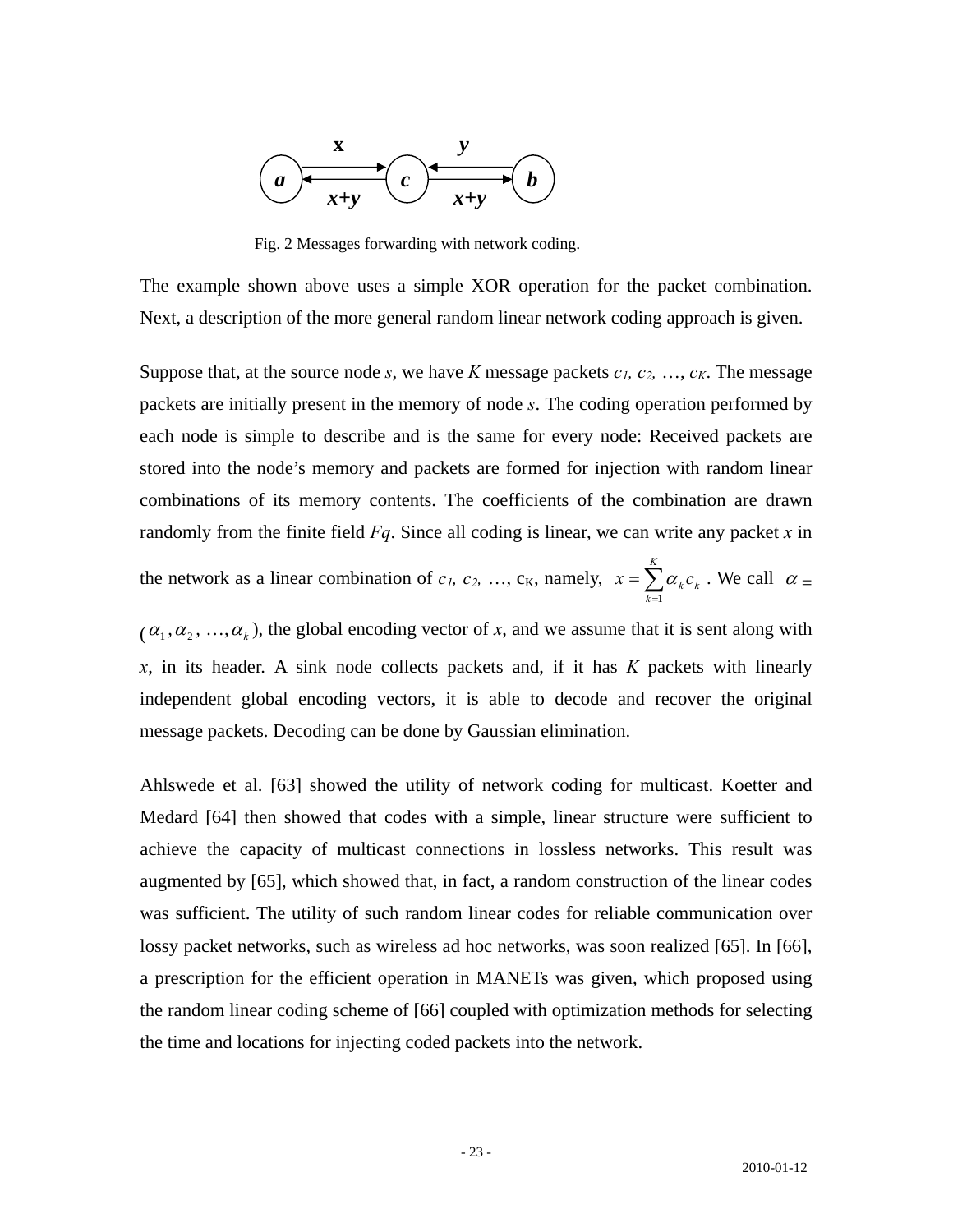#### <span id="page-24-0"></span>**4.2 Network Coding in MANETs**

It is known that network coding in wired networks enables connections with rates that are higher than those achieved by plain routing only. However, the properties of wireless networks (e.g., omnidirectional transmissions, destructive interference, single transceiver per node, finite energy) modify the formulation of time-varying network coding in a way that differs from the classical approach used in wired network coding. To enable a practical application of network coding to MANET, we need to take into account several problems, such as subgraph selection, wireless medium contention, coding efficiency, complexity of encoding and decoding and the energy efficiency. The description of each problem is given below.

#### **4.2.1 Subgraph Selection**

The problem of selecting the time and locations for injecting coded packets is called subgraph selection.

In [67], a prescription for the efficient operation in MANETs was given, which is proposed using the random linear coding scheme coupled with optimization methods for selecting the time and locations for injecting coded packets into the network. The network can be modeled with a directed hypergraph  $H = (N, A)$ , where N is the set of nodes and *A* is the set of hyperarcs. A hyperarc is denoted by *(i, J)*, where the start node *i*, is an element of *N* and the set of end nodes *J*, is a non-empty subset of *N*.

*AiJK*— the counting process which describes the arrival of packets that are injected on

hyperarc *(i, J)* and received by the set of nodes  $K \subseteq J$ , i.e. for  $\tau \geq 0$ 

 $A_{iJK}(\tau)$  — the total number of packets received between time 0 and time  $\tau$  by all nodes in *K* due to *(i, J)*

*ziJK*— the average rate of *AiJK*

*z*— the coding subgraph, a rate vector

$$
z_{iJK} = \lim_{\tau \to \infty} \frac{A_{iJK}(\tau)}{\tau}
$$
 (1)

Given a coding subgraph *z*, it is shown in [65] that a multicast rate arbitrarily close to *R* packets per unit time from source node *s* to destination nodes in the set *T*, is achievable with coding from the source node to destination nodes if and only if there exists a flow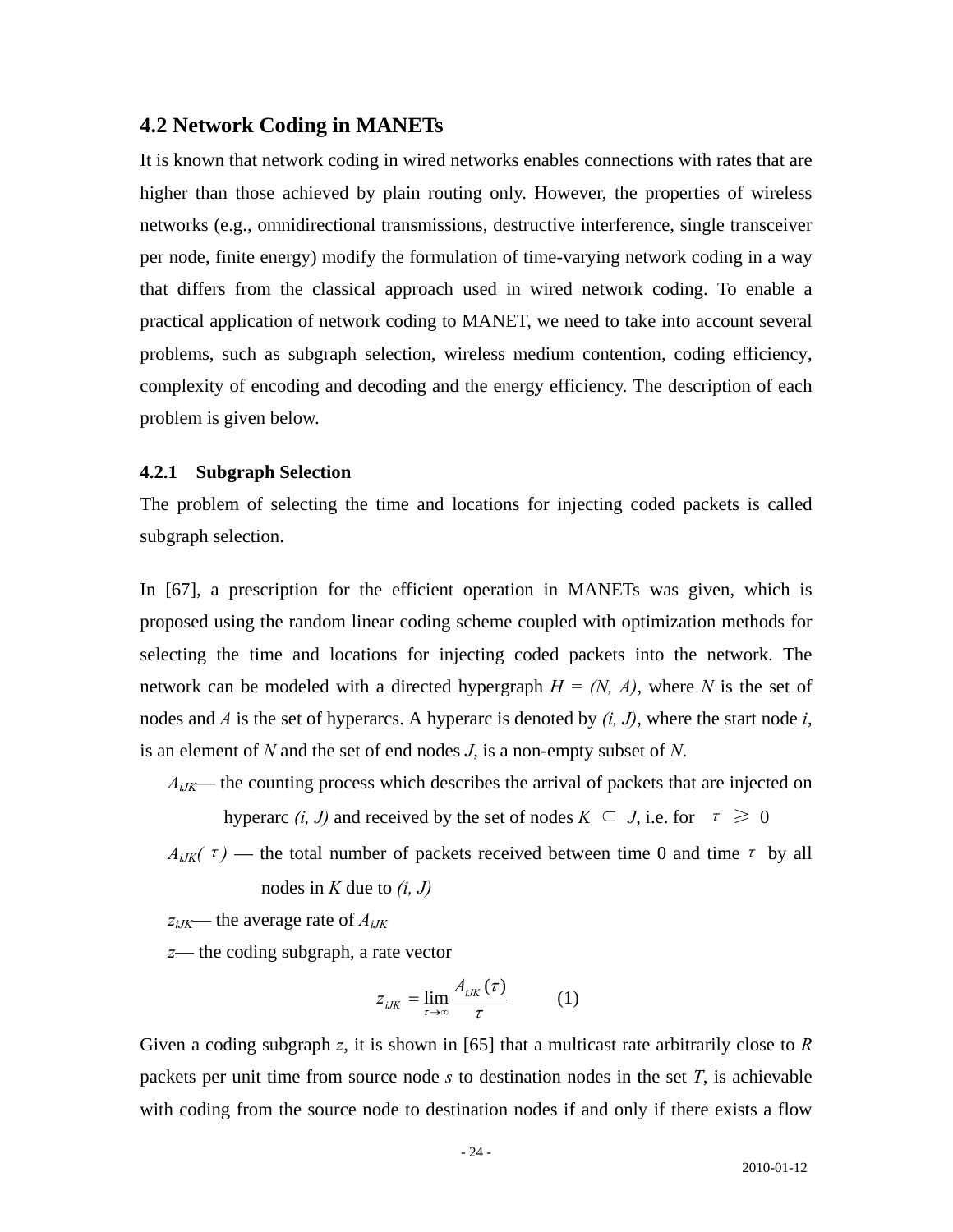<span id="page-25-0"></span>vector  $x^{(t)}$  satisfying:

$$
\sum_{\{J|(i,J\in A)\}} \sum_{j\in J} x^{(i)}_{iJj} - \sum_{\{j|(j,I\in A,i\in I)\}} x_{jIi}^{(i)} = \sigma_i^{(i)} \qquad (2) \qquad \text{for all} \quad i \in N
$$
\n
$$
\sum_{j\in K} x_{iJj}^{(i)} \le \sum_{\{L\subset J|L\cap K \neq \emptyset\}} z_{iJL} \qquad (3) \qquad \text{for all} \quad (i,J) \in A \quad \text{and} \quad K \subset J \;,
$$

where

$$
\sigma_i^{(t)} = \begin{cases} R & i = s \\ -R & i = t \\ 0 & o.w. \end{cases}
$$

The subgraph selection problem is the problem of finding a coding subgraph z of minimum cost satisfying (2) and (3) [67]

$$
\begin{aligned}\n&\text{minimize } f(z) \quad \text{subject to} \quad z \in Z \\
&\sum_{j \in K} x_{ij} \quad \forall (i, J) \in A, K \subset J, t \in T \\
&\sum_{\{J \mid (i, J \in A)\}} \sum_{j \in J} x_{ij} \quad \forall (i, J) \in A, K \subset J, t \in T \\
&\sum_{\{J \mid (i, J \in A)\}} \sum_{j \in J} x_{ij} \quad \forall j \in J, t \in T \\
&\sum_{\{J \mid (j, J \in A, i \in I)\}} \forall (i, J) \in A, j \subset J, t \in T\n\end{aligned}
$$

The prescription given in [67] potentially allows for the optimal way of setting up a single connection to be found. But finding an optimal solution may be complex, specially under the complex constraints imposed by MANETs. e

#### **4.2.2 Wireless Medium Contention**

has no collision detection or avoidance mechanism. As a result, broadcast works badly in congested environment where the collision probability is high. In wireless environments, network coding relies on the broadcast nature of the medium to deliver a single encoded packet to multiple receivers. However, IEEE 802.11 broadcast

[68] proposed a general modeling and solution framework for the throughput optimization problem in wireless networks. In their framework, data routing, wireless medium contention and network coding were jointly considered to achieve the optimal network performance. [69] introduced a novel scheduling approach named Popularity Aware Scheduling (PAS) for network-coding-based MANET. Popularity refers to how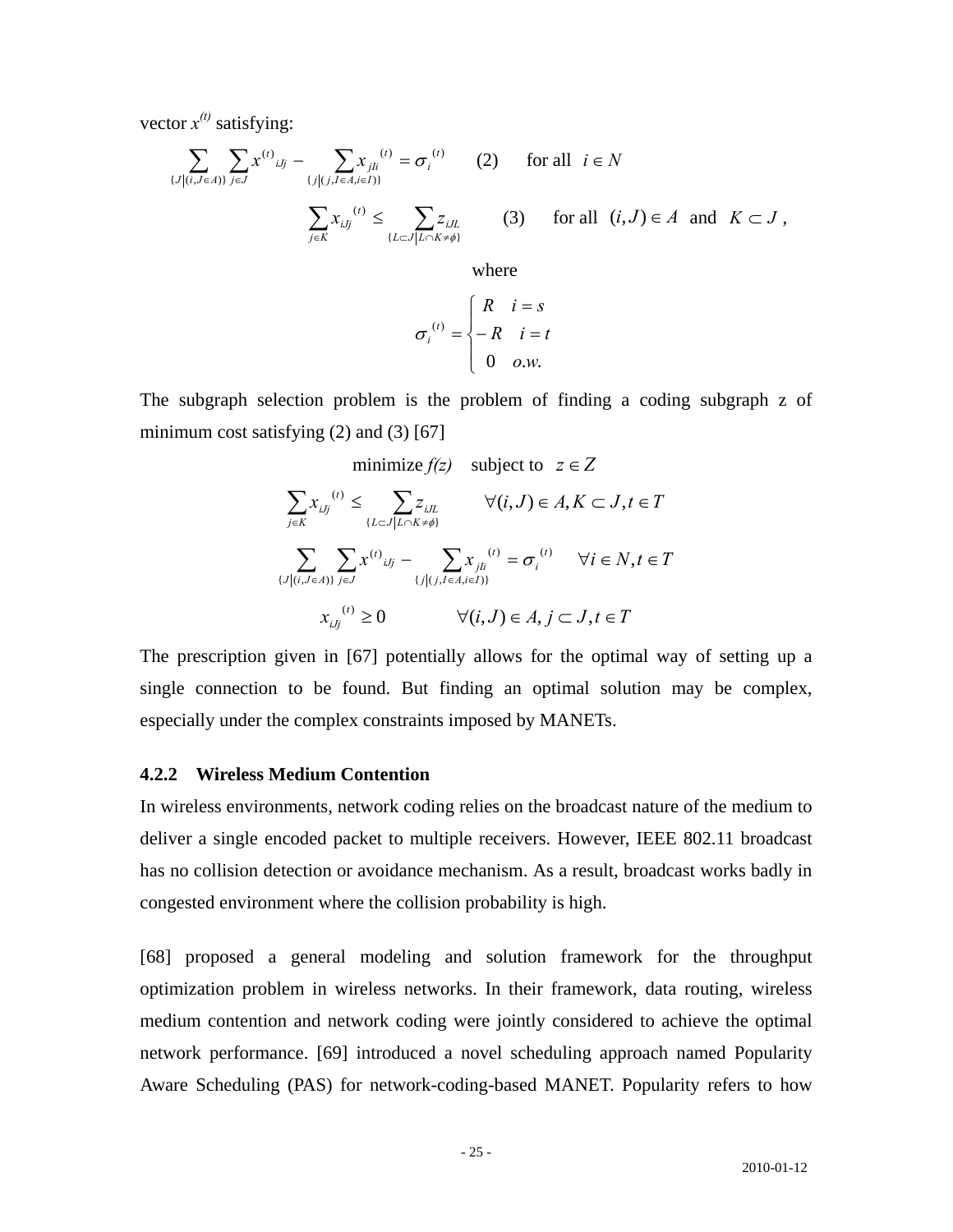<span id="page-26-0"></span>much one new data block is wanted by neighboring nodes and can be used to make the content distribution more efficient by assigning different levels of channel access priorities to blocks at the MAC layer. The higher the popularity value, the higher a priority was assigned. Performance evaluations indicated that the cooperation of network coding and MAC layer scheduling was both necessary and efficient.

#### **4.2.3 Coding Efficiency**

coding can be reduced, compared to broadcasting using the same forwarding nodes without coding. As we know, broadcasting is the simplest operation used in MANETs for the dissemination of data and control messages in many applications. In order to avoid the broadcast storm problem caused by simple blind flooding, only selected nodes forward data to the entire network. CDS is a typical solution, but finding a minimum CDS is a NP-complete problem [70]. Since network coding allows intermediate nodes to combine packets before forwarding, the total number of transmissions with the help of network

transmit broadcast messages, original or coded, to restricted sectors. Simulation results Both probabilistic [18] and deterministic [21] approaches have been proposed for efficient broadcast. Probabilistic approaches use limited neighborhood information and require relatively high broadcast redundancy to maintain the packet delivery ratio. Deterministic approaches select a few forwarding nodes to achieve high delivery and most are localized, where each node determines whether to forward or not based on its *h*-hop neighborhood information. In [71], a proactive compensation packet is periodically broadcast, which is constructed from unforwarded messages using network coding to improve the delivery ratio of the probabilistic broadcast approach. [9] showed how network coding can be applied to a deterministic broadcast approach, resulting in significant reductions in the number of transmissions in the network. The authors proposed two algorithms, which rely only on local 2-hop topology information and made extensive use of opportunistic listening to reduce the number of transmissions. In [72], each node equipped with directional antennas can divide the omnidirectional transmission range into several sectors and turns some of them on for transmission. In the proposed scheme using a directional antenna, forwarding nodes selected locally only need to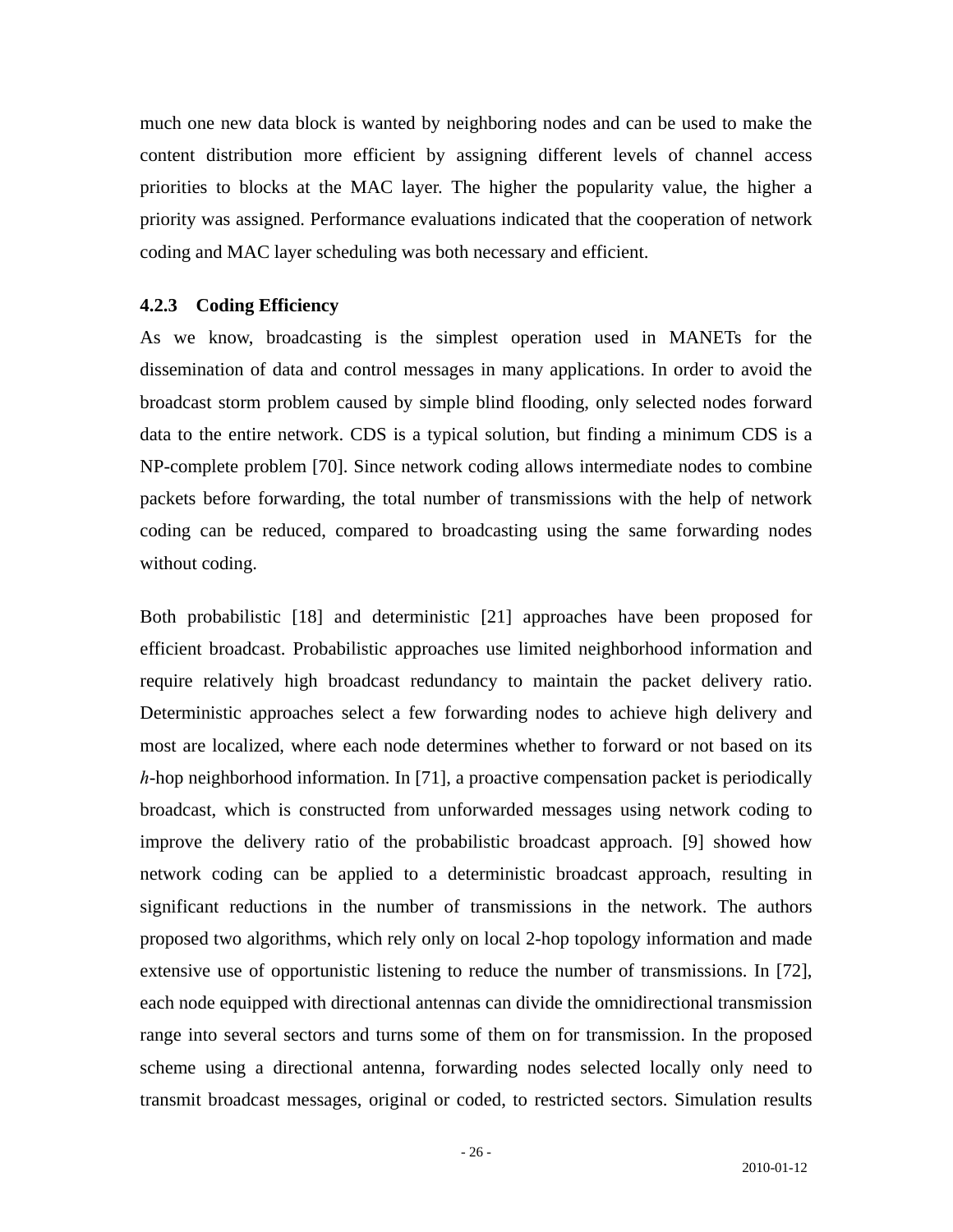<span id="page-27-0"></span>showed that the number of transmissions can be greatly reduced.

#### **4.2.4 Complexity of Encoding and Decoding**

they involve multiplications in large finite field. These make their use in high throughput applications questionable. Traditional network coding uses operations over large finite fields. Decoding operations have quadratic complexity and further encoding operations are also complicated since

be achieved by applying network coding only on the links entering relay nodes, which leads to a saving in the processing and implementation complexity. [73] classified the links in a network into two categories: 1) links entering relay nodes, and 2) links entering destination nodes. They showed that the same multicast capacity can

## **4.2.5 Energy Efficiency**

Since nodes have limited power in MANETs, energy efficiency is a critical design parameter.

contrast with the NP-complete problem of constructing the minimum-energy multicast tree as the optimal routing solution [76]. [74] characterized the minimum amount of energy required to transmit one unit of information from a source node to all receivers, and developed distributed algorithms that allow to approach the optimal performance in practice. [75] showed that under a simplified layered model of wireless networks, the minimum-energy multicast problem in MANETs was solvable as a linear program, assuming network coding. Compared with conventional routing solutions, network coding not only promised a potentially lower energy per bit, but also enabled finding the optimal solution in polynomial time, in sharp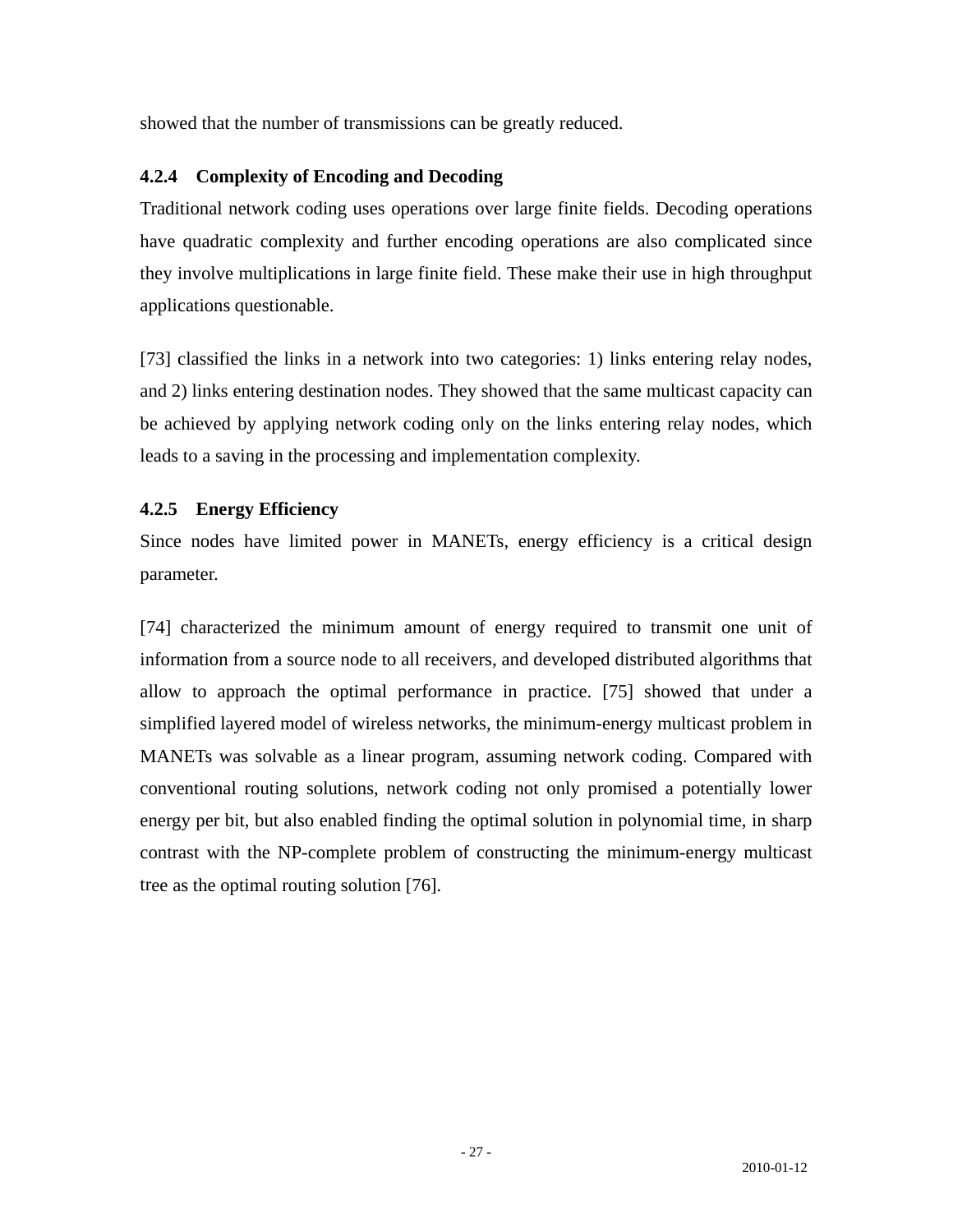# <span id="page-28-0"></span>**5 ENERGY-EFFICIENT BROADCAST OLSR (EBOLSR) and Other Algorithms for Comparison**

As mentioned in Section 1, the goal of our project is to design and implement a new energy-efficient broadcast protocol in MANETs, and then compare the performance with three other broadcast protocols, Classical Flooding, SMF and CodeBCast. In the following, we will present our proposed protocol in Subsection 5.1. The procedure of other protocols are presented in Subsection 5.2 (Classical Flooding), Subsection 5.3 (SMF), and Subsection 5.4 (CodeBCast).

Since EBOLSR extends the OLSR protocol which uses the multipoint relaying method, the broadcast algorithm in our protocol belongs to the neighbor knowledge method mentioned in Section 2.4. From the energy perspective, we adapt the multipoint relay selection algorithm in EOLSR which aims to maximize the network lifetime, and thus our protocols belongs to the MLB problem mentioned in Section 3.2.

## **5.1 EBOLSR**

## **5.1.1 Motivation**

As mentioned in Section 3, several kinds of solutions can be used to maximize the network lifetime. In this project, we use an energy-efficient routing for the following reasons:

- In the energy model of our network, transmission power of each node is fixed.
- In our network, all information needs to be delivered, such as push-to-talk voice streams, and nodes are on all the time.
- Broadcasting requires more nodes in the network to participate in the transmission, so reducing the number of rebroadcasting nodes can optimize network flooding, reduce the energy consumed and increase the network lifetime.
- Multi-hop transmissions are energy consuming and reducing the energy spent in the transmission of a packet from its source to all nodes increases network lifetime.
- Most of the work in the fixed power approach aims at reducing the overall number of retransmissions during a broadcast. However, most existing work in this field only considers how to save energy with the minimum relaying set, but does not take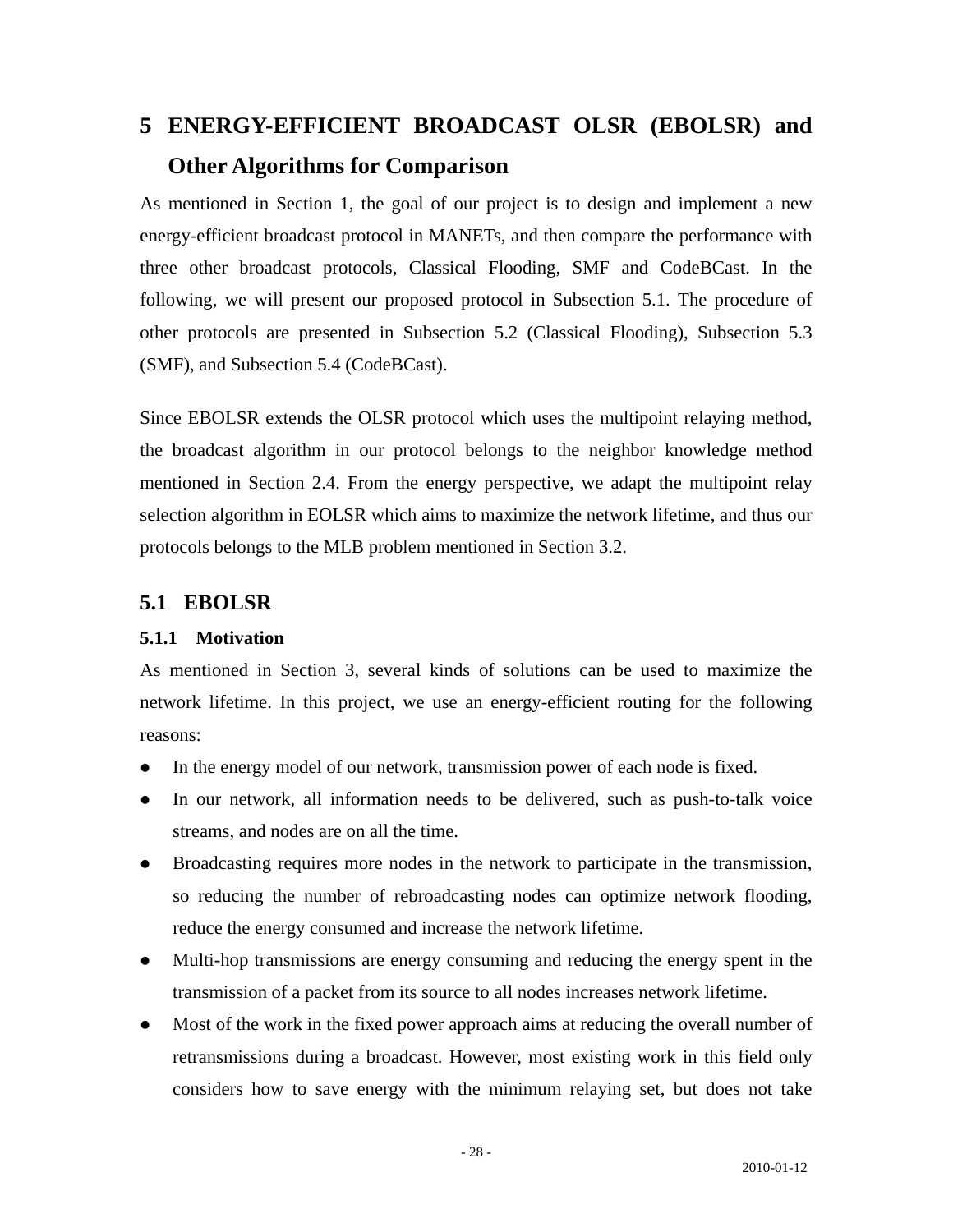<span id="page-29-0"></span>nodes' residual energy into account. As far as we know, few research on energy-efficient broadcast focused on fixed transmission power of each node, we therefore propose and implement a new energy-efficient broadcast routing protocol.

The OLSR routing protocol has been standardized by the IETF [4]. However, this protocol does not take energy into account. [10] proposed a new energy-efficient unicast routing protocol, EOLSR, which extends OLSR in order to make it energy efficient. EOLSR is designed to maximize the network lifetime by selecting the path with the minimum cost, where the cost takes into account the residual energy of each visited node and the energy consumption of a packet on this path. Based on the multipoint relaying strategy in EOLSR, we propose a new energy-efficient broadcast protocol, EBOLSR, which aims at increasing the network lifetime for broadcast communication.

#### **5.1.2 Energy Consumption Model**

Each node's radio can be in one of the following three states:

- Transmitting : node is transmitting message with transmission power  $P_t$ ,
- Receiving: node is receiving message with reception power  $P_r$ ,
- Idle: when no message is being transmitted, the nodes stay idle and keep listening the medium with *Pidle*,

Since transmission is more expensive than receiving, and nodes in idle state consume the least energy, we therefore have the following power condition:

$$
P_{idle} < P_r < P_t
$$

Each state operates at different power levels and that level is fixed for all nodes in the network. When a transmitter transmits one packet to next hop, because of the shared nature of wireless medium, all its neighbors receive this packet even if it is intended to only one of them.

#### **5.1.3 Hello Message Format**

Since the energy is taken into account for the relaying node selection in our protocol, the residual energy of each node in the network should be recorded and exchanged with others. A Hello message is emitted every Hello interval for link sensing, neighborhood detection and relaying node selection signaling. Rather than propagating residual energy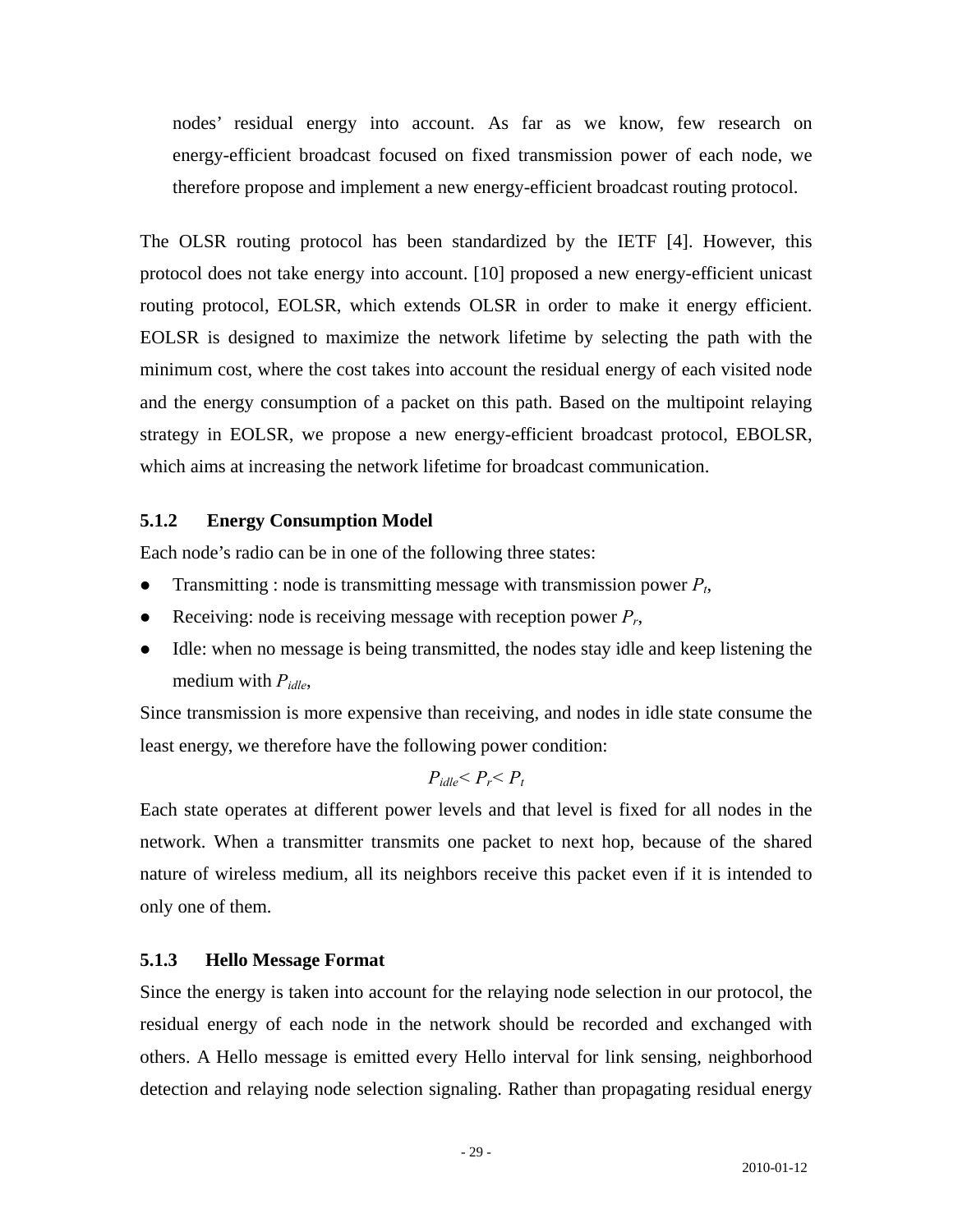<span id="page-30-0"></span>information with a new message, given the network overhead and efficiency, we add some fields in the Hello message which is used for recording the residual energies of the sending node and all its 1-hop neighbors. The code of the Hello message modification is shown in the Appendix A. Each Hello message has several fields as follows:

- Reserved: should be set to all 0s
- HTime: specifies the Hello emission interval
- Residual Energy: specifies the residual energy of the node
- Link Code: specifies information about the link between the interface of the sender and neighbors' interfaces
- Link Message Size: specifies the size of the link message
- Neighbor Interface Address: specifies the address of an interface of a neighbor node
- Neighbor Residual Energy: specifies the residual energy of 1-hop neighbors

Through exchanging Hello messages periodically, each node learns which node has a link with it and decides which nodes are its 1-hop and 2-hop neighbors. For any node in the network, *N*, *N*'s 1-hop neighbors are nodes from which Hello messages are received. *N*'s 2-hop neighbors are the 1-hop neighbors of the sending nodes, but not also *N*'s current 1-hop neighbors. With such knowledge, each node can compute and select its relaying nodes, according to the following EMPR selection strategy.

#### **5.1.4 Energy-Efficient Selection of MPRs**

Different from MPRs in OLSR, the energy-efficient selection of MPRs is the multipoint relay selection according to the residual energy, and the selected nodes are denoted EMPRs. In EOLSR, three variants depending on the neighbors considered for the computation of the minimum residual energy are discussed, where  $E_R(M)$  denotes the residual energy of node *M*: [10]

- a) The E strategy considers only  $E_R(M)$ , the residual energy of the EMPR candidate, M;
- b) The M1E strategy considers the weighted residual energy of the EMPR candidate *M*
	- and its 1-hop neighbors:  $\min(\frac{E_R(M)}{P_{trans}+P_{rev}}, \min_{D \in \text{Ihop}(M)}(\frac{E_R(D)}{2 \times p_{rev}}))$ *rcv*  $D \in \text{1hop}(M)$   $\left(\frac{E_R}{2}\right)$ *trans rcv R p*  $E_R(D)$  $P_{trans} + P_{gas}$  $\frac{E_R(M)}{E_{RMS} + P_{rev}}$ , min<sub>Delhop(M)</sub>( $\frac{E_R(D)}{2 \times p_{rev}}$ )). The weights of

 $E_R(M)$  and  $E_R(D)$  take into account the role played by the nodes M and D in a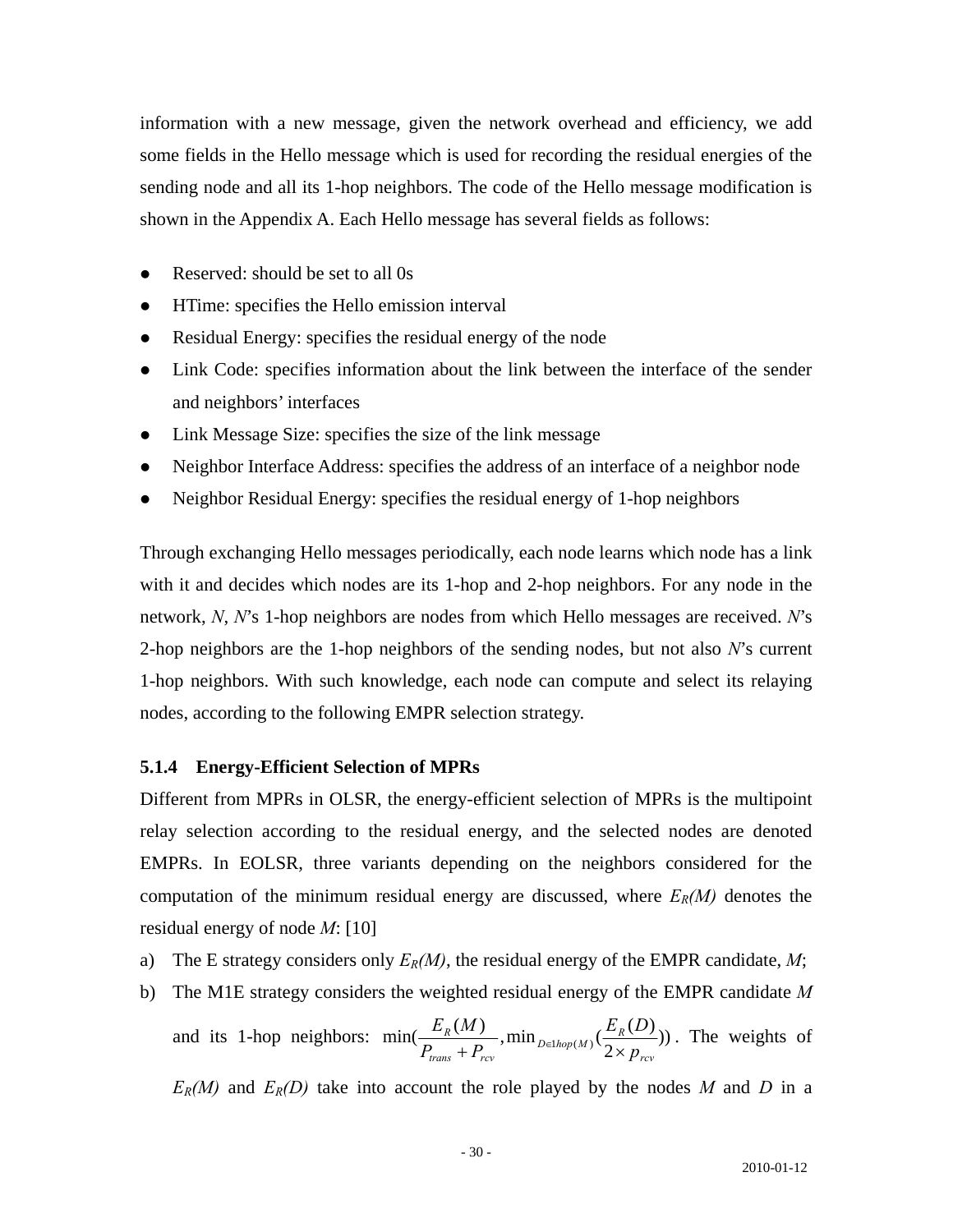reansmission from *N*, the node performing the EMPR selection, to *D*, one of its 2-hop neighbors, via the node *M*. It represents the maximum transmission duration that can be sustained;

c) The M1E strategy considers the weighted residual energy of the EMPR candidate *M* and its 1-hop and 2-hop neighbors:  $\min(\frac{E_R(M)}{P_{trans}+P_{rev}},\min_{D\in\text{Ihop}(M)}(\frac{E_R(D)}{2\times P_{rev}}),\min_{D\in\text{2hop}(M)}(\frac{E_R(D)}{P_{rev}}))$ *rcv*  $D \in 2hop(M)$   $\left(\frac{L_R}{I}\right)$ *rcv*  $D \in \text{1hop}(M)$   $\left(\frac{E_R}{2}\right)$ *trans rcv R P*  $E_R(D)$ *p*  $E_R(D)$  $P_{trans} + P_{gas}$  $\frac{E_R(M)}{E_R(M)}$ ,  $\min_{D \in \text{Ihop}(M)} \left( \frac{E_R(D)}{2 \times p_{rev}} \right), \min_{D \in \text{2hop}(M)} \left( \frac{E_R(D)}{P_{rev}} \right).$ 

In OLSR, MPRs are selected from the node's 1-hop neighbors that can cover the most number of its 2-hop neighbors based on its node degree. However, in EOLSR, any of the three variants described above can be used as the selection criterion in the EMPR selection algorithm. [10] evaluated the average number of EMPRs per node as a function of network density with the three selection variants, and compared it with the average number of MPRs per node in OLSR. Simulation results showed that the number of EMPRs per node is higher than the number of MPRs per node. Furthermore, the M1E and M2E selection strategies give comparable results. [10] also compared the network lifetime obtained with the three selection strategies. Simulation results showed that M1E and M2E gave the same result and both outperformed the E selection strategy. Since M1E is less complicated to compute and needs less information from the network than M2E, we will use the M1E selection strategy in our proposed protocol to select EMPRs.

After exchanging Hello messages periodically, each node has its own one-hop neighbor and two-hop neighbor set. The EMPR selection algorithm by any node, *N*, is described as follows:

a) Calculate the maximum transmission duration that can be sustained,  $\min(\frac{E_R(M)}{P_{trans}+P_{rev}},\min_{D\in\text{Hop}(M)}(\frac{E_R(D)}{2\times p_{rev}}))$ *rcv*  $D \in \text{1hop}(M)$   $\left(\frac{E_R}{2}\right)$ *trans*  $\tau$  *rcv R p*  $E_R(D)$  $P_{trans} + P_{gas}$  $E_R(M)$  $+ P_{rev}$ ,  $\lim_{D \in \text{Top}(M)} \left( \frac{2}{2 \times p_{rev}} \right)$ , where  $E_R(M)$  is the residual energy of *N*'s

1-hop neighbor, and  $E_R(D)$  is the residual energy of *N*'s 2-hop neighbor.

- b) Calculate *D(M)*, the degree of 1-hop neighbors of *M*, excluding the 1-hop neighbors of *N*.
- c) Sort the 1-hop neighbors in decreasing order of the selection criterion in step a).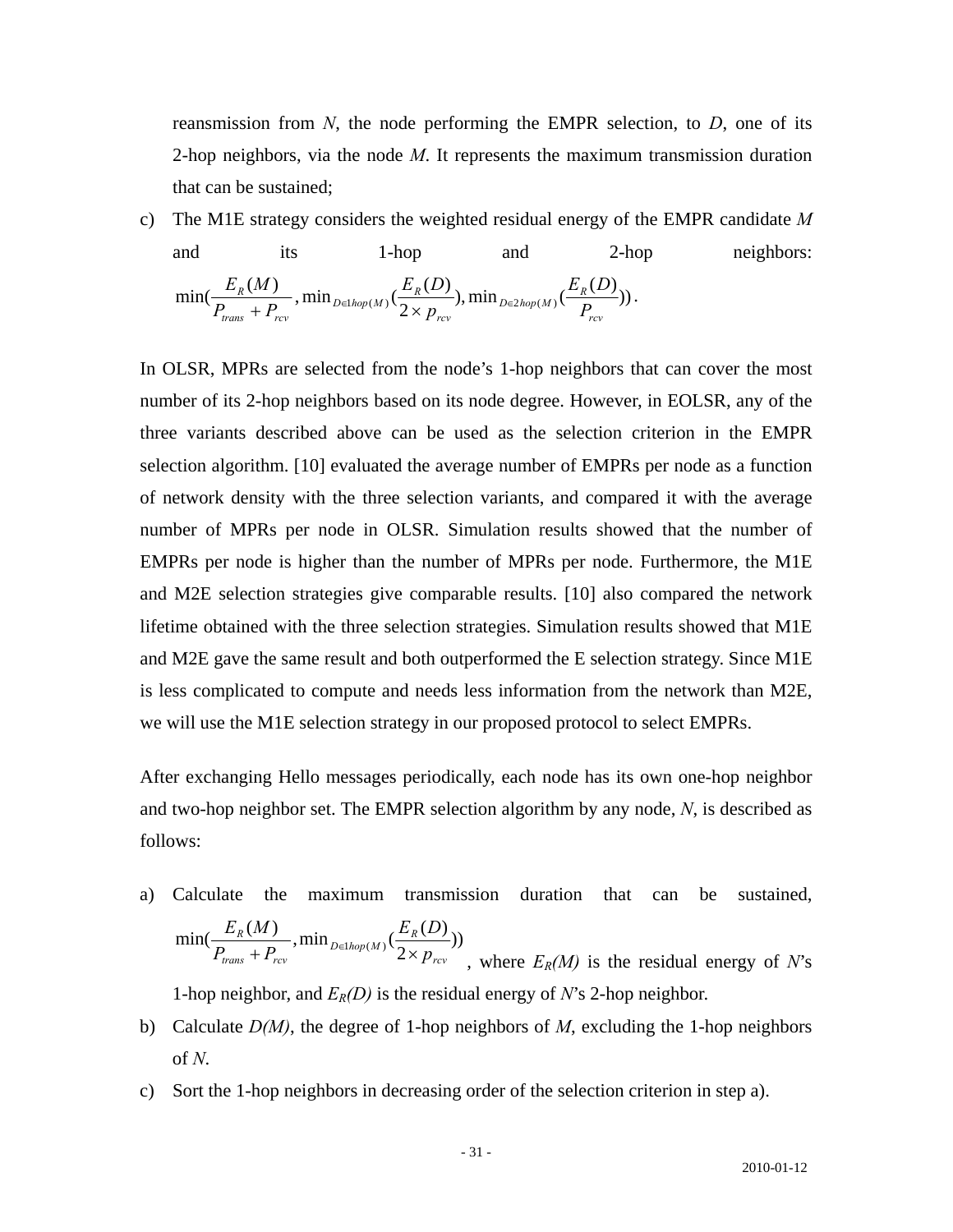- <span id="page-32-0"></span>d) Select the first 1-hop neighbor, add it to the EMPR set, and then remove its 1-hop neighbors in *N*'s 2-hop neighbor set.
- e) Select the next 1-hop neighbor in order and repeat step d), until all nodes in *N*'s 2-hop neighbor set are removed. If there is more than one node with the same maximum transmission duration, select the node with the highest *D(M)*.
- f) The EMPR set is generated. If the 1-hop neighbors of any node in the EMPR set are a subset of other nodes' 1-hop neighbors currently in the EMPR set, remove this node from the EMPR set.

For the code of EMPR selection, see the Appendix A.

## **5.2 Classical Flooding**

As the simplest broadcasting method, Classical Flooding only provides the following two mechanisms:

- Every node retransmits every packet heard once and only once,
- Duplicate packet detection is performed and is the critical feature used to avoid additional retransmissions.

To implement this protocol, Each packet is uniquely identified by the address of the sender and a sender-assigned ID. In many cases, the latter would be sufficient for identification purposes within NS2, but in real implementations, such IDs are probably only unique within a sender, so the approach of adding the sender ID/IP address was chosen. The algorithm is described as follows:

- a) Upon receiving a packet, the receiver checks if there exists a loop. If a loop exists, it must drop the packet; otherwise, go to step b).
- b) If the received packet is originating by the receiver, it must add IP header; otherwise, go to step c).
- c) If the packet is duplicated, the receiver drops it; otherwise, go to step d).
- d) The receiver records the packet, pass copy of packet up to the application layer and rebroadcast the original packet.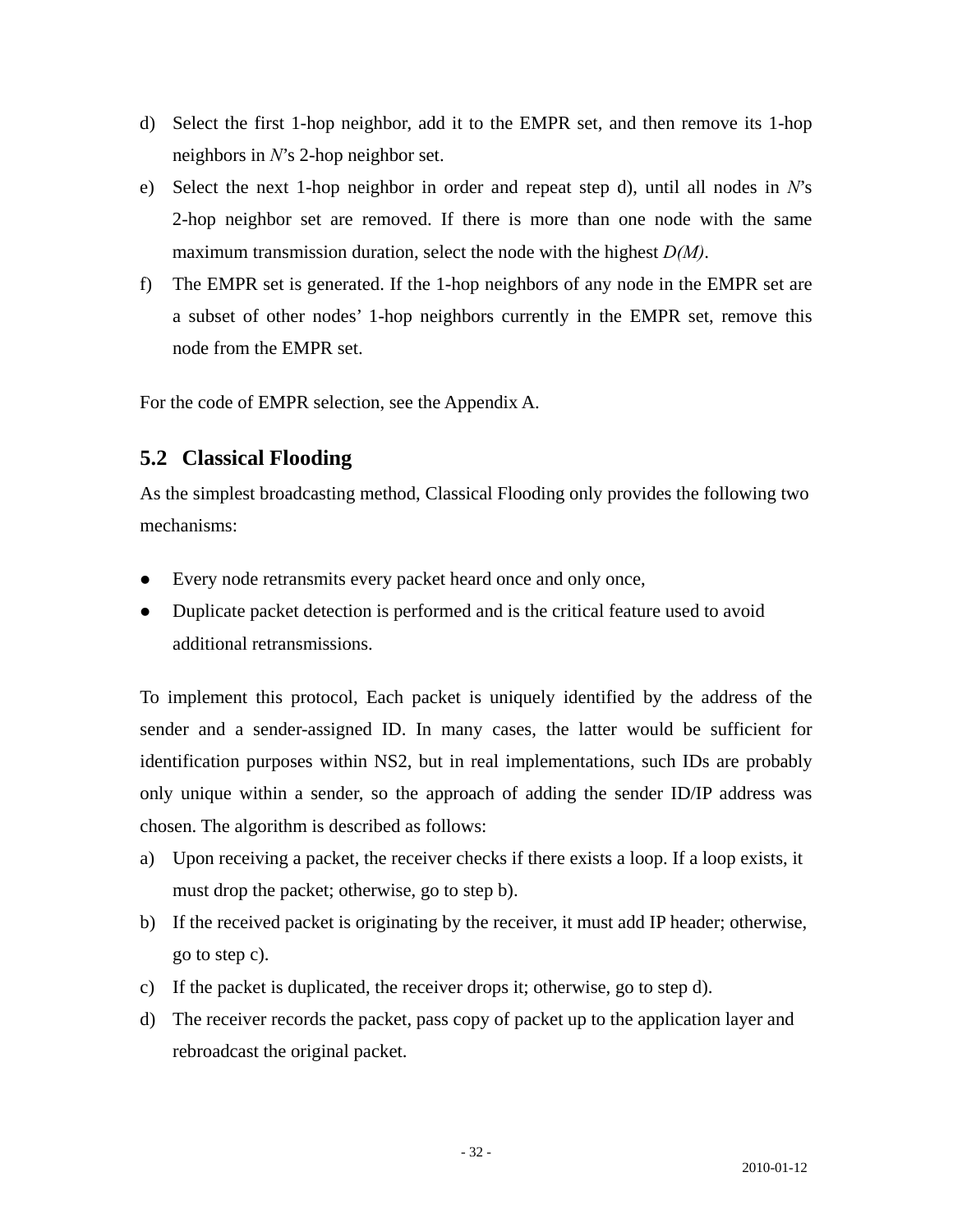#### <span id="page-33-0"></span>**5.3 SMF**

By extending efficient flooding concept to the data forwarding plane, SMF provides an appropriate multicast forwarding capability through IP multicast packets. In our implementation, we follow the two typical SMF technical features [Appendix B]:

- 1) Duplicate packet detection (DPD) mechanisms for forwarding IP multicast packets.
- 2) Efficient relay sets mechanisms for reducing contention and congestion in wireless multi-hop scenario.

For the DPD mechanism, we adapt the header content identification-based (I-DPD) [Appendix B] to detect the duplicated packets. The detection method is given as follows:

- a) If the current node is selected by the previous-hop transmitter as a relay, the packet identifier is checked against the DPD state for each possible outbound node. Otherwise, go to step d).
- b) If the packet is not duplicated for an outbound node, the packet is forwarded via that node and a DPD entry is made for the given packet identifier for the node.
- c) If the packet is a duplicate, drop the packet.
- d) If the previous-hop transmitter is a 1-hop symmetric neighbor, A DPD entry is made for that packet, but the packet is not forwarded.
- e) Otherwise, drop the packet.

As discussed in the Appendix B, SMF has four distributed methods of dynamically electing reduced relay sets that attempt to optimize the flooding of routing control messages in MANET routing peers, Source-specific Multipoint Relay (S-MPR), Non-source-specific MPR (NS-MPR), Essential Connecting Dominating Set (E-CDS), and MPR-based CDS (MPR-CDS). [77] presented the design of a SMF prototype and some initial performance results using the NRL mobile network emulation system and various optional flooding approaches within the design framework. Through performance comparison, S-MPR has relatively higher throughput and less number of forwarders, which makes it a more efficient relay set selection algorithm. Thus, we decide to implement SMF with S-MPR selection algorithm, which is described as follows: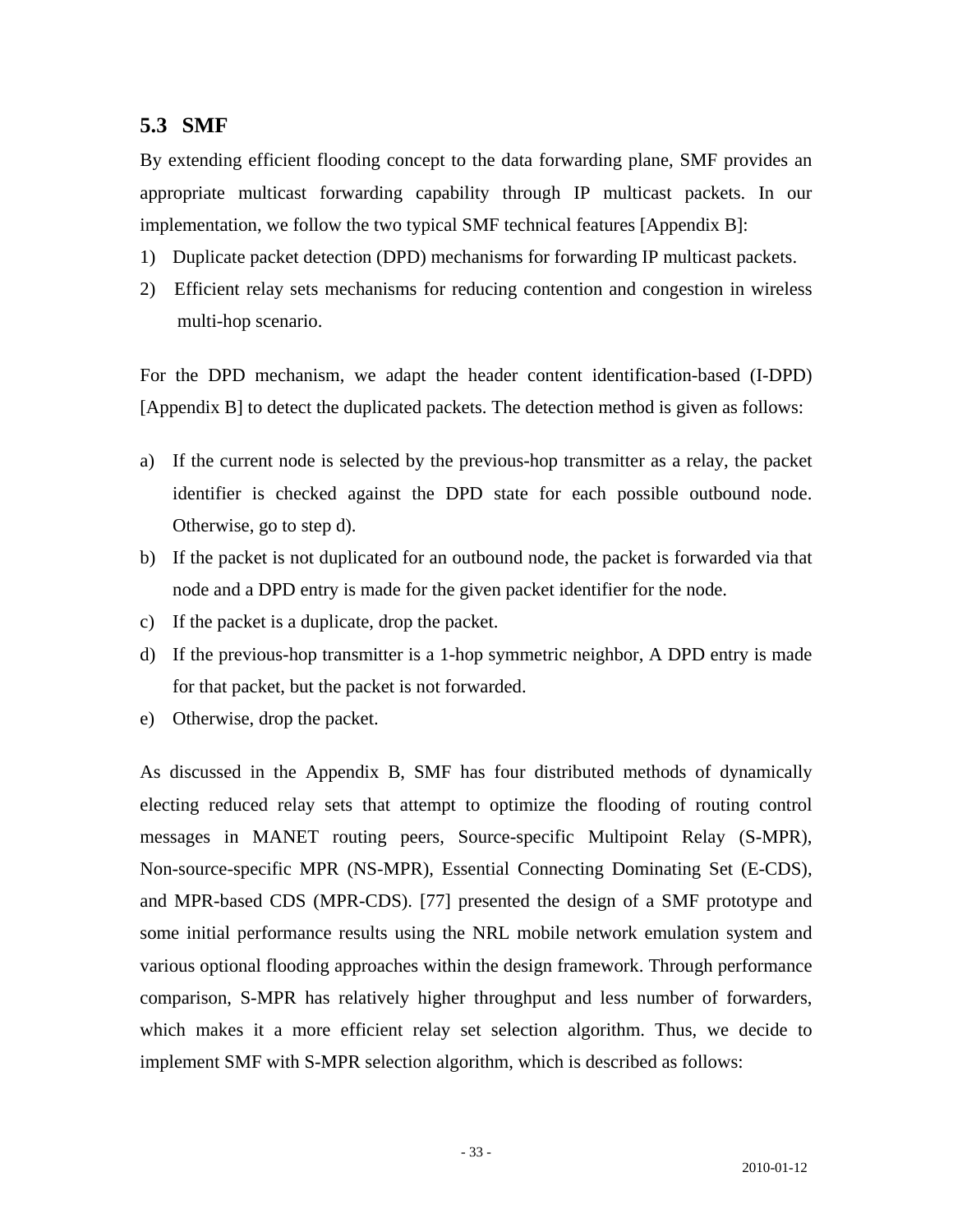- <span id="page-34-0"></span>a) For any node, say node *N*, initialize its MPR set to empty.
- b) Initialize the set *N1* to include all 1-hop neighbors of *N*.
- c) Initialize the set *N2* to include all 2-hop neighbors, excluding *N* and any node in *N1*.
- d) Select the node *M* in *N1* with a router priority value of "Always", add it to the MPR set, and remove all *M*'s 1-hop neighbors from *N2*. If some of *M*'s 1-hop neighbors are also the 1-hop neighbors of the nodes in *N1*, remove them from the 1-hop neighbors of those nodes in *N1*.
- e) For each node *M* in *N2* which has only one 1-hop neighbor in *N1*, select it as a MPR, add it to the MPR set, and remove all *M*'s 1-hop neighbors from *N2*. If some of *M*'s 1-hop neighbors are also the 1-hop neighbors of the nodes in *N1*, remove them from the 1-hop neighbors of those nodes in *N1*.
- f) If *N2* is not empty, select nodes in *N1* with the largest router priority, select it as a MPR, add it to the MPR set, and remove all *M*'s 1-hop neighbors from *N2*. If some of *M*'s 1-hop neighbors are also the 1-hop neighbors of the nodes in *N1*, remove them from the 1-hop neighbors of those nodes in *N1*.
- g) Algorithm ends until *N2* is empty.

## **5.4 CodeBCast**

CodeBCast applied network coding to a deterministic broadcast approach, resulting in a significant reduction in the number of transmissions in the network. The pseudo-code is shown as follows:

Upon receiving a new packet *p* or on time-out of a buffered packet *p* 

- 1. *Update NbrRecvTable*(*p*);
- 2. if  $u \notin Fwder(p)$  return;
- 3. if *allNbrRecv*(*p*) return;
- 4. if *Native*(*p*), then
- 5.  $B = getCodeSet$ ;
- 6. if  $(|B| > 1)$  then
- 7. *sendCodedPkts*(*B*);
- 8. else
- 9. if(!*Timeout*(*p*)) then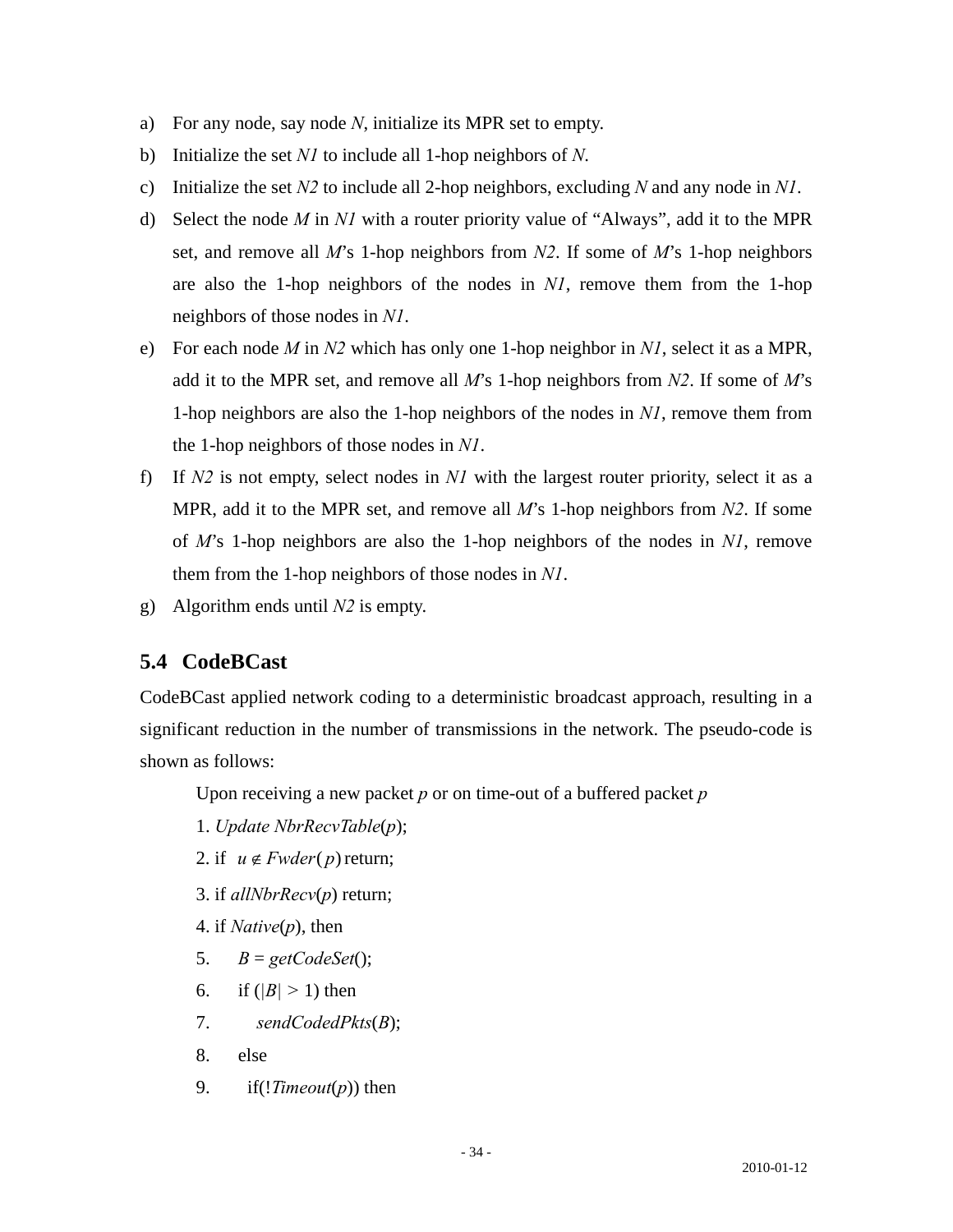10. *Queue(p, τ*); 11. else *sendNative*(*p*); 12. end if 13. end if 14. else 15. for each  $q = decode(p)$ 16. *Process*(*q*) 17. end for 18. end if

Nodes exchanged their neighbors' information so that each node knew the network topology within its 2-hop neighbors. When any packet is received, the node first updates its neighbor table (line 1). For each native packet, only a subset of neighbors is delegated as forwarders; other nodes do not rebroadcast (line 2). When node *u* receives a packet from its neighbor, if all its neighbors have already received the packet based on its neighbor table, it will not rebroadcast (line 3). Otherwise, node *u* tries to see if it can get any coding opportunities by encoding the packets received and then forwards (line 5). If yes, one or more encoded packets are generated to be transmitted (line 7). If not, for delay tolerant applications, the node will buffer the packet for a random amount of time  $\tau$  (line 10) and then process it. For non-delay tolerant applications, a packet is sent immediately (line 11). Finally, if the received packet is a coded packet, we decode it before processing the packet (line 15and line16).

Since simulation results in [9] showed that the Reed-Solomon based coding algorithm [Appendix C] outperformed the XOR-based algorithm [Appendix C] in terms of the coding gain and the packet delivery ratio, we will implement Reed-Solomon based coding algorithm. The pseudo-code of this algorithm is given as follows:

getCodeSet()

- 1. Pick native packet set *P* in the output queue
- 2.  $k = maxMissing Packets(N(u), P)$
- 3. Construct encoded packet set  $Q = \theta \times P$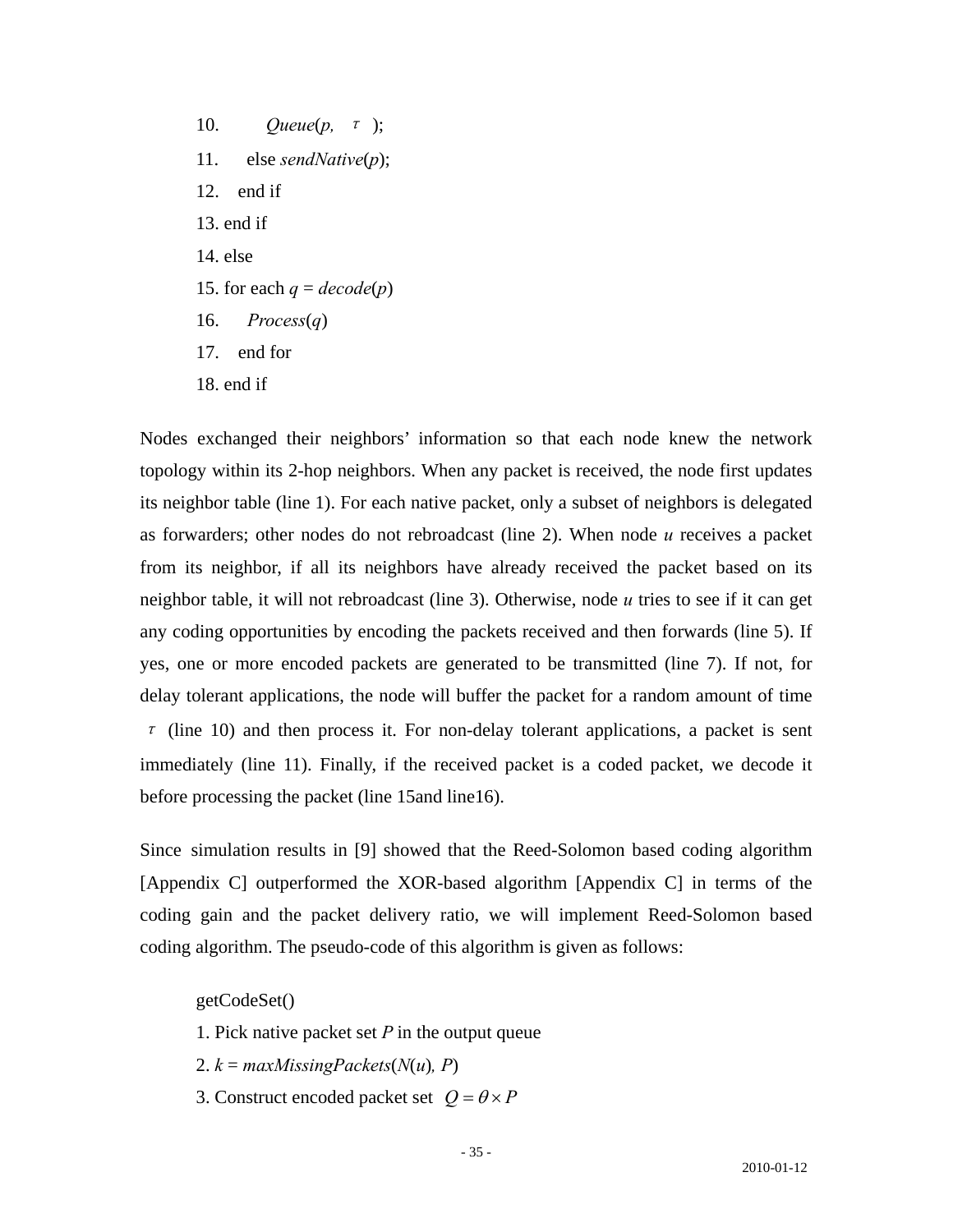- 4. Add packet ID of each packet  $p \in P$  to  $q_i$
- 5. Add the row index *i* of  $\theta$  to  $q_i$
- 6. return *Q*

The algorithm constructs coded packet set  $Q = \theta \times P$  (line 1-3), where *P* is the native packet set,  $\theta$  is the  $k*n$  Vandermonde matrix where 1, 2, ..., *n* are labels of elements in the finite field. It then adds the set of native packet IDs to each coded packet (line 4). In practice, this set of IDs can be spread across the *k* packets. It then adds the index number of codes used (line 5).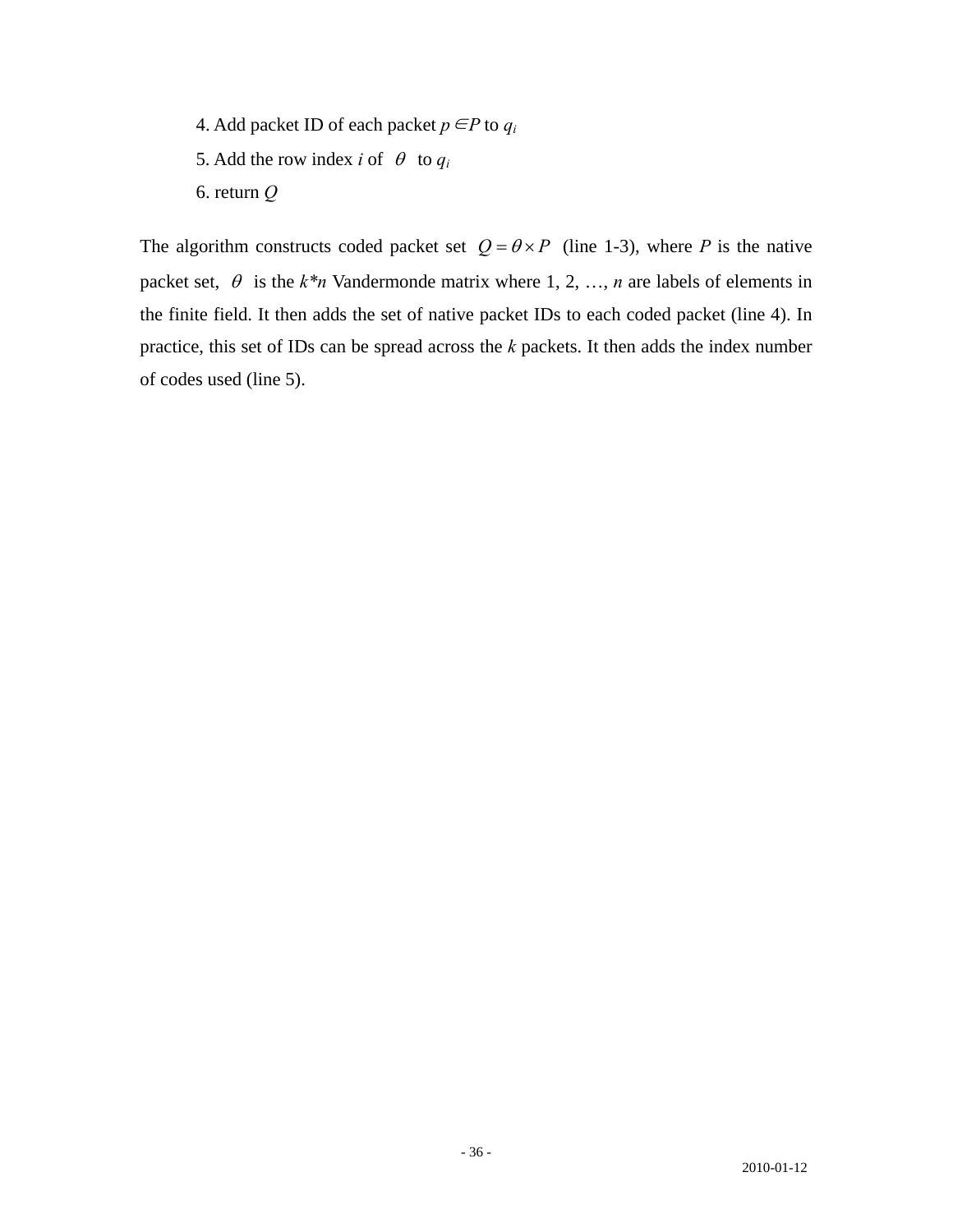# **6 PERFORMANCE EVALUATION**

In this section, we evaluate the performance of Classical Flooding, SMF, CodeBCast and EBOLSR protocols, in terms of the packet delivery ratio (PDR), average end-to-end delay, energy consumption per packet and network lifetime. Moreover, the average number of EMPRs per node in the EBOLSR protocol and the average number of MPRs per node in SMF is compared as well.

All protocols are all implemented in NS2.29 [11]. Implementing Classical Flooding is relatively simple and only requires duplicate packet detection. Each packet is uniquely identified by the address of the sender and a sender-assigned ID. The version of SMF we used is the version provided by NRL [77]. This version is only supported for NS2.29, and all protocols are implemented in that NS2 version. The CodeBCast protocol has already been implemented in [78]. RS coding algorithm is used on top of the SMF broadcasting. EBOLSR is implemented as a modification of SMF.

## **6.1 Network Scenarios and Performance Metrics**

To evaluate these four protocols, we simulated two distinct types of networks:

- WiFi Scenario
- Rescue Scenario with a more realistic radio link model based on Ricean fading (called RiceanRescue) and low-bandwidth tactical radios.

The WiFi scenario is a scenario commonly used in MANET protocol evaluations. The RiceanRescue scenario is a more realistic tactical scenario with parameters based on field data from a CRC [78] measurement study. Considering the different type of radio and bandwidth supported by WiFi and RiceanRescue scenarios, we decide to simulate the four protocols and evaluate their performance in these two scenarios. More description of the two scenarios is given as follows.

## **6.1.1 WiFi Scenario**

25 nodes are randomly placed in a 700 meter by 700 meter area. Each node has a wireless interface that is based on IEEE 802.11 (Distributed Coordination Function, 250m transmission range, 550m sensing range, 2 Mbps data rate). The nodes move randomly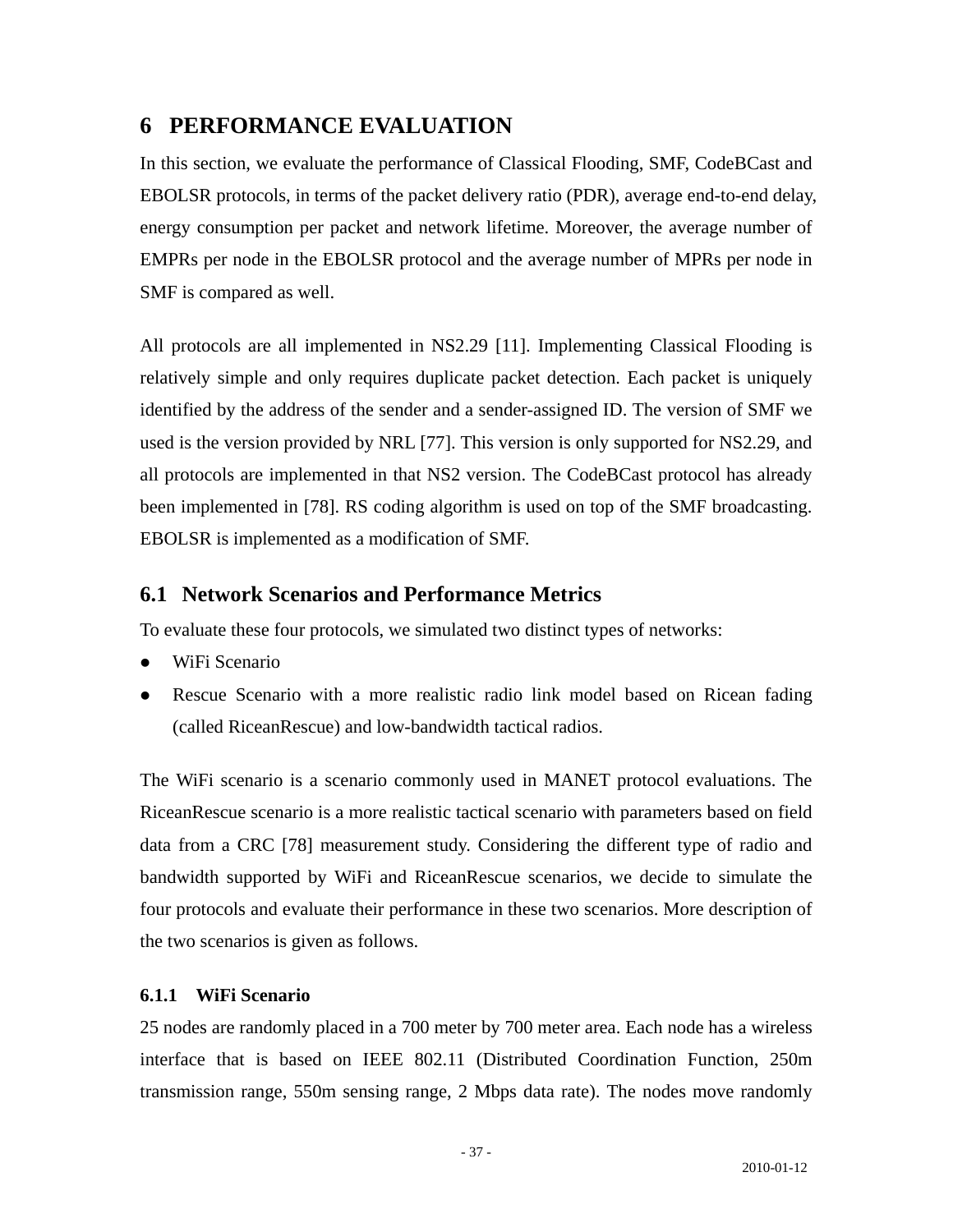according to the Random Waypoint Mobility model [79], with different maximum speeds and 1 second pause time. More simulation parameters are shown in Table 1. For the SMF, CodeBCast and EBOLSR protocols, periodic Hello packets are transmitted by each node every 1 second and the Hello jitter is 0.1 second. A Hello jitter is a jitter interval to randomize the Hello transmission time, this helps to avoid protocol synchronization issues and packet collision. All nodes in the network have the same transmission, reception, idle and sleeping power. The initial energy of 25 nodes is uniformly distributed in [100J-800J].

| <b>Simulation Parameters</b> | <b>Value</b>                               |  |  |
|------------------------------|--------------------------------------------|--|--|
| Number of Nodes              | 25                                         |  |  |
| <b>Network Size</b>          | $700m \times 700m$                         |  |  |
| <b>Simulation Time</b>       | 600s                                       |  |  |
| <b>Propagation Model</b>     | Two-ray Ground                             |  |  |
| <b>Medium Access Control</b> | <b>IEEE 802.11</b>                         |  |  |
| <b>Transmission Range</b>    | 250m                                       |  |  |
| <b>Transmission Power</b>    | 1.4W                                       |  |  |
| <b>Receiving Power</b>       | 1.0W                                       |  |  |
| <b>Idle Power</b>            | 0.5W                                       |  |  |
| <b>Bandwidth</b>             | 2Mb/s                                      |  |  |
| Packet Type                  | <b>CBR</b>                                 |  |  |
| Packet Size                  | 512bytes                                   |  |  |
| Packet rate                  | 4Pkts/s                                    |  |  |
| <b>Mobility Model</b>        | Random Way-Point                           |  |  |
| Maximum Speed                | $1m/s$ , 5m/s, $10m/s$ , $15m/s$ , $20m/s$ |  |  |
| Number of Senders            |                                            |  |  |
| Number of Receivers          | 25                                         |  |  |

Table 1 Simulation parameters for WiFi Scenario

#### **6.1.2 RiceanRescue Scenario**

In the RiceanRescue scenario, 50 nodes are placed in a 40 km by 40 km area. The MAC protocol is TMDA, and the MAC bandwidth is lowered to a data rate of 128 kbps. It uses a PHY model that combines Ricean Fading and Shadowing, with parameters based on field data from a CRC [78] measurement study. The parameters are chosen such that a link has near perfect reception up to 20 km, with packet loss increasing thereafter. However, even for a transmission range of 40 km, a nontrivial amount of packets are still received (approximately 50%, given the Ricean K factor and path loss exponent we use). As the radio range increases, the network topology changes less often, so we lowered the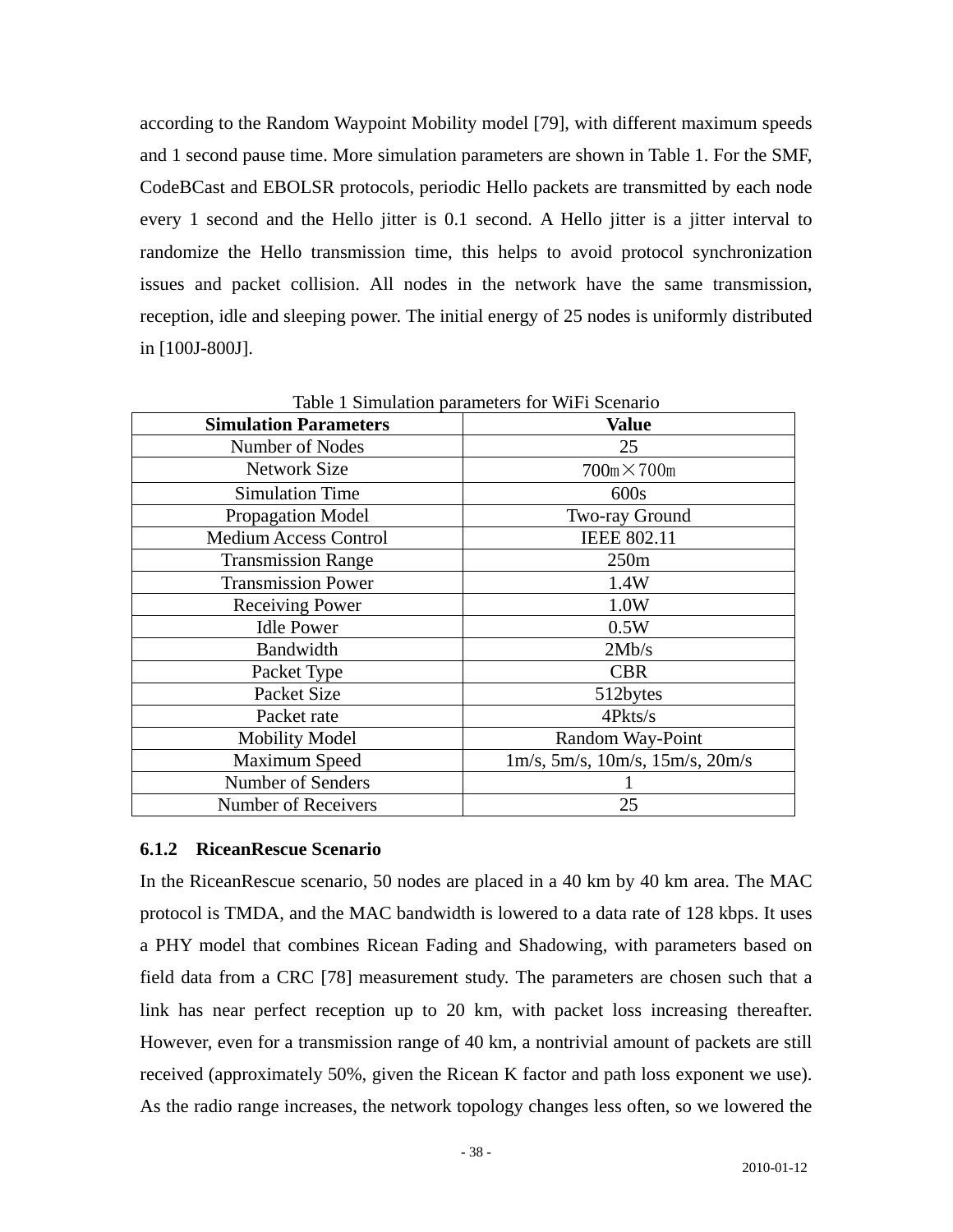Hello interval to 10 seconds. Traffic is based on the sender generating a VoIP data stream with 80 byte CBR packets and a data rate of 2.4kbps. In this scenario, all nodes have the same initial energy, 1000J. More simulation parameters are shown in Table 2.

| Table 2 Stiffuation parameters for KiccanKescue Sechario |                 |  |  |  |
|----------------------------------------------------------|-----------------|--|--|--|
| Number of Node                                           | 50              |  |  |  |
| <b>Network Size</b>                                      | 40000m*40000m   |  |  |  |
| <b>Simulation Time</b>                                   | 2000s           |  |  |  |
| Propagation Model                                        | RiceanShadowing |  |  |  |
| Ricean K Factor                                          | 4.8dB           |  |  |  |
| <b>Reference Distance</b>                                | $d0=100m$       |  |  |  |
| Path Loss Exponent                                       | 3.75            |  |  |  |
| <b>Shadowing Loss Variance</b>                           | 4.5             |  |  |  |
| <b>Transmit Power</b>                                    | 0.281838W       |  |  |  |
| Frequency                                                | $7.75e+07$      |  |  |  |
| Receiving threshold                                      | 6.61502e-16     |  |  |  |
| <b>Medium Access Control</b>                             | <b>TDMA</b>     |  |  |  |
| <b>Initial Energy</b>                                    | 1000J           |  |  |  |
| <b>Transmission Power</b>                                | 1.4W            |  |  |  |
| <b>Receiving Power</b>                                   | 1.0W            |  |  |  |
| <b>Idle Power</b>                                        | 0.5W            |  |  |  |
| Packet Type                                              | <b>CBR</b>      |  |  |  |
| Bandwidth                                                | 128Kb           |  |  |  |
| Packet Size                                              | 80bytes         |  |  |  |
| Packet rate                                              | 2.4Kbps         |  |  |  |
| Number of Senders                                        |                 |  |  |  |
| <b>Number of Receivers</b>                               | 50              |  |  |  |
|                                                          |                 |  |  |  |

Table 2 Simulation parameters for RiceanRescue Scenario

The nodes all move with the velocity depends on the group a node belongs to. Of the 50 nodes, 3 nodes, representing command-and-control centers, are nearly stationary. 7 nodes move individually around the whole simulation area based on the Random Waypoint mobility model, with speed randomly selected between 30 and 70 km/h and 0 pause time. The remaining 40 nodes are grouped into 4 sets of ten nodes each, moving as a group. Each group of 10 nodes moves according to the Reference Point Group Mobility Model, where the reference point moves with a speed randomly selected between 30 and 70 km/h and 0 pause time. Within each group, nodes can deviate from the reference point by  $+/-1$ km in each direction. In addition, each of the four groups is assigned to work in one quadrant of the simulation area, with the quadrants slightly overlapping. That is, group one works in the quadrant bounded by (0, 0) and (22 km, 22 km), group 2 works in a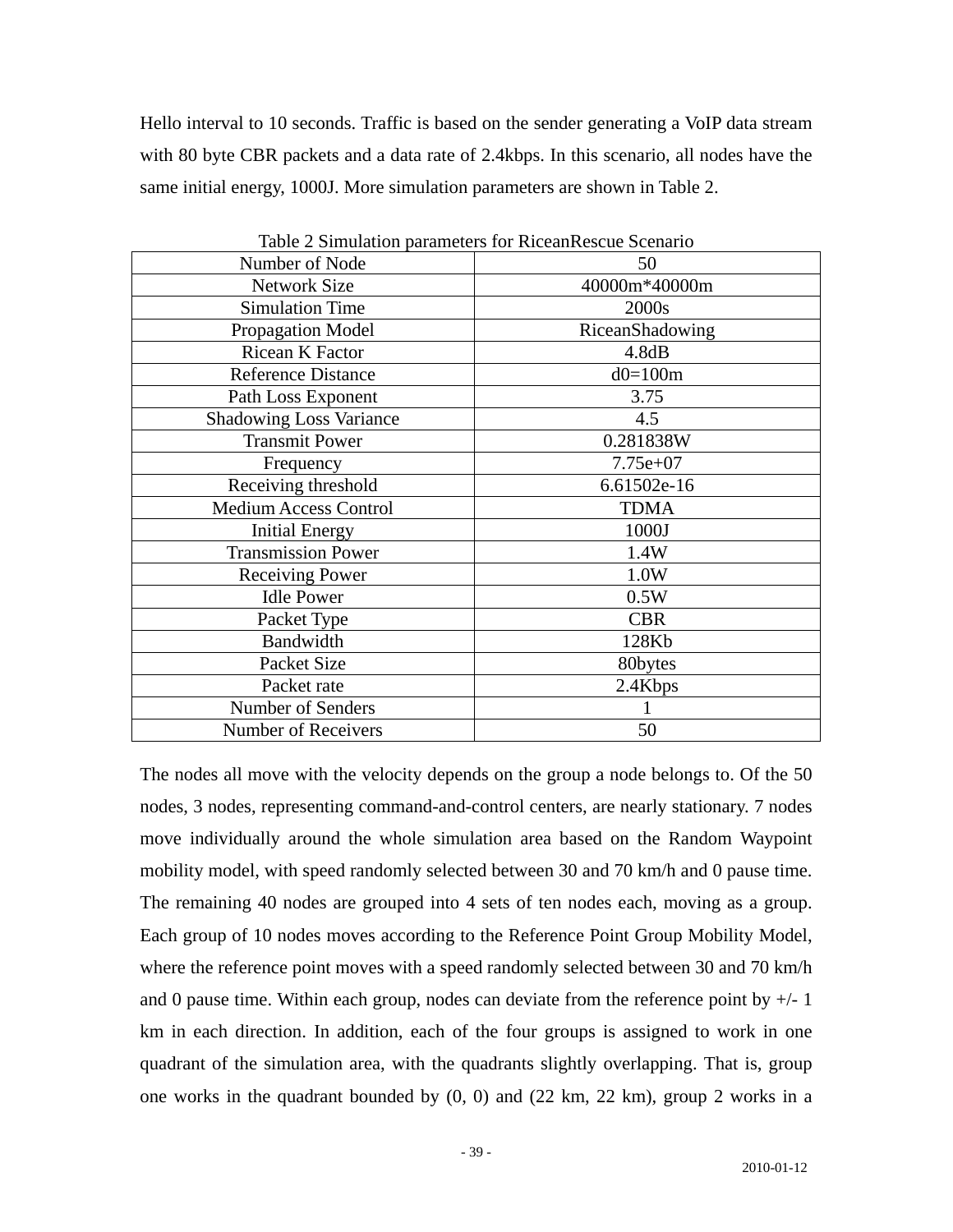quadrant bounded by (0, 18 km) and (18 km, 40 km), group three is within the quadrant bounded by (18 km, 0) and (40 km, 22 km), and finally group 4 operates within the quadrant bounded by (18km, 18km) and (40km, 40km). In all scenarios, the network is and remains fully connected.

#### **6.1.3 Performance Metrics**

To evaluate the protocols, the following metrics are used:

- a) Packet Delivery Ratio: It is calculated as the ratio between the number of data packets received and the number of data packets which are expected to be received (the data packets sent times the number of nodes in the network).
- b) Average End-to-end Delay: It is the data packet delay averaged among all delivered packets.
- c) Energy Consumption per Packet: It is calculated as the ratio between the total energy consumed and the number of data packets delivered.
- d) Network Lifetime:
	- If at least one node fails during the simulation time, the network lifetime is defined as the time to the first node failure due to battery exhaustion. This metric is used in the WiFi scenario, where some of the nodes die before the simulation ends due to the limited energy.
	- Otherwise, we evaluate the minimum remaining energy among all nodes as the simulation ends. This metric is used in the RiceanRescue scenario, where all nodes have enough energy and none will die before the simulation ends. Then we focus on the node with the minimum remaining energy in the four protocols.

We evaluate the performance in a different way in the RiceanRescue scenario. Actually, the minimum remaining energy can also show the performance in terms of energy consumption of four protocols.

e) Number of (E)MPRs per node: The average number of EMPRs (forwarders) per node in EBOLSR protocol and the average number of MPRs per node in SMF. They are both the total number selected per node over the whole simulation. The less number of forwarders, the more efficient the protocol is, because fewer transmissions provide less transmission energy consumption and avoid the network congestion. Thus, this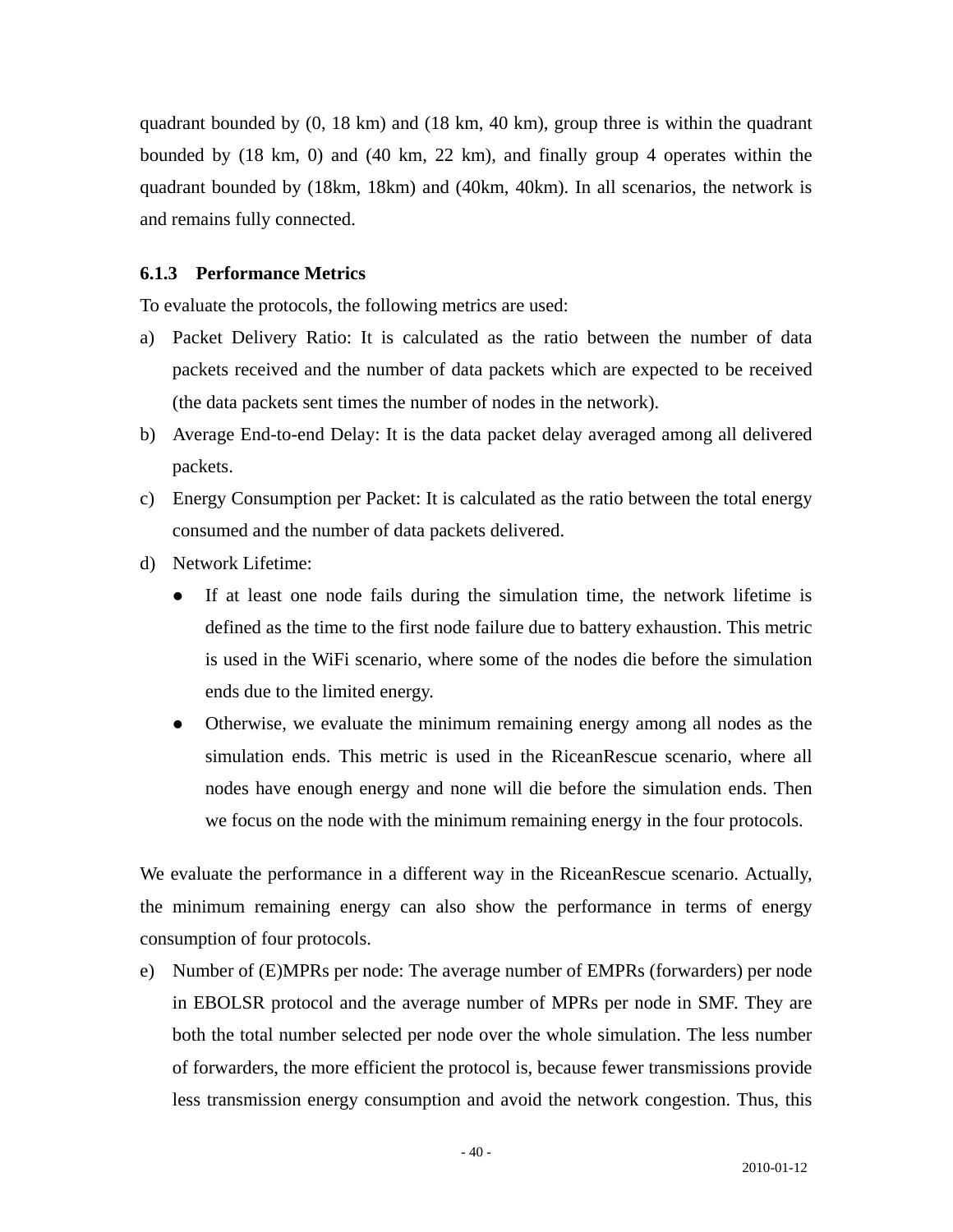metric can also explain why EBOLSR does not outperform SMF in terms of energy consumption per packet and the network lifetime.

## **6.2 Performance Comparison**

In the WiFi scenario, for each protocol, four samples are collected in each simulation run, which are the PDR, average end-to-end delay, energy consumption per packet and the network lifetime. For EBOLSR and SMF, the average number of (E)MPR per node is also collected in each simulation run. Since we want to evaluate each metric as the function of the maximum node speed in this scenario, we choose 10 different node mobilities at each maximum node speed (in each mobility, all nodes move at the same maximum speed) and thus run 10 times for each metric at each maximum node speed. Finally, we average the values over 10 simulation runs at each maximum node speed and plot the figures for each metric. In the RiceanRescue scenario, we evaluate the minimum remaining energy instead of the time to the first node failure. Additionally, we will not evaluate the metrics as the function of the node mobility. For each metric, we have 10 different node mobilities (we do not care about the maximum node speed for each mobility) and get the average value for each metric over 10 simulation runs. The simulation time for both scenarios has already been given in Table 1 and Table 2.

#### **6.2.1 WiFi Scenario**

Figure 3 shows the PDR as the function of mobility for the four protocols. For all protocols, increasing the mobility of nodes leads to a drop in PDR except for Classical Flooding. Classical Flooding has the highest PDR in all mobility modes among all protocols due to the redundant nature of this protocol. Since some nodes fail during the simulation, Classical Flooding cannot achieve 100% PDR. CodeBCast has the second highest PDR. SMF and EBOLSR have almost the same results.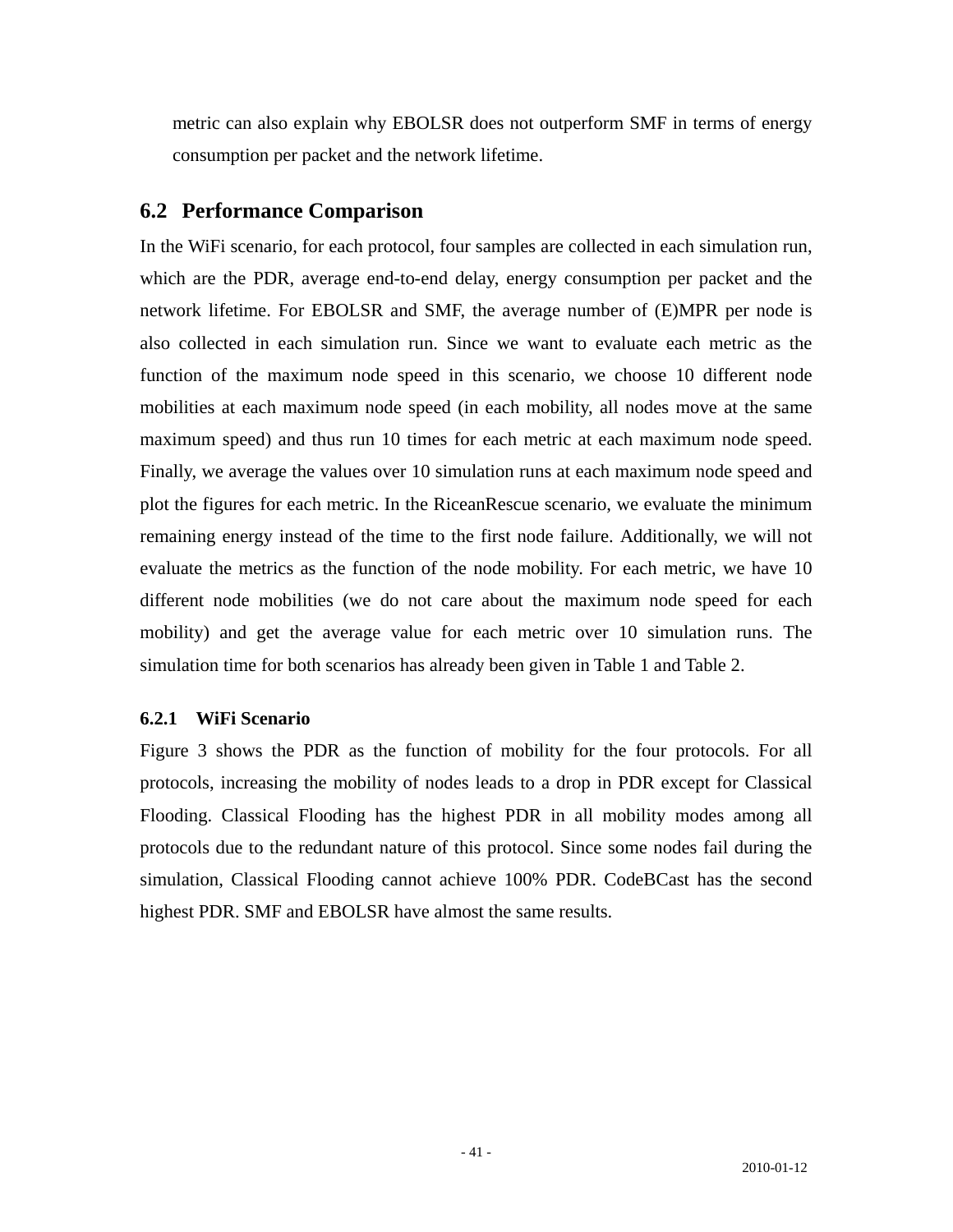

Fig. 3 PDR



Fig. 4 Average End-to End Delay

Figure 4 shows the average end-to-end delay as the function of the mobility speed. Since all nodes in Classical Flooding rebroadcast the received packet if it is not duplicated, which can result in the network congestion, Classical Flooding has longer delay than SMF and EBOLSR. SMF and EBOLSR have the lowest delay, which are almost overlapped in the figure, while CodeBCast has the highest delay. That is because some packets need to be buffered in the sending nodes to combine with other useful packets in order for the receivers to decode. In additional, we observe that the average end-to-end delay of CodeBCast is neither an increasing function nor a decreasing function of the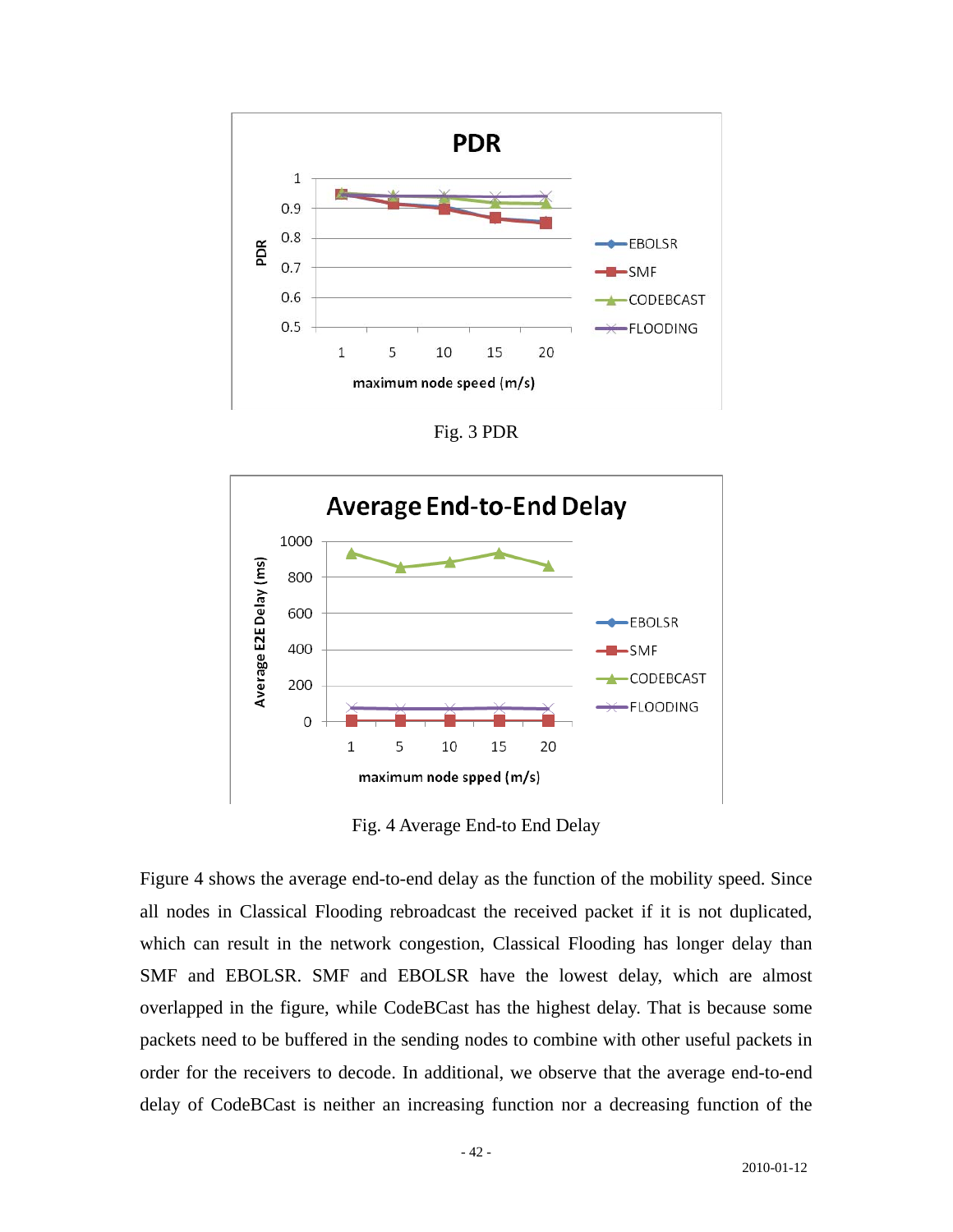mobility. That is, the mobility does not influence the delay to some extent.



Fig. 5 Energy Consumption per Packet



Fig. 6 Network Lifetime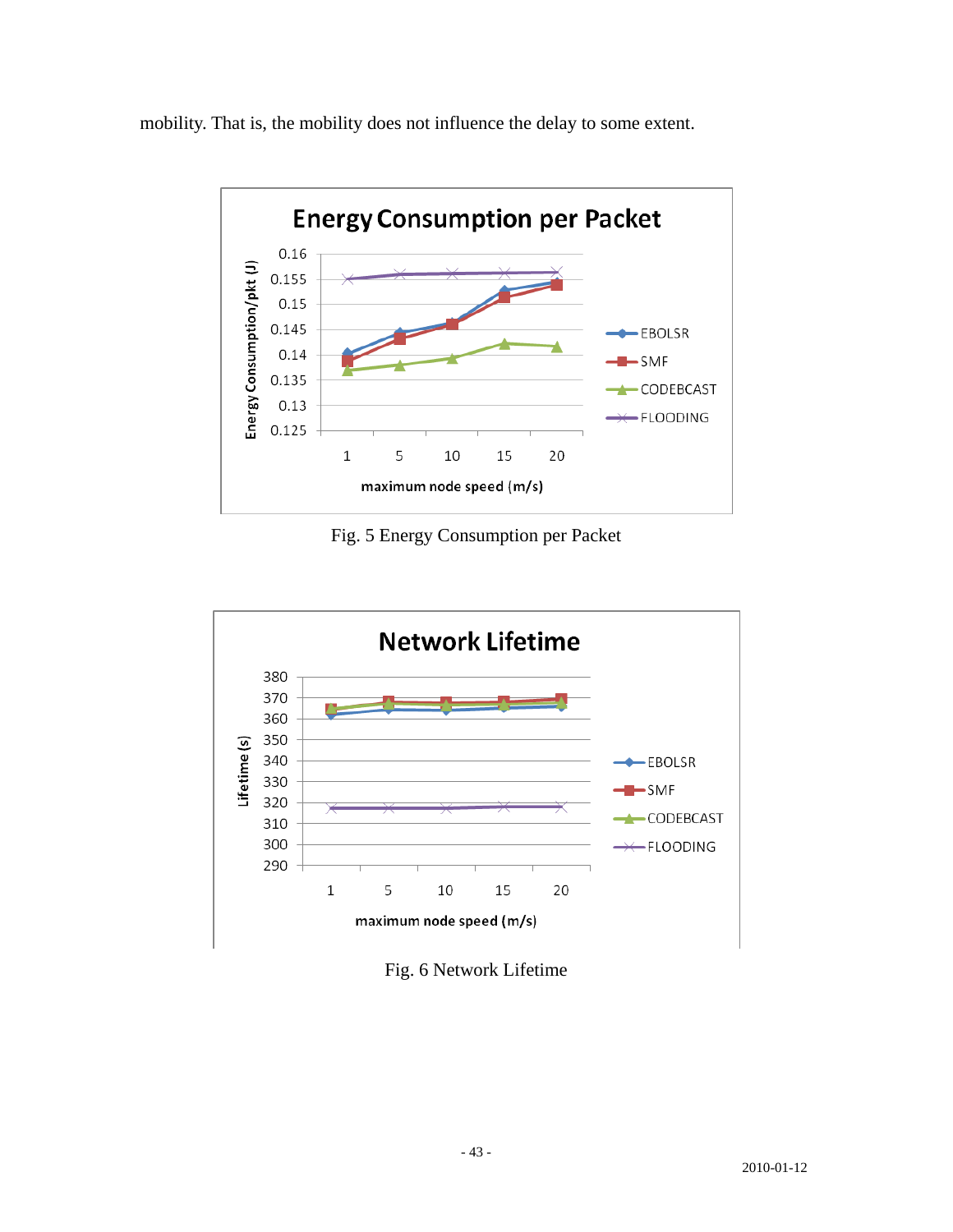

Fig. 7 Average number of (E)MPRs per node

Figure 5 shows the energy consumption per packet as a function of mobility. Among all protocols, Classical Flooding consumes the most energy due to its flooding nature, while CodeBCast consumes the least energy. SMF and EBOLSR perform in between. We also observe that the energy consumption per packet of both EBOLSR and SMF is an increasing function of mobility, while that of CodeBCast is an increasing function of mobility except at the maximum node speed 20m/s. Since we have only 10 simulation runs at each maximum node speed, inadequate statistics may lead to bumps or kinks in the performance diagram. Considering there was no work studying about the performance evaluation of CodeBCast in terms of the energy consumption per packet, we will study it in the future work through more simulation runs and statistical analysis.

Figure 6 shows the network lifetime as the function of mobility speed. Among all the protocols, Classical Flooding has the shortest lifetime since more nodes in the network rebroadcast, regardless of how their residual energy. The network lifetimes of SMF, CodeBCast and EBOLSR are similar, and it is not influenced by the mobility. From Figure 5, we notice that the energy consumption per packet of EBOLSR and SMF is higher than CodeBCast, while the network lifetime of the three protocols is similar. That is because CodeBCast has higher PDR than the EBOLSR and SMF, and we define the energy consumption per packet as the total energy consumed divided by the number of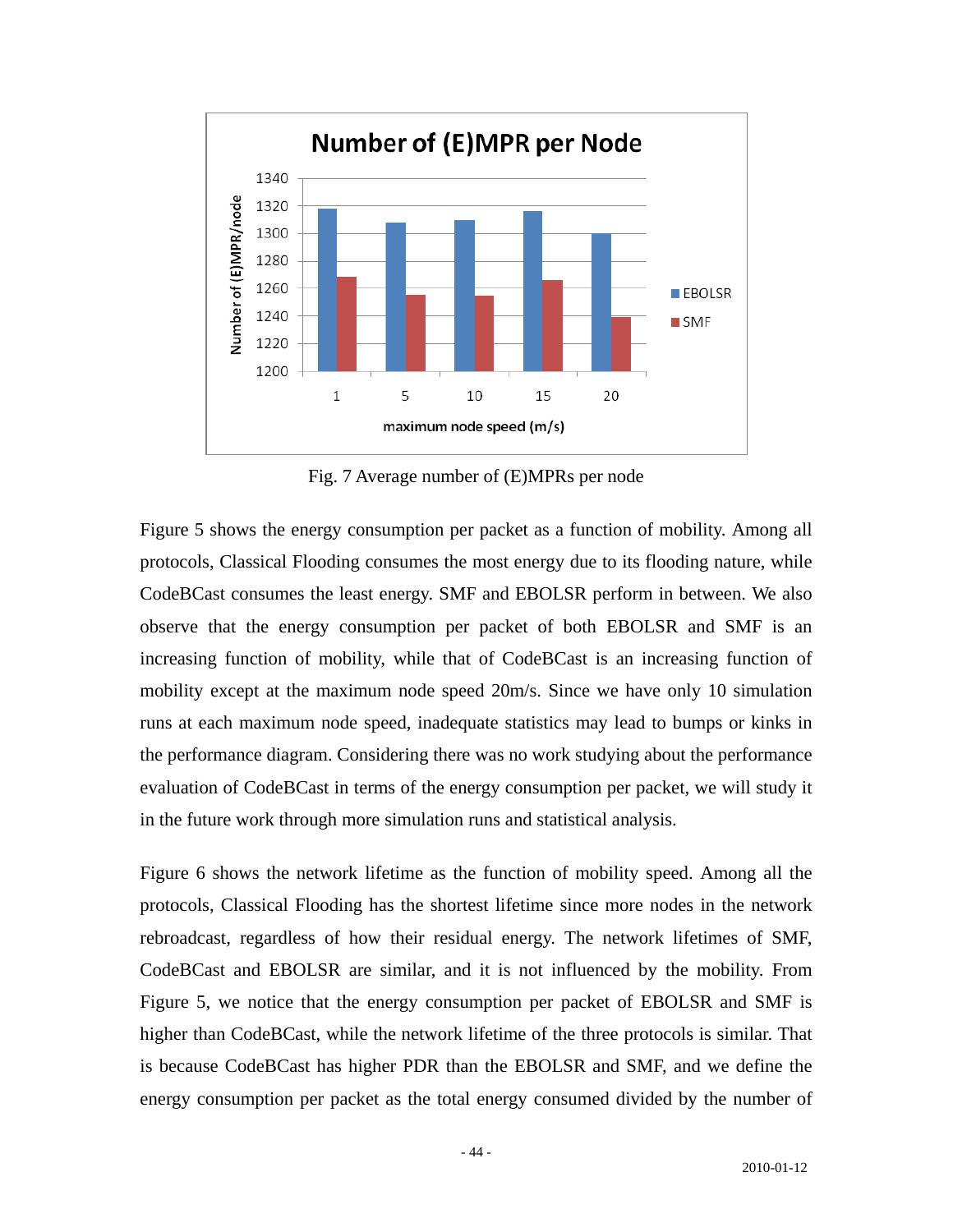packets successfully delivered. In fact, the total energy consumption and the energy consumption of each node of these three protocols is almost the same. As a result, the network lifetime of them is also similar.

Figure 7 shows the average number of EMPRs per node in EBOLSR protocol and the average number of MPRs per node in SMF within the whole simulation time, 600s. In both protocols, each node selects its (E)MPR set when sending a Hello Packet. Since the Hello interval is the same, 1 second, in both protocols, the total number of times a node selects (E)MPRs are the same as well. From the simulation results, we observe that in the EBOLSR protocol, each node selects more relaying nodes from its 1-hop neighbors to rebroadcast than that of SMF for all mobilities. If we divide these values by the selection times and average them, each node selects about 2.2 EMPRs each time in the EBOLSR protocol and selects about 2.1 MPRs in SMF each time on average. Since all the EMPR nodes selected will participate in the rebroadcasting, this result can explain why the EBOLSR protocol does not outperform SMF in terms of energy consumption per packet and the network lifetime. Although it takes into account the residual energy of the candidate relaying nodes, still more nodes are selected to rebroadcast, which results in a higher overall energy consumption.

#### **6.2.2 RiceanRescue Scenario**

In the WiFi scenario, we have 5 different mobility models with 5 different maximum node speeds, which are 1m/s, 5m/s, 10m/s, 15m/s and 20m/s respectively, and for each mobility model with a certain maximum node speed, we have 10 scenarios. Since we evaluate each metric as the function of the maximum node speed, we average the results over 10 simulation runs at each maximum node speed. In the RiceanRescue scenario, we do not consider the maximum node speed of each scenario and have 10 simulation runs. For each simulation run, we collect the values for each metric. Finally, each metric has only one data point which is the average of the results of 10 simulations. The performance of each protocol in the RiceanRescue scenario is given in Table 3.

To evaluate the energy consumption of four protocols in a different way, each node has enough initial energy in this scenario, and none will die before the simulation ends. We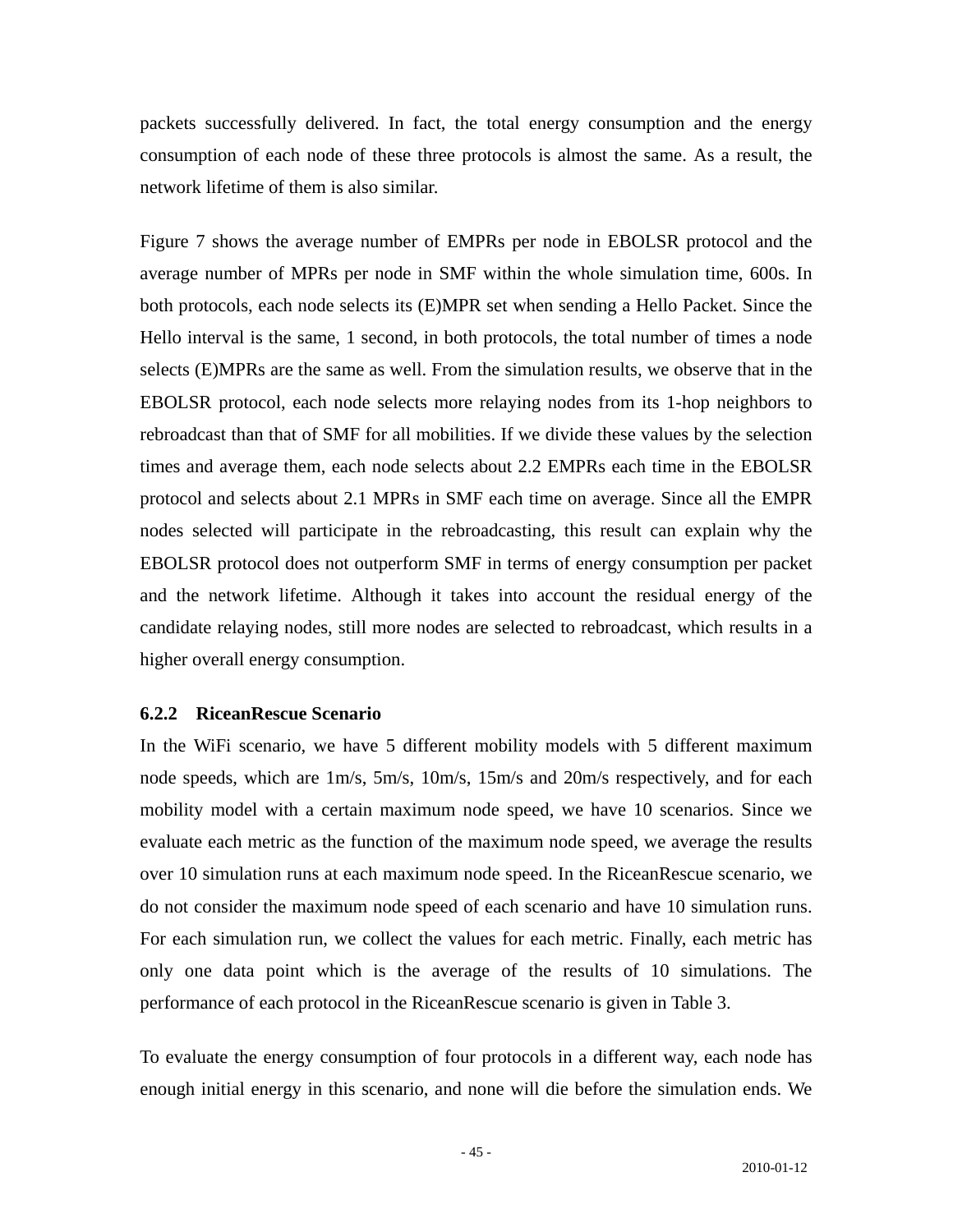therefore focus on the node with the lowest remaining energy in the network instead of evaluating the network lifetime. From the comparison results we observe that Classical Flooding provides the highest PDR, but has the highest energy consumption per packet and the lowest remaining energy among the four protocols. CodeBCast outperforms the others in terms of the energy consumption per packet, but with the longest end-to-end delay. Compared with Classical Flooding and CodeBCast, SMF and EBOLSR have relatively low PDR, but the shortest end-to-end delay. We observe that the PDR of SMF and CodeBCast is pretty much close to each other, which is different from that in the WiFi scenario, because the radio range is much longer in the RiceanRescue scenario, resulting in larger coverage area. The energy consumption per packet is similar to that of CodeBCast, but a little bit higher. The lowest remaining energy of EBOLSR is lower than SMF and CodeBCast, and SMF outperforms all other protocols, achieving the best value for the lowest remaining energy. The simulation result also shows that, during 2000 seconds simulation time, the average number of EMPRs per node in EBOLSR is only 14.38 and the average number of MPRs per node of SMF is only 13.86. The values of this metric are much lower than that of the WiFi scenario. If we divide these value by the number of times (E)MPR are selected, 200 (Hello interval is set at 10 seconds and simulation time is 2000 seconds), each node selects 0.07 (E)MPRs each time on average. That means nodes have 0 (E)MPRs most of the time. The reason is that, different from the default transmission range, 250 meters, in the WiFi scenario, the transmission range in this tactical scenario is a variable and also much longer. All other nodes are 1-hop neighbors of the selector most of the time, which result in 0 (E)MPR. In fact, each selector has 49 1-hop neighbors most of the time and 46 to 48 1-hop neighbors occasionally. Furthermore, by comparison, we observe that the PDR, energy consumption per packet and the lowest remaining energy of CodeBCast and SMF are quiet close to each other. The confidence intervals and statistically significant differences of these metrics at 95% confidence level are given in Table 4. Since these data points are the averages over 10 simulation runs of different mobility, and the PDR and the lowest remaining energy of the two protocols have overlapping confidence intervals, the differences of the PDR and the lowest remaining energy of the two protocols are not statistically significant.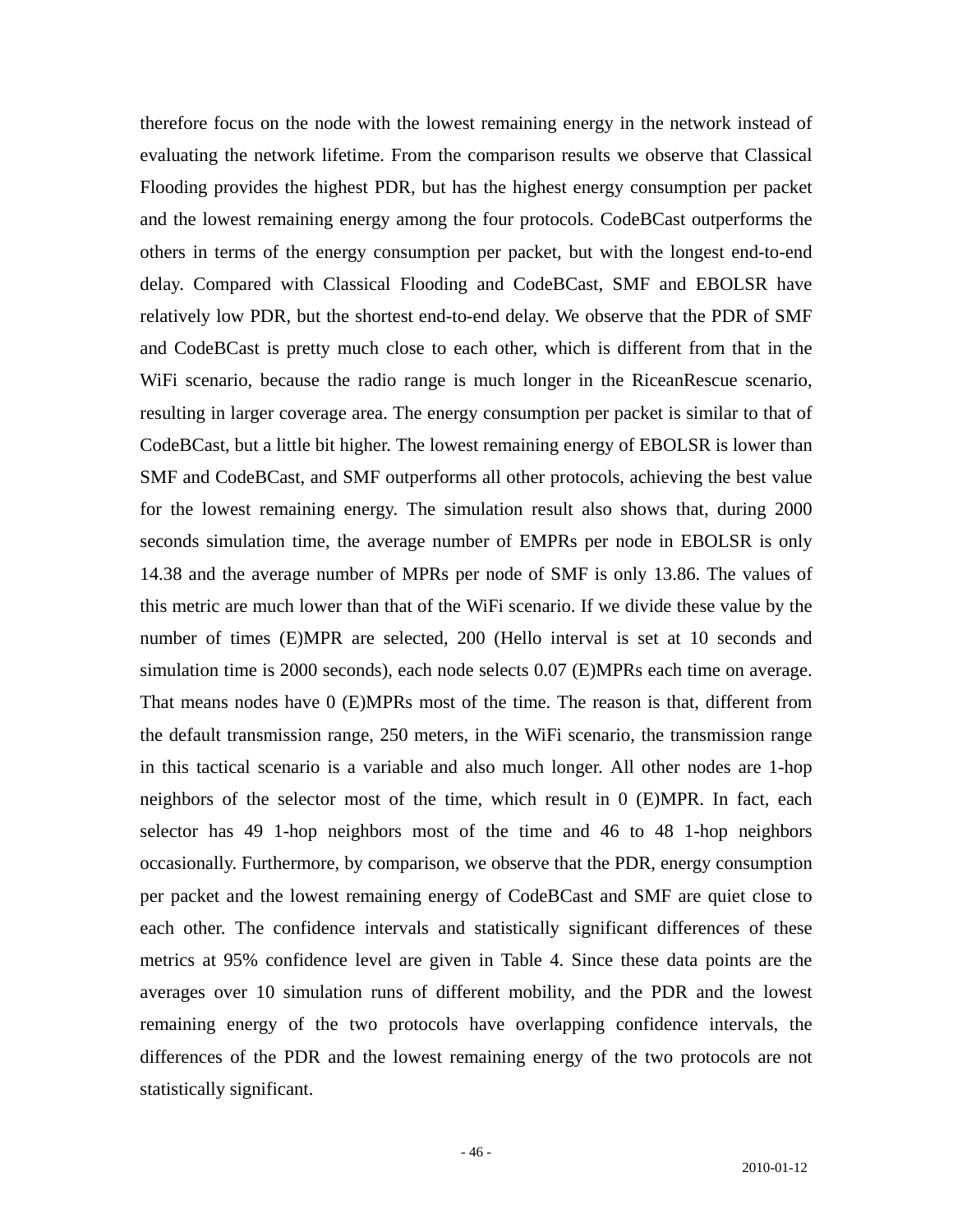|               | <b>PDR</b> | Average E2E<br>Delay $(s)$ | Energy<br>Consumption/pkt $(J)$ | Lowest<br>remaining<br>Energy $(J)$ | Number of<br>(E)MPRs/node |
|---------------|------------|----------------------------|---------------------------------|-------------------------------------|---------------------------|
| Flooding      | 99.99%     | 0.1057                     | 0.0761                          | 451.7212                            |                           |
| CodeBCast     | 97.62%     | 0.5783                     | 0.0198                          | 854.2188                            |                           |
| <b>SMF</b>    | 97.23%     | 0.0563                     | 0.0206                          | 855.8510                            | 13.86                     |
| <b>EBOLSR</b> | 95.90%     | 0.0535                     | 0.0226                          | 844.2214                            | 14.38                     |

Table 3 Performance Comparison in RiceanRescue Scenario

Table 4 Confidence Interval and Statistically Significant Differences (at 95% confidence level)

|                           | CodeBCast            | <b>SMF</b>           | <b>Differences</b><br>Statistically<br>Significant? |
|---------------------------|----------------------|----------------------|-----------------------------------------------------|
| <b>PDR</b>                | $(96.81\%, 98.40\%)$ | $(95.67\%, 98.79\%)$ | YES                                                 |
| Energy<br>Consumption/pkt | (0.0194, 0.0201)     | (0.0203, 0.0209)     | NO.                                                 |
| <b>Lowest Energy</b>      | (852.9478, 855.4898) | (854.5336, 857.1684) | YES                                                 |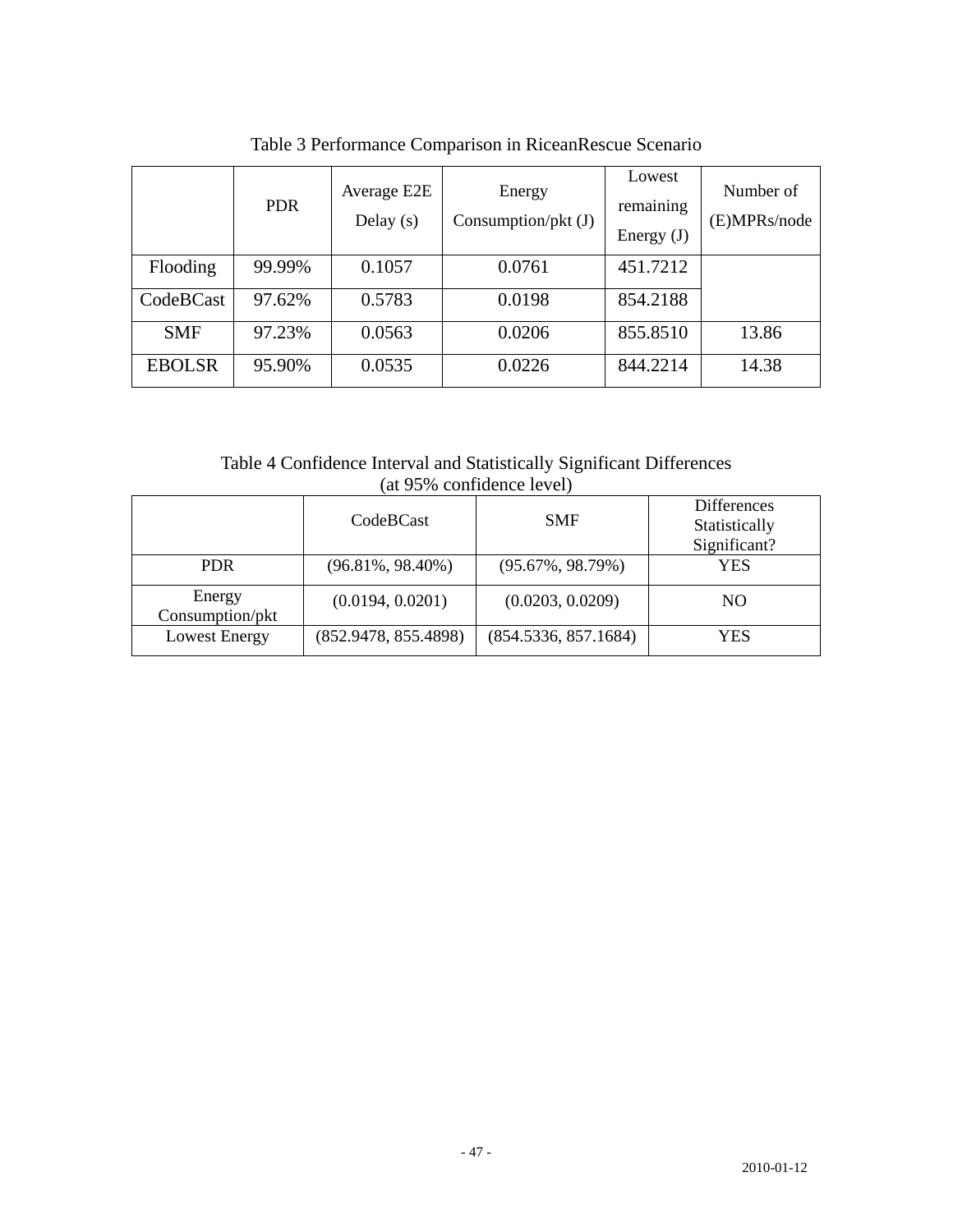# **7 CONCLUSIONS**

MANETs are faced with the problem of energy efficiency in order to maximize the network lifetime. The goal of this project is to explore energy-efficient protocols in broadcasting scenarios and compare a suitable protocol with three other broadcast protocols in MANETs. We adopted the multipoint relay selection strategy based on residual energy in the EOLSR protocol and use it in the broadcasting scenarios. This EMPR selection strategy takes into account the energy dissipated in transmission and reception up to 1-hop from the transmitter and was verified to prolong the network lifetime and increase the packet delivery rate when combined with the proposed unicast routing strategy. The proposed EBOLSR protocol is implemented as the combination of the EMPR selection strategy and the SMF broadcasting method.

In order to evaluate and compare the selected broadcast protocols, we have evaluated the performance of EBOLSR, SMF, CodeBCast and Classical Flooding in two scenarios: WiFi scenario and RiceanRescue scenario. Simulation results in both scenarios show that Classical Flooding has the highest PDR but also the highest energy consumption, while CodeBCast has the lowest energy consumption but the longest end-to-end delay. EBOLSR and SMF achieve similar results in terms of PDR, average end-to-end delay, energy consumption and lifetime, but EBOLSR does not outperform SMF with regards to energy efficiency, contrary to what we expected. To explain these results, there are several valid reasons as follows:

- Packet Size: In order to record and update the residual energy of each node's 1-hop and 2-hop neighbors, we add more fields in the Hello message to record the residual energy of the sending node's 1-hop neighbors. Each field recording the residual energy is 4 bytes and the number of fields is the number of 1-hop neighbors of the sending nodes. Since the packet size is bigger than that in SMF, it results in more energy consumption in the transmission and reception of Hello messages.
- Number of Relaying Nodes: Although EBOLSR takes neighbors' residual energy into account when selecting the relying nodes, the number of EMPRs selected is higher than the number of MPRs in SMF. In [10], the author verified that the number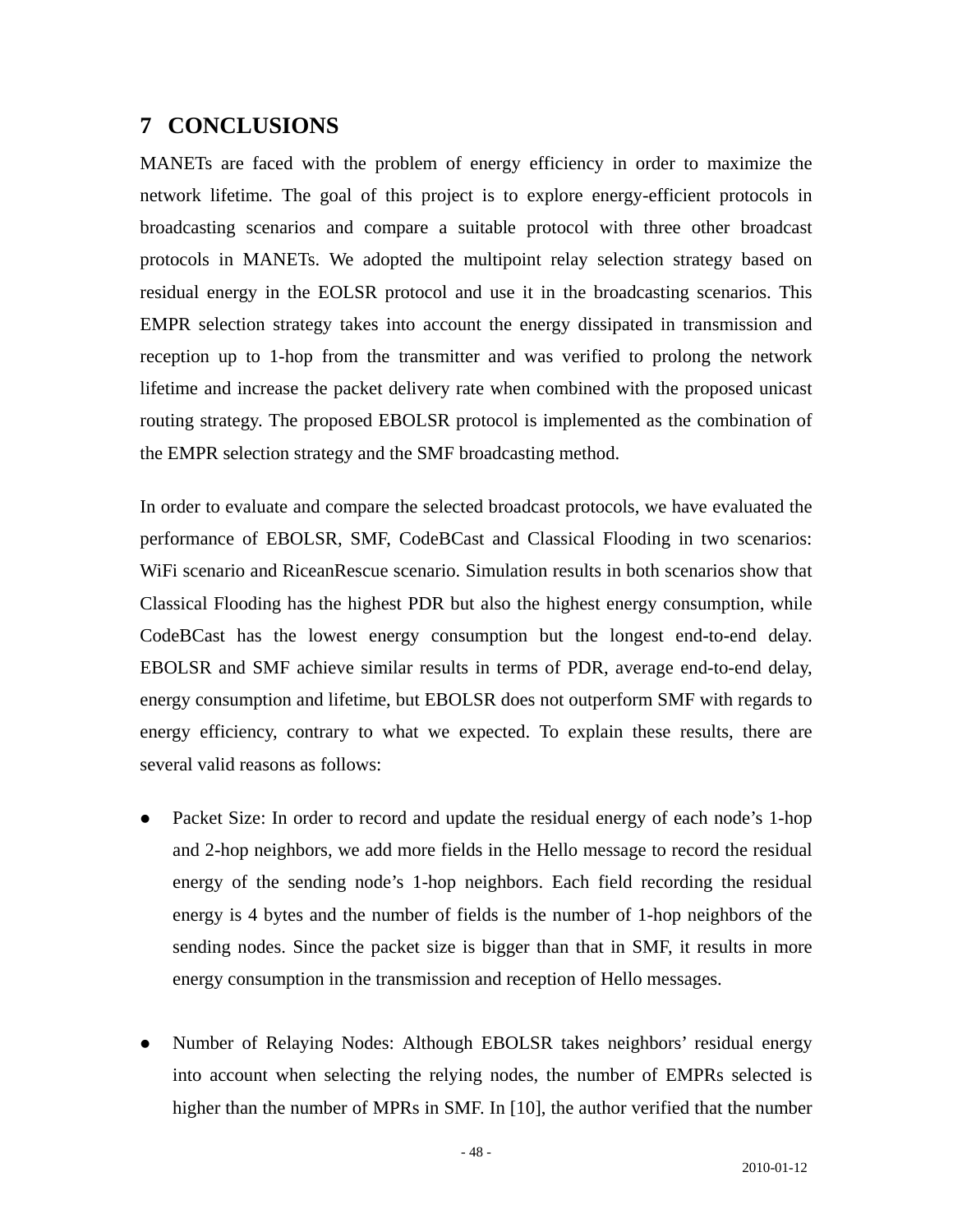of EMPRs per node selected in EOLSR protocol is higher than the number of MPRs per node selected in the native OLSR protocol. More broadcasting nodes will results in more energy consumption.

• Broadcasting Network: The EOLSR protocol achieves longer network lifetime than the OLSR protocol, while our protocol does not outperform SMF in this respect. The reason is that EOLSR is a unicast routing protocol but EBOLSR is a broadcast routing protocol. After each node selects it EMPR set, the EOLSR protocol only picks one of these relaying nodes to forward the data packet, following its routing strategy to deliver the data packet from the source to the destination. While in EBOLSR protocol, all selected EMPRs must rebroadcast the data packets, which cause more energy consumption if more nodes are selected as EMPRs.

Through the performance comparison of four protocols, we conclude that CodeBCast is a good choice to broadcast data packets in networks which require high throughput and low energy consumption, and SMF is suitable to work in networks that require short end-to-end delay and low energy consumption. Although SMF has higher energy consumption than CodeBCast, it has comparable PDR, less energy consumption, and the shortest end-to-end delay in both scenarios, which suggest it to have the best overall performance. The future work in the design of energy-efficient broadcast routing protocols in MANETs should try to reduce the transmission redundancy and overall network overhead, and thus achieve the minimum energy consumption and the maximum network lifetime.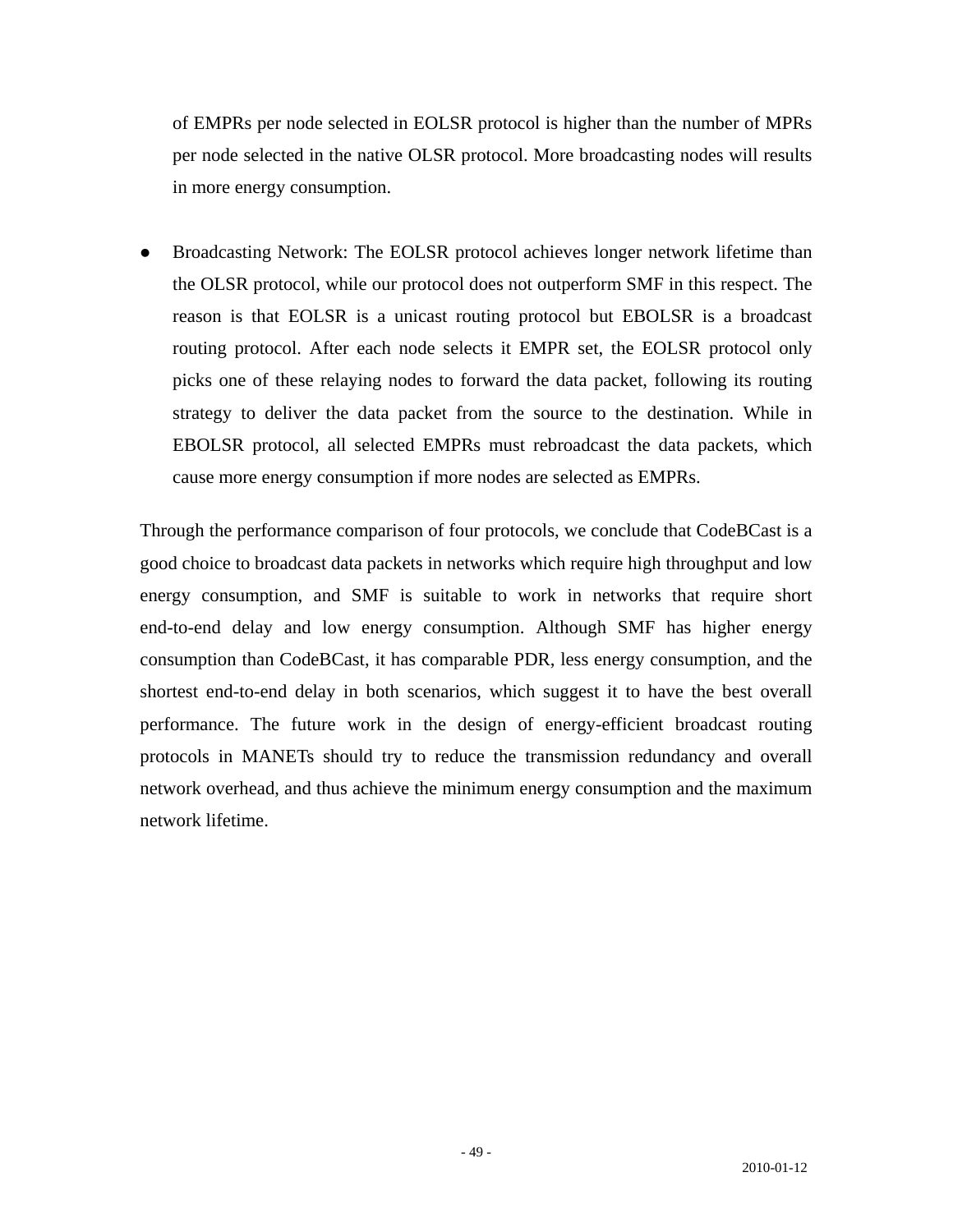## **REFERENCES**

- [1] D. Johnson, Y. Hu, D. Maltz, Dynamic Source Routing Protocol for Mobile Ad Hoc Networks for IPv4, [RFC 4728](http://tools.ietf.org/html/rfc4728)
- [2] C. Perkins, E. Belding-Royer, S. Das, Ad hoc On-demand Distance Vector (AODV) Routing, [RFC 3561](http://tools.ietf.org/html/rfc3561)
- [3] C. E. Perkins, P. Bhagwat, Highly Dynamic Destination-Sequenced Distance Vector (DSDV) for Mobile Computers, Proc. of the Special Interest Group on Data Communication, Volume 24 , Issue 4, Oct. 1994, pp. 234-244.
- [4] P. Jacquet, T. Clausen, Optimized Link State Routing Protocol (OLSR), [RFC 3626](http://tools.ietf.org/html/rfc3626)
- [5] S. Lee, M. [Gerla,](http://www.engineeringvillage2.org.proxy.bib.uottawa.ca/controller/servlet/Controller?CID=quickSearchCitationFormat&searchWord1=%7bGerla%2C+M.%7d§ion1=AU&database=3&yearselect=yearrange&sort=yr) [C. Chiang,](http://www.engineeringvillage2.org.proxy.bib.uottawa.ca/controller/servlet/Controller?CID=quickSearchCitationFormat&searchWord1=%7bChing-Chuan+Chiang%7d§ion1=AU&database=3&yearselect=yearrange&sort=yr) On-Demand Multicast Routing Protocol, Proc. of IEEE Wireless Communications and Networking Conference, Sep. 1999, pp. 1298-1304.
- [6] E. M. Royer, C. E. Perkins, Multicast Operation of the Ad-hoc On-demand Distance Vector Routing Protocol, Proc. of ACM/IEEE International Conference on Mobile Computing and Networking, Aug. 1999, pp. 207-218.
- [7] E. Bommaiah, A. McAuley, R. R. Talpade, M. Liu, AMRoute: Ad hoc Multicast Routing Protocol, Internet-Draft, draft-talpade-manetamroute-00.txt, Work in progress, Aug. 1998.
- [8] Network Working Group, SMF Design Team (IETF MANET WG), Simplified Multicast Forwarding for MANET (draft-ietf-manet-smf-07), Feb. 2008.
- [9] L. Li, R. [Ramjee, M.](http://www.engineeringvillage2.org.proxy.bib.uottawa.ca/controller/servlet/Controller?CID=quickSearchCitationFormat&searchWord1=%7bRamjee%2C+R.%7d§ion1=AU&database=3&yearselect=yearrange&sort=yr) [Buddhikot,](http://www.engineeringvillage2.org.proxy.bib.uottawa.ca/controller/servlet/Controller?CID=quickSearchCitationFormat&searchWord1=%7bBuddhikot%2C+M.%7d§ion1=AU&database=3&yearselect=yearrange&sort=yr) S. [Miller,](http://www.engineeringvillage2.org.proxy.bib.uottawa.ca/controller/servlet/Controller?CID=quickSearchCitationFormat&searchWord1=%7bMiller%2C+S.%7d§ion1=AU&database=3&yearselect=yearrange&sort=yr) Network Coding-Based Broadcast in Mobile Ad hoc Networks, [26th IEEE International Conference on Computer](http://ieeexplore.ieee.org/xpl/RecentCon.jsp?punumber=4215581)  [Communications, IEEE](http://ieeexplore.ieee.org/xpl/RecentCon.jsp?punumber=4215581), May 2007, pp. 1739-1747.
- [10] S. Mahfoudh, P. Minet, EOLSR: An Energy Efficient Routing Based on OLSR in Wireless Ad Hoc and Sensor Networks, Proc. of the 22nd International Conference on Advanced Information Networking and Applications, Mar. 2008, pp. 1253-1259.
- [11] <http://www.isi.edu/nsnam/ns/>
- [12] J.G. Jetcheva, D. B. Johnson, Adaptive demand-driven multicast routing in multi-hop wireless ad hoc networks, Proc. of the ACM International Symposium on Mobile Ad Hoc Networking and Computing, Oct. 2001, pp. 33-44.
- [13] C. Wu, Y. C. Tay, C. K. Toh, Ad hoc Multicast Routing protocol utilizing Increasing id-numberS (AMRIS) Functional Specification, Internet-Draft, draft-ietf-manet-amris-spec-00.txt, Work in progress, Nov. 1998.
- [14] J. J. Garcia-Luna-Aceves, E. L. Madruqa, The Core-Assisted Mesh Protocol, IEEE Journal on Selected Areas in Communications, Volume 17, Issue 8, Aug. 1999, pp. 1380-1394.
- [15] Z. Haas, A New Routing Protocol for Reconfigurable Wireless Networks, [Universal](http://ieeexplore.ieee.org/xpl/RecentCon.jsp?punumber=4940)  [Personal Communications Record,](http://ieeexplore.ieee.org/xpl/RecentCon.jsp?punumber=4940) Oct. 1997, pp. 562-566.
- [16] Y. B. Ko, N. H. Vaidya, Location-aided Routing (LAR) in Mobile Ad hoc Networks, Proc. of the ACM/IEEE International Conference on Mobile Computing and Networking, Jul. 1998, pp. 66-75.
- [17] B. Williams, T. Camp, Comparison of Broadcasting Techniques for Mobile Ad hoc Networks, Proc. of the ACM Symposium on Mobile Ad Hoc Networking and Computing, 2002, pp. 194-205.
- [18] Y. C. Tseng, S. Y. Ni, Y. S. Chen, and J. P. Sheu, The broadcast storm problem in a mobile ad hoc network, Wireless Networks, Volume 8, Issue 2-3, 2002, pp. 153-167.
- [19] H. Lim and C. Kim, Multicast tree construction and flooding in wireless ad hoc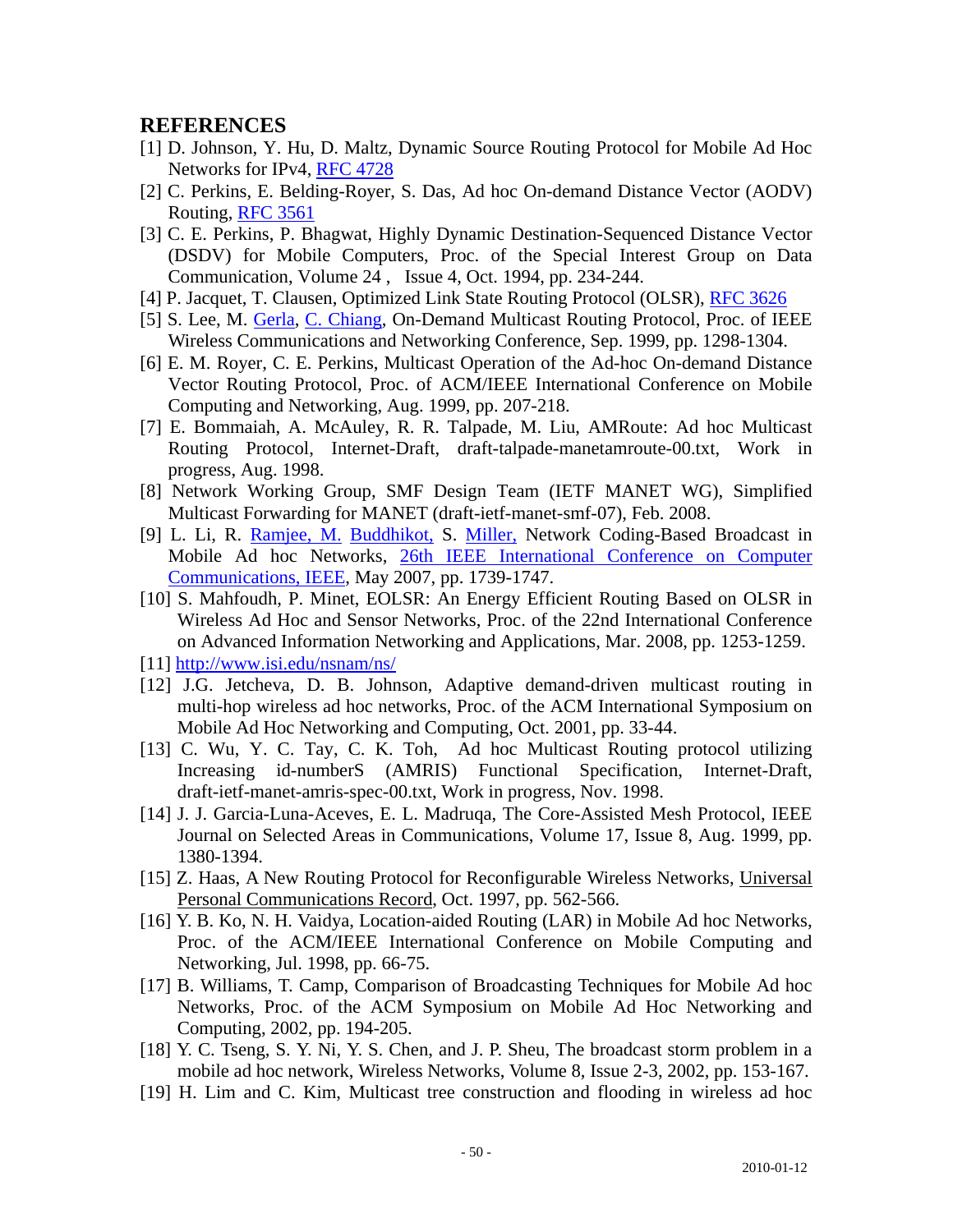networks, Proc. of the ACM International Workshop on Modeling, Analysis and Simulation of Wireless and Mobile Systems, 2000, pp. 61-68.

- [20] A. Qayyum, L. Viennot, and A. Laouiti, Multipoint relaying: An efficient technique for flooding in mobile wireless networks, Technical Report 3898, [Institut National](http://www.inria.fr/)  [de Recherche en Informatique et Automatique,](http://www.inria.fr/) Mar. 2000.
- [21] W. Peng and X. Lu, On the reduction of broadcast redundancy in mobile ad hoc networks, Proc. of the 1st ACM international symposium on Mobile ad hoc networking and computing, Nov. 2000, pp. 129-130.
- [22] W. Peng and X. Lu, AHBP: An efficient broadcast protocol for mobile ad hoc networks. Journal of Science and Technology, Volume 16, Issue 2, Mar. 2001, pp. 114-125.
- [23] W. Peng and X. Lu, Efficient broadcast in mobile ad hoc networks using connected dominating sets, Journal of Software, Volume 12, Issue 4, Apr. 2001, pp. 529-536.
- [24] J. Sucec and I. Marsic, An efficient distributed network-wide broadcast algorithm for mobile ad hoc networks, Technical Report 248, Rutgers University, Sep. 2000.
- [25] P. Jacquet, V. Laouiti, P. Minet, and L. Viennot, Performance of multipoint relaying in ad hoc mobile routing protocols, Networking, 2002, pp. 387-398.
- [26] J. P. Macker, J. Dean, W. Chao, Simplified Multicast Forwarding in Mobile Ad Hoc Network, Proc. of IEEE Military Communications Conference, Volume 2, Nov. 2004, pp. 744-750.
- [27] S. Guo, O. Yang, Energy-aware multicasting in wireless ad hoc networks: A survey and discussion, Computer Communications, Volume 30, Issue 9, Jul. 2007, pp. 2129-2148.
- [28] W. Liang, Constructing minimum-energy broadcast trees in wireless ad hoc networks, Proc. of the Third ACM International Symposium on Mobile Ad Hoc Networking and Computing, Jun. 2002, pp. 112-122.
- [29] M. Cagalj, J. Hubaux, C. Enz, Minimum-energy broadcast in all-wireless networks: NP-completeness and distribution issues, Proc. of the Annual International Conference on Mobile Computing and Networking, 2002, pp. 172-182.
- [30] J. E. Wieselthier, G.. D. Nguyen, [A.](http://www.engineeringvillage2.org.proxy.bib.uottawa.ca/controller/servlet/Controller?CID=quickSearchCitationFormat&searchWord1=%7bEphremides%2C+A.%7d§ion1=AU&database=3&yearselect=yearrange&sort=yr) Ephremides, On the construction of energy efficient broadcast and multicast trees in wireless networks, Proc. of IEEE INFOCOM, 2000, pp. 585-594.
- [31] J. E. Wieselthier, G.. D. Nguyen, A. Ephremides, Algorithms for energy-efficient multicasting in static ad hoc wireless networks, Mobile Networks and Applications, Volume 6, Issue 3, Jun. 2001, pp. 251-263.
- [32] J. E. Wieselthier, G.. D. Nguyen, A. Ephremides, Energy-efficient broadcast and multicast trees in wireless networks, Mobile Networks and Applications, Volume 7, Issue 6, 2002, pp. 481-492.
- [33] S. Guo and Oliver Yang, Localized Operations for Distributed Minimum Energy Multicast Algorithm in Mobile Ad Hoc Networks, IEEE Trans. Parallel and Distributed Systems, Feb. 2007, pp. 186-198.
- [34] S. Guo and Oliver Yang, A Constraint Formulation for Minimum-Energy Multicast Routing in Wireless Multi-hop Networks, WINET (Wireless Network), Vol. 12.1, Feb. 2006, pp.23-32.
- [35] S. Guo and Oliver Yang, QoS-Aware Minimum Energy Multicast Tree Construction in Wireless Ad Hoc Networks, Elsevier Ad Hoc Networks Journal, vol. 2/3, Apr.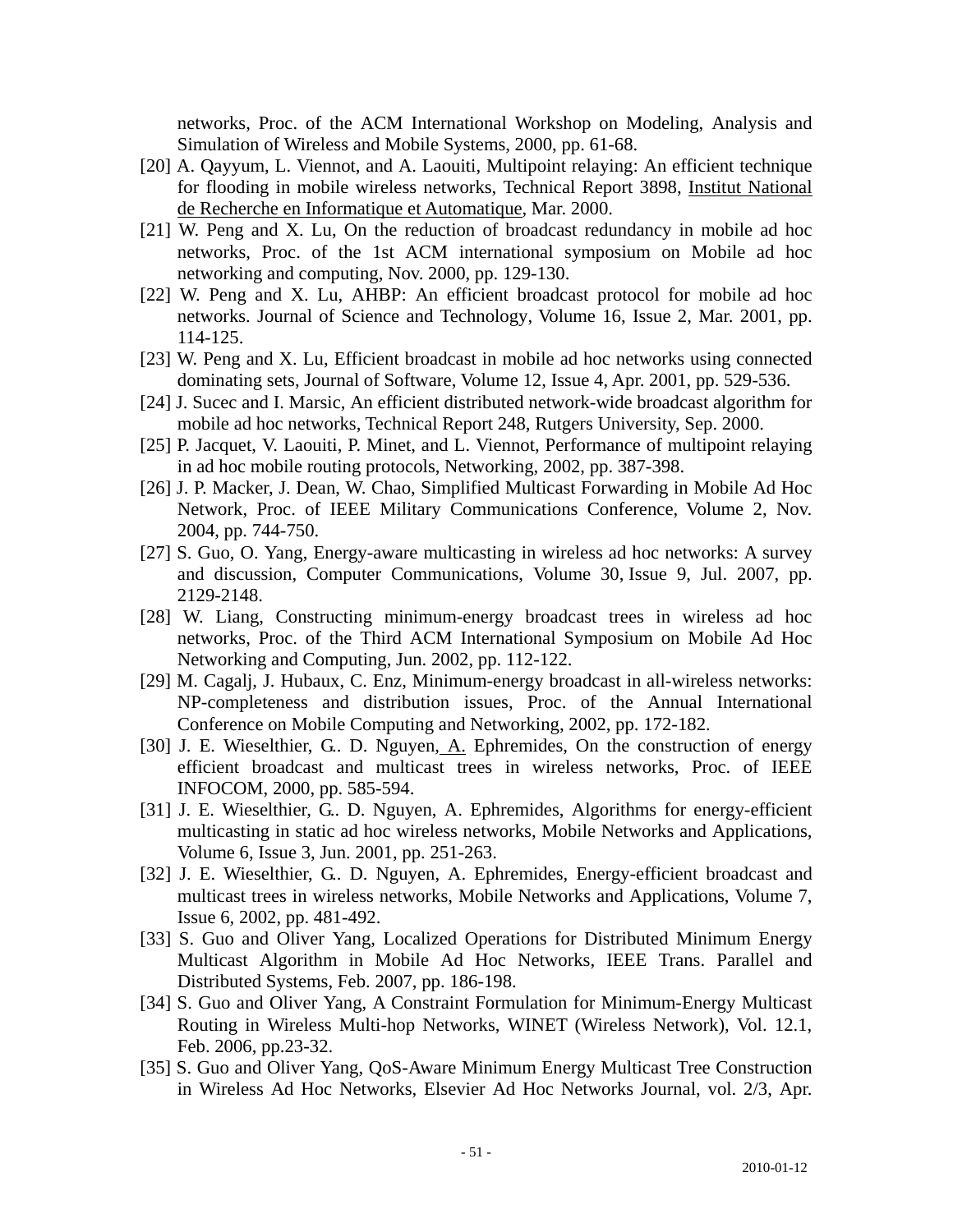2004, pp. 217 - 229.

- [36] J. Cartigny, D. Simplot, I. Stojmenovic, Localized minimum-energy broadcasting in ad-hoc networks, Proc. of IEEE INFOCOM, Apr. 2003, pp. 2210-2217
- [37] N. Li, J. C. Hou, L. Sha, Design and analysis of an MSTbased topology control algorithm, Proc. of IEEE INFOCOM, Apr. 2003, pp. 1702-1712.
- [38] X. Li, Y. Wang, W. Song, P. Wan, O. Frieder, Localized minimum spanning tree and its applications in wireless ad hoc networks, Proc. of IEEE INFOCOM, 2004, pp. 431-442.
- [39] F. Li, I. Nikolaidis, On minimum-energy broadcasting in all-wireless networks, IEEE Conference on Local Computer Networks, Nov. 2001, pp. 14-16.
- [40] S. Guo, O. Yang, A dynamic multicast tree reconstruction algorithm for minimum-energy multicasting in wireless ad hoc networks, Proc. of the 2004 IEEE International Performance, Computing, and Communications Conference, Apr. 2004, pp. 637-642.
- [41] F.K. Hwang, D.S. Richards, P. Winter, The Steiner Tree Problem, Amsterdam, North-Holland, The Netherlands, 1992.
- [42] P. Wan, G. Calinescu, X. Li, O. Frieder, Minimum-energy multicast routing in static ad hoc wireless networks, IEEE Vehicular Technology Conference, Volume 60, Issue 6, 2004, pp. 3989-3993.
- [43] B. Wang, S. K. S. Gupta, S-REMIT: a distributed algorithm for source-based energy efficient multicasting in wireless ad hoc networks, IEEE Global Telecommunications Conference, Volume 6, Dec. 2003, pp. 3519-3524.
- [44] J.E. Wieselthier, G.D. Nguyen, Energy-limited wireless networking with directional antennas: the case of session-based multicasting, IEEE Conference on Computer Communications, 2002, pp. 190-199.
- [45] S. Guo, O. Yang, Minimum-energy multicast in wireless ad hoc networks with adaptive antennas: MILP formulations and heuristic algorithms, IEEE Transaction on Mobile Computing, Volume 5, Issue 4, Apr. 2006, pp. 333-346.
- [46] S. Guo, O. Yang, Joint optimization of energy consumption and antenna orientation for multicasting in static ad hoc wireless networks, IEEE Transaction on Wireless Communications, Volume 5, Issue 9, Sep. 2006, pp. 2563-2568.
- [47] A. K. Das, R. J. Marks, M. A. El-Sharkawi, P. Arabshahi, A. Gray, MDLT: a polynomial time optimal algorithm for maximization of time-to-first-failure in energy-constrained broadcast wireless networks, IEEE Global Telecommunications Conference, Dec. 2003, pp. 362-366.
- [48] I. Kang, R. Poovendran, On the lifetime extension of energy-efficient multihop broadcast networks, World Congress on Computational Intelligence, May 2002, pp. 365-370.
- [49] S. Guo and Oliver Yang , Maximizing Multicast Communication Lifetime in Wireless Mobile Ad Hoc Networks, IEEE Transaction on Vehicular Technology, Vol. 57, No.4, Jul. 2008. pp. 2414-2425.
- [50] S. Guo and Oliver Yang, A Framework for the Multicast Lifetime Maximization Problem in Energy-Constrained Wireless Ad-hoc Networks, in ACM WINET (Wireless Network), 2007. [electronic version: 10.1007/s11276-007-0041-x]
- [51] B. Floreen, P. Kaski, J. [Kohonen,](http://www.engineeringvillage2.org.proxy.bib.uottawa.ca/controller/servlet/Controller?CID=quickSearchCitationFormat&searchWord1=%7bKohonen%2C+Jukka%7d§ion1=AU&database=3&yearselect=yearrange&sort=yr) P. [Orponen,](http://www.engineeringvillage2.org.proxy.bib.uottawa.ca/controller/servlet/Controller?CID=quickSearchCitationFormat&searchWord1=%7bOrponen%2C+Pekka%7d§ion1=AU&database=3&yearselect=yearrange&sort=yr) Multicast time maximization in energy constrained wireless networks, Proc. of the Joint Workshop on Foundations of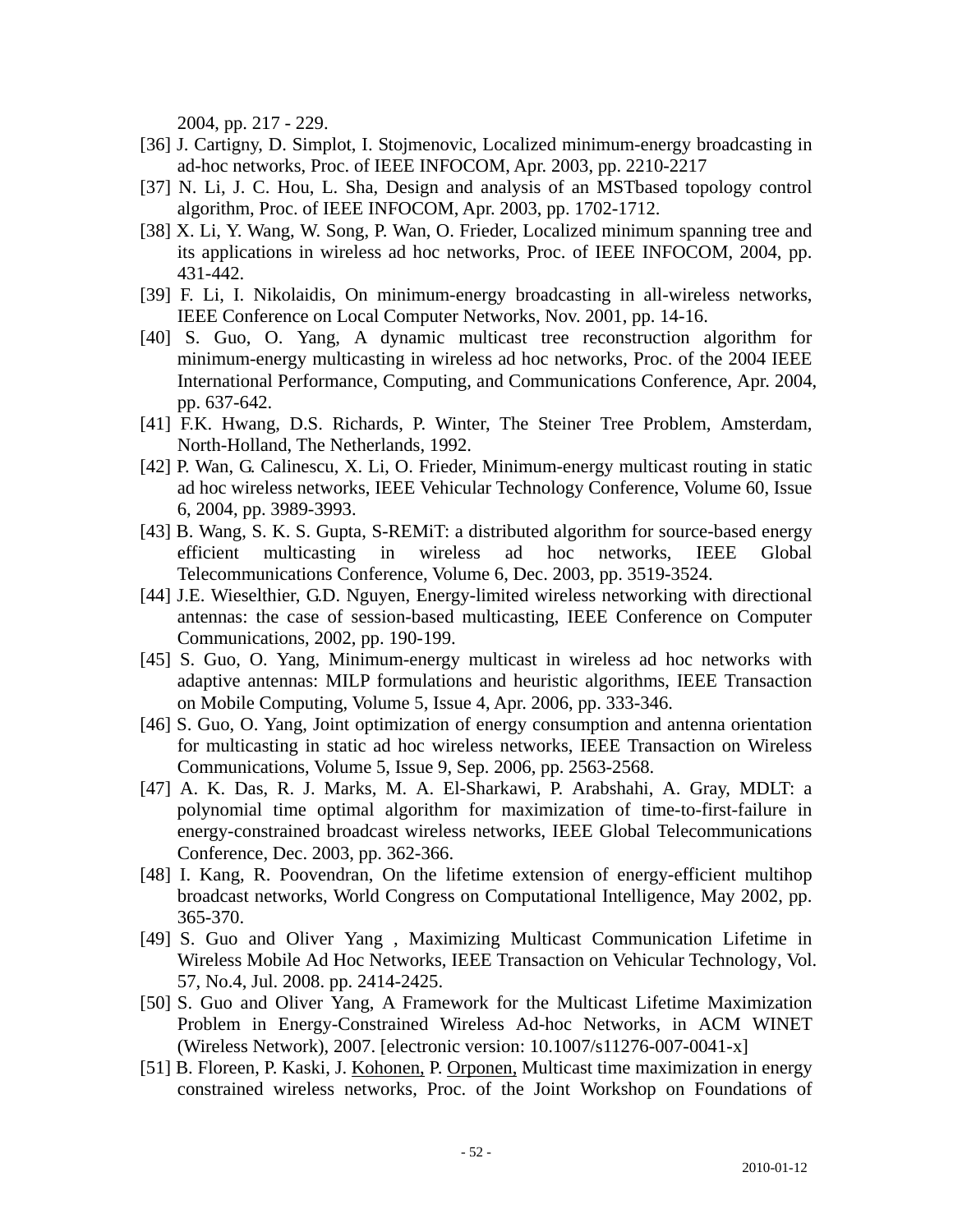Mobile Computing, 2003, pp. 50-58.

- [52] B. Wang, S. K. S. Gupta, On maximizing lifetime of multicast trees in wireless ad hoc networks, International Conference on Parallel Processing, Oct. 2003, pp. 333-340.
- [53] S. Guo, Oliver Yang and Victor Leung, Distributed Min-Max Tree Algorithms for Maximum-Lifetime Multicast in Wireless Ad Hoc Networks with Omni-directional or Directional Antennas, EURASIP Journal on Wireless Communications and Networking, vol. 2007, Article ID 98938, 10 pages, 2007.
- [54] M. X. Cheng, J. Sun, M. Min, Y. [Li, W.](http://www.engineeringvillage2.org.proxy.bib.uottawa.ca/controller/servlet/Controller?CID=quickSearchCitationFormat&searchWord1=%7bLi%2C+Y.%7d§ion1=AU&database=3&yearselect=yearrange&sort=yr) [Wu,](http://www.engineeringvillage2.org.proxy.bib.uottawa.ca/controller/servlet/Controller?CID=quickSearchCitationFormat&searchWord1=%7bWu%2C+W.%7d§ion1=AU&database=3&yearselect=yearrange&sort=yr) Energy-efficient broadcast and multicast routing in ad hoc wireless networks, Proc. of the 2003 IEEE International Performance, Computing, and Communications Conference, Apr. 2003, pp. 87-94.
- [55] I. Kang, R. Poovendran, Maximizing static network lifetime of wireless broadcast ad hoc networks, IEEE International Conference on Communications, Volume 3, May 2003, pp. 2256-2261.
- [56] S. Guo, O. Yang, Multicast lifetime maximization for energy constrained wireless ad-hoc networks with directional antennas, IEEE Global Telecommunications Conference, Volume 6, Dec. 2004, pp. 4120-4124.
- [57] L. Georgiadis, Bottleneck multicast trees in linear time, IEEE Communications Letter, Volume 7, Issue 11, Nov. 2003, pp. 564-566.
- [58] S. Guo, V. Leung, O. Yang, A scalable distributed multicast algorithm for lifetime maximization in large-scale resource-limited multihop wireless networks, International Wireless Communications and Mobile Computing Conference, Jul. 2006, pp. 419-424.
- [59] Y. T. Hou, Y. Shi, H. D. Sherali, J. E. Wieselthier, Online lifetime-centric multicast routing for ad hoc networks with directional antennas, Proc. of IEEE INFOCOM, 2005, pp. 761-772.
- [60] S. Guo, O. Yang, Formulation of Optimal tree construction for maximum lifetime multicasting in wireless ad-hoc networks with adaptive antennas, 2005 IEEE International Conference on Communications, May 2005, pp. 3370-3374.
- [61] S. Guo, V. Leung, O. Yang, Distributed multicast algorithms for lifetime maximization in wireless ad hoc networks with omni-directional and directional antennas, IEEE Global Telecommunications Conference, Nov. 2006, pp. 1-5.
- [62] R. Ahlswede, C. [Ning,](http://www.engineeringvillage2.org.proxy.bib.uottawa.ca/controller/servlet/Controller?CID=quickSearchCitationFormat&searchWord1=%7bNing+Cai%7d§ion1=AU&database=3&yearselect=yearrange&sort=yr) S. [Li,](http://www.engineeringvillage2.org.proxy.bib.uottawa.ca/controller/servlet/Controller?CID=quickSearchCitationFormat&searchWord1=%7bLi%2C+S.-Y.R.%7d§ion1=AU&database=3&yearselect=yearrange&sort=yr) R. W. [Yeung,](http://www.engineeringvillage2.org.proxy.bib.uottawa.ca/controller/servlet/Controller?CID=quickSearchCitationFormat&searchWord1=%7bYeung%2C+R.W.%7d§ion1=AU&database=3&yearselect=yearrange&sort=yr) Network Information Flow, IEEE Transactions on Information Theory, Volume 46, Issue 4, Jul. 2000, pp. 1204-1216.
- [63] R. Ahlswede, C. [Ning,](http://www.engineeringvillage2.org.proxy.bib.uottawa.ca/controller/servlet/Controller?CID=quickSearchCitationFormat&searchWord1=%7bNing+Cai%7d§ion1=AU&database=3&yearselect=yearrange&sort=yr) S. [Li,](http://www.engineeringvillage2.org.proxy.bib.uottawa.ca/controller/servlet/Controller?CID=quickSearchCitationFormat&searchWord1=%7bLi%2C+S.-Y.R.%7d§ion1=AU&database=3&yearselect=yearrange&sort=yr) R. W. [Yeung,](http://www.engineeringvillage2.org.proxy.bib.uottawa.ca/controller/servlet/Controller?CID=quickSearchCitationFormat&searchWord1=%7bYeung%2C+R.W.%7d§ion1=AU&database=3&yearselect=yearrange&sort=yr) Network Information Flow, IEEE Transactions on Information Theory, Volume 46, Issue 4, Jul. 2000, pp. 1204-1216.
- [64] R. Koetter, M. Medard, An Algebraic Approach to Network Coding, IEEE Transactions on Networking, Volume 11, Issue 5, Oct. 2003, pp. 782-795.
- [65] S. Li, R. W. [Yeung,](http://www.engineeringvillage2.org.proxy.bib.uottawa.ca/controller/servlet/Controller?CID=quickSearchCitationFormat&searchWord1=%7bYeung%2C+R.W.%7d§ion1=AU&database=3&yearselect=yearrange&sort=yr) C. [Ning,](http://www.engineeringvillage2.org.proxy.bib.uottawa.ca/controller/servlet/Controller?CID=quickSearchCitationFormat&searchWord1=%7bNing+Cai%7d§ion1=AU&database=3&yearselect=yearrange&sort=yr) Linear Network Coding, IEEE Trans. on Information Theory, Volume 49, Issue 2, Feb. 2003, pp. 371-381.
- [66] D. S. Lun, M. Medard, M. Effros, On coding for reliable communication over packet networks, 42nd Annual Allerton Conference on Communication, Control, and Computing, Sep.–Oct. 2004, invited paper.
- [67] D. S. Lun, M. Medard, R. Koetter, Efficient Operation of Wireless Packet Networks Using Network Coding, Proc. of International Workshop on Convergent Technologies, Jun. 2005, invited paper.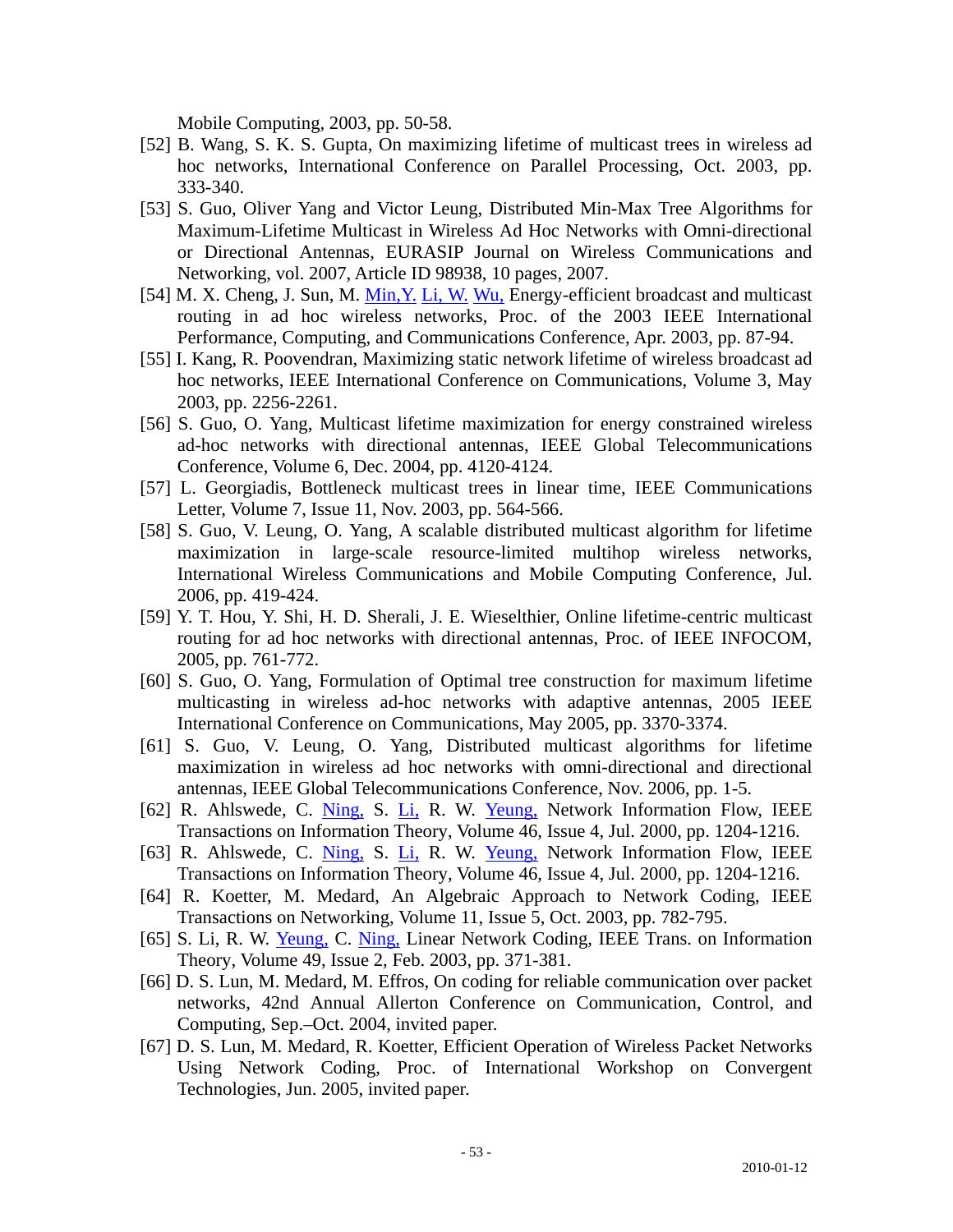- [68] J. Yuan, Z. Li, W. Yu, B. Li, A Cross-Layer Optimization Framework for Multicast in Multi-hop Wireless Networks, Proc. of the First International Conference on Wireless Internet, Jun. 2005, pp. 47-54.
- [69] F. Xie, D. Lei, B. Yong, C. Lan, Popularity Aware Scheduling for Network Coding Based Content Distribution in Ad Hoc Networks, The 18th Annual IEEE International Symposium on Personal, Indoor and Mobile Radio Communications, Sep. 2007, pp. 1-5.
- [70] V. Bharghavan, B. Das, Routing in ad hoc networks using minimum connected dominating sets, Proc. of the International Conference on Communications, Montreal, Canada, Jun. 1997, pp. 157-165.
- [71] S. Pleisch, M. Balakrishnan, K. Birman, and R. Renesse, MISTRAL: Efficient flooding in mobile ad-hoc networks, Proc. of the Seventh ACM International Symposium on Mobile Ad Hoc Networking and Computing, 2006, pp. 1-12.
- [72] S. Yang, J. Wu, M. Cardei, Efficient Broadcast in MANETs Using Network Coding and Directional Antennas, The 27th Conference on Computer Communications, IEEE, Apr. 2008, pp. 1499-1507.
- [73] Y. Wu, S. Kung, Reduced-complexity Network Coding for Multicast over Ad Hoc Networks, Acoustics, Speech, and Signal Processing, Mar. 2005, pp. 501-504.
- [74] C. Fragouli, J. [Widmer,](http://www.engineeringvillage2.org.proxy.bib.uottawa.ca/controller/servlet/Controller?CID=quickSearchCitationFormat&searchWord1=%7bWidmer%2C+J.%7d§ion1=AU&database=3&yearselect=yearrange&sort=yr) J. Y. [Le Boudec,](http://www.engineeringvillage2.org.proxy.bib.uottawa.ca/controller/servlet/Controller?CID=quickSearchCitationFormat&searchWord1=%7bLe+Boudec%2C+J.-Y.%7d§ion1=AU&database=3&yearselect=yearrange&sort=yr) A Network Coding Approach to Energy Efficient Broadcasting: from Theory to Practice, 25th IEEE International Conference on Computer Communications, Apr. 2006, pp. 1-11.
- [75] Y. Wu, P. A. Chou, S. Kung, Minimum-energy multicast in mobile ad hoc networks using network coding, IEEE Transactions on Communications, Volume 53, Issue 10, Oct. 2005, pp. 1906-1918.
- [76] M. Cagalj, J.-P. Hubaux, C. Enz, Minimum-energy broadcast in all wireless networks: NP-completeness and distribution issues, Proc. of International Conference on Mobile Computing and Networks, 2002, pp.172-182.
- [77] NRL SMF project, <http://cs.itd.nrl.navy.mil/work/smf/index.php>
- [78] T. Kunz, Efficiently Supporting One-to-Many and Many-to-Many Communication Patterns in Narrowband Tactical Networks: Flooding, Efficient Broadcasting, and Network Coding, technical report, Mar. 2009.
- [79] J. Broch, D. Maltz, D. Johnson, Y.C. Hu, J. Jetcheva, A performance comparison of multi-hop wireless ad hoc network routing protocols, in Proc. of ACM/IEEE International Conference on Mobile Computing and Networking, Oct. 1998, pp. 85-97.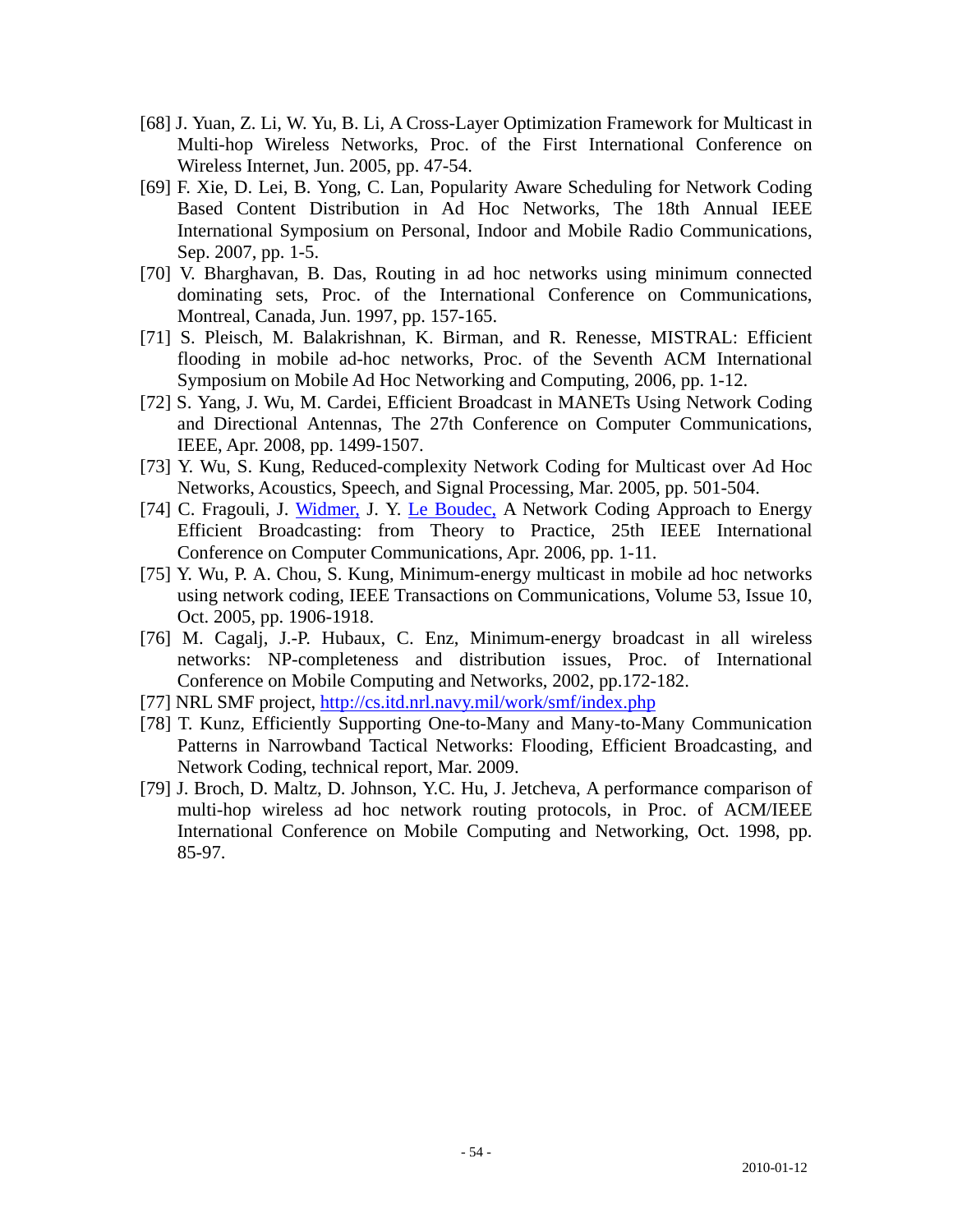## **APPENDIX A Code Modification of EBOLSR**

To implement the EBOLSR protocol, we modified the code based on the SMF code that can be downloaded from NRL's website, [http://cs.itd.nrl.navy.mil/work/smf/index.php.](http://cs.itd.nrl.navy.mil/work/smf/index.php) Some important code modifications in red color are given as follows:

<olsr\_packet\_types.cpp>

```
A.1 Hello Message Processing 
int 
HelloMessage::pack(char* buffer,int maxSize){ 
   int sizeused=8; 
  ((UINT16*)buffer)[0]=htons(reserved1);
   ((UINT8*)buffer)[2]=htime; 
   ((UINT8*)buffer)[3]=willingness; 
  ((float*)buffer)[1]=residual_energy; // add fields in Hello message to record residual energy
   int messagepacksize=messages.pack(&buffer[sizeused],maxSize-sizeused); 
   if(messagepacksize<0){ 
      fprintf(stderr,"HelloMessage::pack error packing link messages, %d is my maxSize, %d is my 
sizeused, %d is my willingness\n",maxSize,sizeused,willingness);
     return -1; 
   } 
   sizeused+=messagepacksize; 
   return sizeused; 
} 
int 
HelloMessage::unpack(char* buffer,int maxSize, ProtoAddress::Type ipvMode){ 
   reserved1=ntohs(((UINT16*)buffer)[0]); 
   htime=(UINT8)buffer[2]; 
   willingness=(UINT8)buffer[3]; 
   residual_energy = ((float*)buffer)[1];//record residual energy of the neighbor who sent the Hello 
   int totalsizeused=8;//due to a new 32-bit field to add residual energy 
   int sizeused=0,maxloop=0; 
  for(int i=8;i<maxSize;i+=sizeused){
     LinkMessage newmessage; 
     maxloop++; 
     sizeused = newmessage.unpack(&(buffer[i]),maxSize-i,ipvMode); 
     totalsizeused+=sizeused; 
     addLinkMessage(&newmessage); 
    if(maxloop>500) {
        fprintf(stderr,"HelloMessage::unpack may have infinate loop, breaking\n");break; 
      } 
 } 
   if(totalsizeused!=maxSize){ 
     fprintf(stderr,"HelloMessage::unpack:: maxSize %d should be set equal to what totalsizeuesed %d 
ends up being and it isn't!\n",maxSize,totalsizeused);
```

```
 return totalsizeused;
```

```
}
```
}

A.2 Add Residual Energy in the Link Message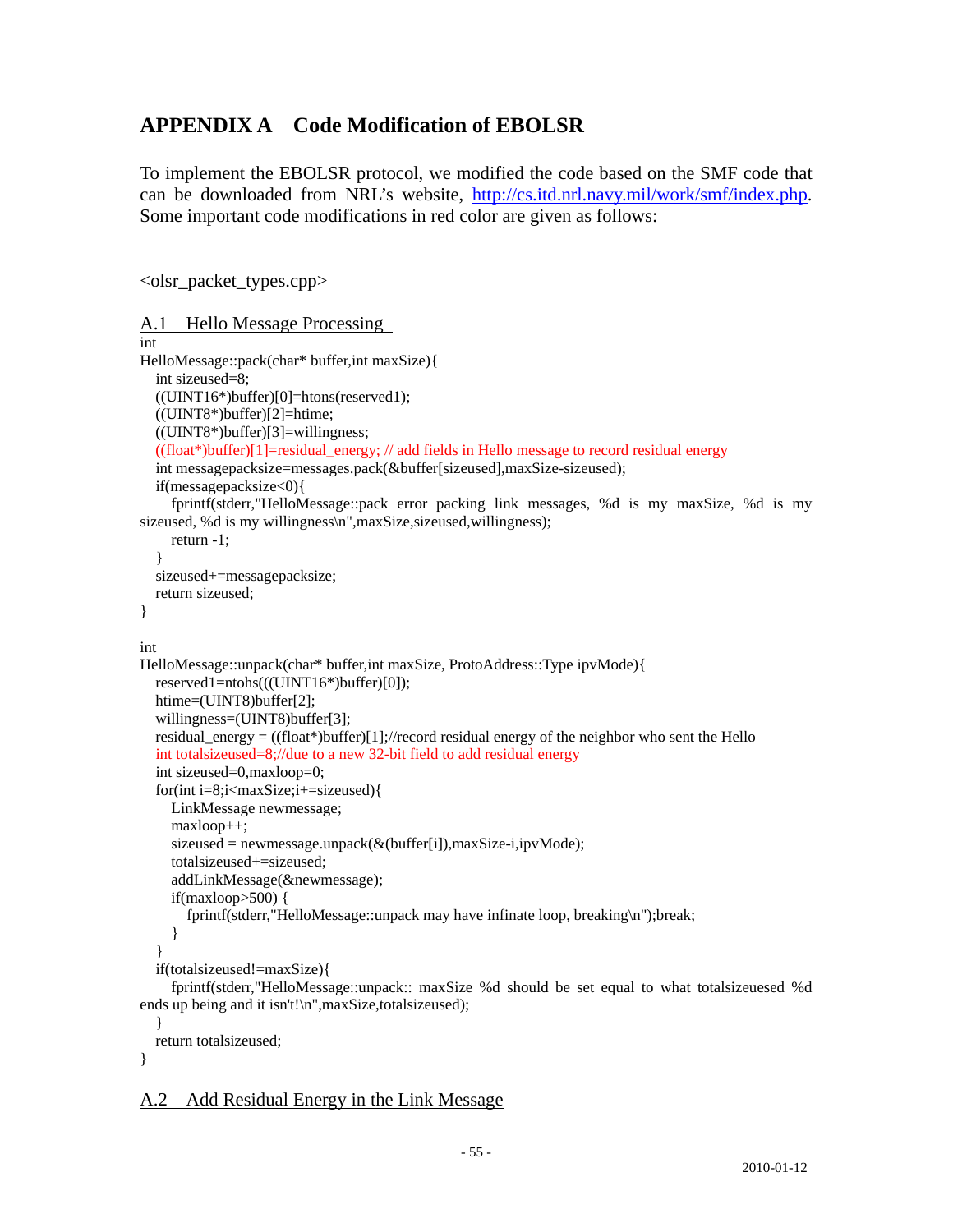bool

```
LinkMessage::addNeighborEnergy(ProtoAddress *newAddress, float energy){ 
  bool returnvalue = false:
  reserved = 2; //this link message contains residual energy information
    if(newAddress->GetType() == ProtoAddress::IPv4) { 
    UINT32 ipv4addr = newAddress->IPv4GetAddress();
     ipv4addr=htonl(ipv4addr); 
    size+=sizeof(newAddress->IPv4GetAddress())+4; // important to keep current size up to date;
    size+=4:
     size+=4; 
     returnvalue = neighbors.append((char*)&ipv4addr,4); 
    returnvalue &= residual energy.append((char*)&= energy,4);
  \} else if(newAddress->GetType() == ProtoAddress::IPv6){ //ipv6
    size+=16;
    size+=4:
    returnvalue = neighbors.append((char*)(newAddress->GetRawHostAddress()),16);
     returnvalue &= residual_energy.append((char*)&energy,4); 
   } else if(newAddress->GetType() == ProtoAddress::SIM){ //sim 
     if(newAddress->GetLength()>4){ //can not currently be greater than 4 bytes long 
        fprintf(stderr,"Linkmessage::addNeighbor: Error because simulation address is longer than 4 bytes 
long, not supported at this time!\n");
       return false; 
     } 
    size+=4;size+=4:
    UINT32 ipv4addr=0; //using uint32 to buffer space
     memcpy(&ipv4addr,newAddress->GetRawHostAddress(),newAddress->GetLength()); 
    returnvalue = neighbors.append((char*)\&ipy4addr,4); returnvalue &= residual_energy.append((char*)&energy,4); 
   } 
    return returnvalue; 
} 
<nrlolsr.cpp>
```
## A.3 Update Neighbors' Information

```
void 
Nrlolsr::update_nbr(ProtoAddress id,int status,UINT8 spfValue, UINT8 minmaxValue, UINT8 Vtime, 
    UINT8 willingness, float energy) { 
  NbrTuple *tuple_pt, *children, *parents;
   int updateMprs=0; 
  tuple\_pt = nbr\_list.FindObject(id); if(tuple_pt==NULL){ 
 } 
   switch(status) { 
   case ASYM_LINKv4: 
        if(!id.HostIsEqual(myaddress)){ // shouldn't ever happen 
       if(tuple_pt) { 
               if(tuple_pt->N_status!=SYM_LINKv4 && tuple_pt->N_status!=MPR_LINKv4){ 
                    //if link is asym then update the object and move it to the back keeping asym status 
                   nbr_list.RemoveCurrent();
                    DMSG(8,"hello message reieved konectivity %f is 
    improving\n",tuple_pt->konectivity); 
                   tuple_pt->konectivity=alpha*tuple_pt->konectivity+(1-alpha);
                   if(tuple_pt->konectivity>T_up && tuple_pt->N_status==PENDING_LINK){
```
- 56 -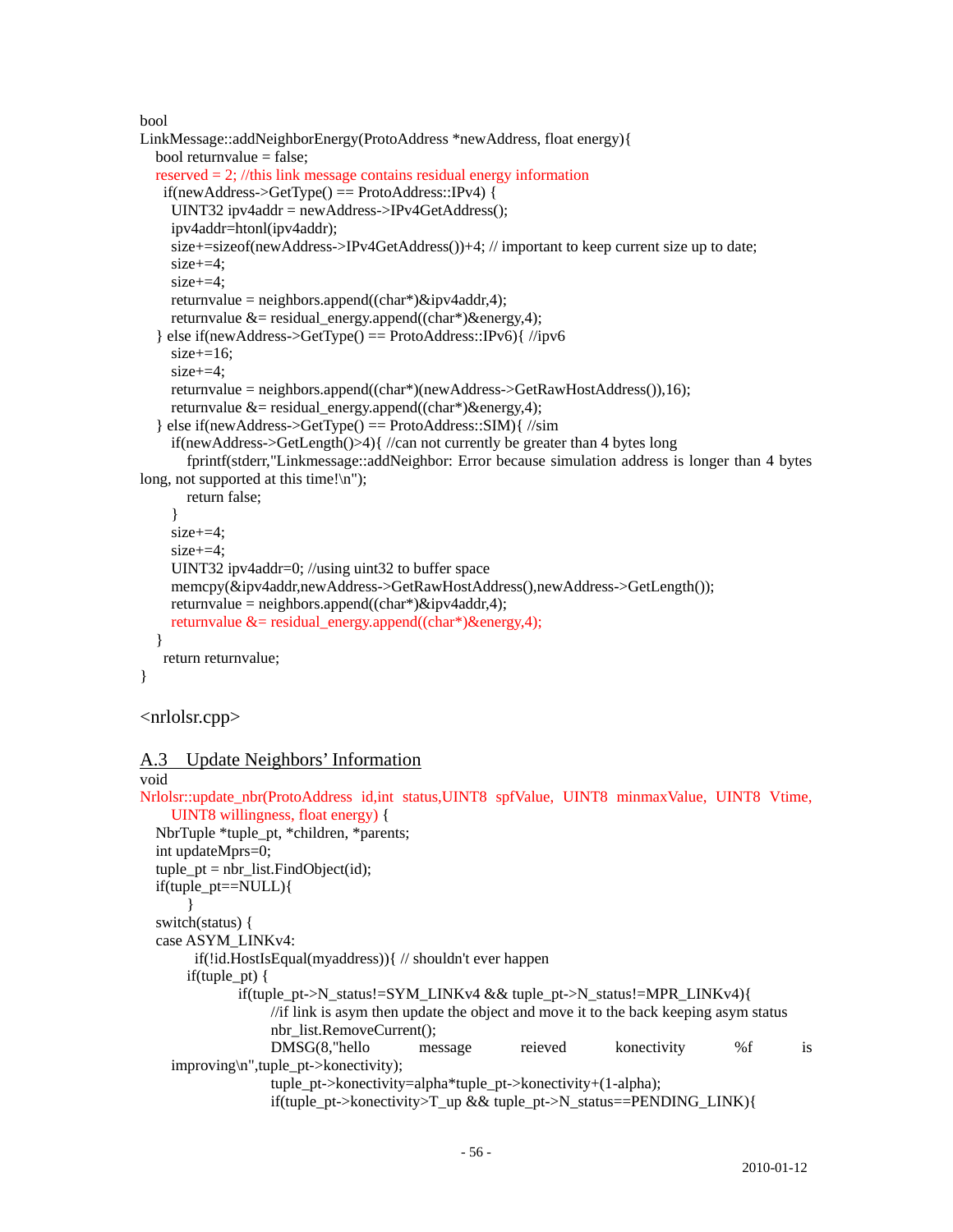```
 tuple_pt->N_status=ASYM_LINKv4; 
 } 
                   tuple_pt->N_time=InlineGetCurrentTime() + mantissatodouble(Vtime);
                   tuple pt\rightarrow N willingness = willingness;
                    if(tuple_pt->N_residual_energy > energy)//added for EMPR selection 
                         tuple_pt->N_residual_energy = energy; 
                    nbr_list.QueueObjectEnergySort(tuple_pt);//sort by residual energy 
 } 
          } else { 
               // check to see if its a two hop neighbor 
              tuple_p t = nbr_2hop_list.FindObject(id);if(tuple pt) {
                    //set queue up for being one hop neighbor (handling timeouts of children) 
                   tuple_pt->SetHoldTime(mantissatodouble(Vtime));
                    //add to 1 hop list but don't erase 2 hop list entry 
                   tuple pt\rightarrow N time=InlineGetCurrentTime() + mantissatodouble(Vtime);
                    tuple_pt->konectivity=(T_up+T_down)/2; 
                    DMSG(8,"hello message reieved from known 2 hop neighbor setting konectivity 
    to %f\n",tuple_pt->konectivity); 
                    if(tuple_pt->konectivity>T_up){ 
                         tuple_pt->N_status=ASYM_LINKv4; 
                    } else { 
                         tuple_pt->N_status=PENDING_LINK; 
 } 
                   tuple pt\rightarrow N willingness = willingness;
                    tuple_pt->N_residual_energy = energy;//added for EMPR selection 
                   nbr_list.QueueObjectEnergySort(tuple_pt);//sort by residual energy
               } else { 
                   tuple\_pt = new NbrTuple; tuple_pt->SetHoldTime(mantissatodouble(Vtime)); //set the queue up for the Vtime 
    value 
                    tuple_pt->N_addr=id; 
                    tuple_pt->konectivity=(T_up+T_down)/2; 
                    DMSG(8,"hello message reieved from new neighbor setting konectivity 
    to %f\n",tuple_pt->konectivity); 
                    if(tuple_pt->konectivity>T_up){ 
                         tuple_pt->N_status=ASYM_LINKv4; 
                        tuple pt->hop=1; //ok to do this here cause its a new neighbor
                    } else { 
                         tuple_pt->N_status=PENDING_LINK; 
                         tuple_pt->hop=1; //ok to do this here cause its a new neighbor 
 } 
                    tuple_pt->N_time=InlineGetCurrentTime() + Neighb_Hold_Time; 
                   tuple pt\rightarrow N willingness = willingness;
                   tuple_pt->N_residual_energy = energy;//added for EMPR selection
                    nbr_list.QueueObjectEnergySort(tuple_pt);//sort by residual energy 
 } 
 } 
     } 
     tuple_pt->recievedHello=1; //used for historisis 
     if(tuple_pt->N_status==PENDING_LINK){ 
       return 0; 
     } else { 
        return 1; 
     }
```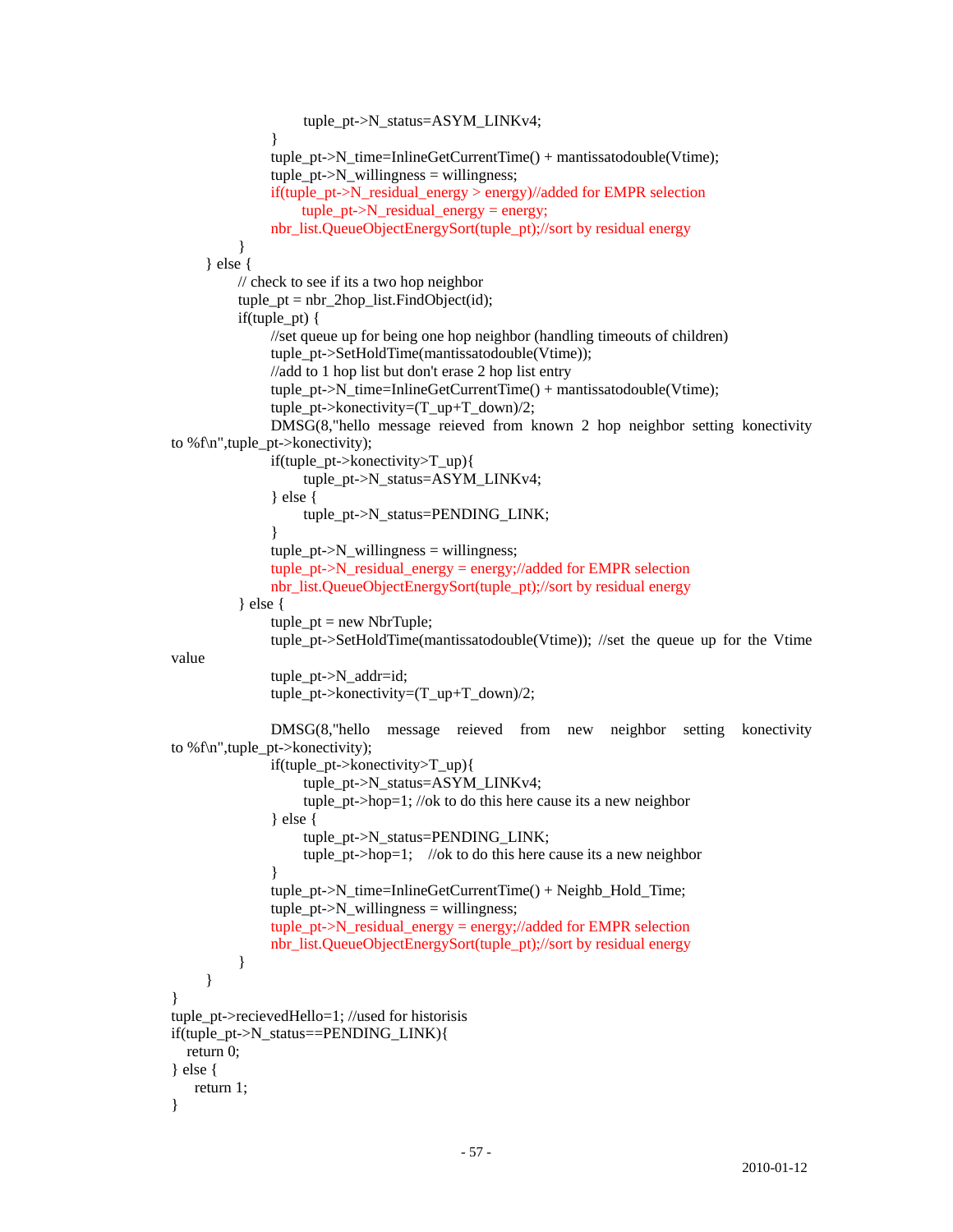break; case SYM\_LINKv4: // can be mpr link as well if(tuple\_pt) { //should always pass if done correctly // update link time if(tuple\_pt->N\_status==ASYM\_LINKv4){ tuple\_pt->hop=1; tuple\_pt->N\_status=SYM\_LINKv4; //link up known children for(children=(tuple\_pt->children).PeekInit();children!=NULL;children=(tuple\_pt->children).PeekNex  $t()$ } $\{$  if(children!=NULL){ if((children->stepparents).FindObject(tuple\_pt->N\_addr)){ //remove stepparent status (children->stepparents).RemoveCurrent(); } else { DMSG(0,"didn't find stepparents in SYM\_LINKv4 area!!! updated node %s with child ",tuple\_pt->N\_addr.GetHostString()); DMSG(0,"%s who doesn't know about ",children->N\_addr.GetHostString()); DMSG(0,"%s\n",tuple\_pt->N\_addr.GetHostString()); } (children->parents).QueueObject(tuple\_pt); // link the child to parent node if(nbr 2hop list.FindObject(children- $>N$  addr)){//need to take out if its there already to update time nbr\_2hop\_list.RemoveCurrent(); } else {  $\frac{1}{10}$  is okay cause could have been only a 1 hop neighbor } nbr\_2hop\_list.QueueObject(children); // add to two hop list } } updateMprs=1; } nbr\_list.RemoveCurrent(); tuple  $pt\rightarrow N$  time=InlineGetCurrentTime() + Neighb Hold Time;  $tuple_p t > N_willingness = willingness;$  tuple\_pt->N\_residual\_energy = energy;//added for EMPR selection nbr\_list.QueueObjectEnergySort(tuple\_pt);//sort by residual energy //this call is made only in send hello } else { DMSG(0,"didn't pass for some reason nrouter/nbr\_update,sym\_link"); } break; case LOST\_LINKv4: //recieved a lost link from a neighbor you can still hear if(tuple\_pt) { //should always pass // check and remove nodes children nbr\_list.RemoveCurrent(); for(children=(tuple\_pt->children).PeekInit();children!=NULL;children=(tuple\_pt->children).PeekNext  $()$  if(children!=NULL){ //abandon children if((children->parents).FindObject(tuple\_pt->N\_addr)) (children->parents).RemoveCurrent(); else if((children->stepparents).FindObject(tuple\_pt->N\_addr))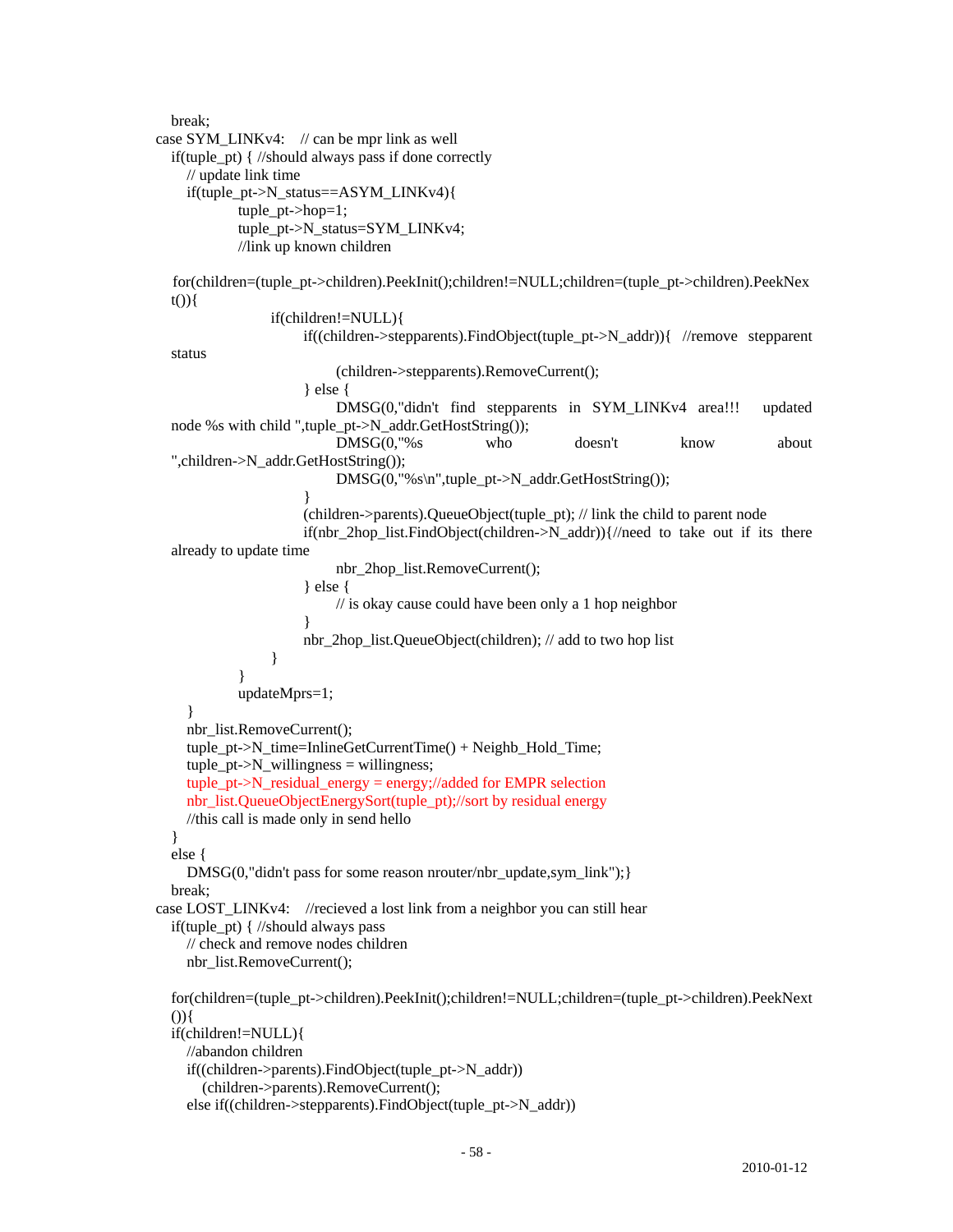```
 (children->stepparents).RemoveCurrent(); 
       if((children->parents).IsEmpty()){ 
          //child lost last parent, child runs free 
          fflush(stdout); 
          nbr_2hop_list.FindObject(children->N_addr); 
          nbr_2hop_list.RemoveCurrent(); 
         if(!nbr_list.FindObject(children->N_addr)){ //check to see if it was exclusivly a 2 hop neighbor
            //get rid of step children 
    for(parents=(children->children).PeekInit();parents!=NULL;parents=(children->children).PeekNext())
    { 
     if(parents!=NULL){ 
       if((parents->stepparents).FindObject(children->N_addr)){ 
          (parents->stepparents).RemoveCurrent(); 
        } else { 
          //error statements shouldn't enter here 
          if((parents->parents).FindObject(children->N_addr)){ 
            DMSG(0,"missing stepparents link for node %s to stepparent 
    ",parents->N_addr.GetHostString()); 
            DMSG(0,"%s in LOST_LINKv4 area: /n",children->N_addr.GetHostString()); 
            DMSG(0,"but did find parent link! wasn't moved to stepparent correctly someplace in past!"); 
          } else { 
            DMSG(0,"missing stepparents link for node %s to stepparent 
    ",parents->N_addr.GetHostString()); 
            DMSG(0,"%s in LOST_LINKv4 area: no parent link 
    found",children->N_addr.GetHostString()); 
 } 
          //end error stantments 
 } 
     } 
 } 
            (children->children).Clear(); 
            //get rid of step parents 
    for(parents=(children->stepparents).PeekInit();parents!=NULL;parents=(children->stepparents).Peek
    Next() if(parents!=NULL){ 
       if(!parents->N_addr.HostIsEqual(tuple_pt->N_addr)){ 
          if((parents->children).FindObject(children->N_addr)){ 
            (parents->children).RemoveCurrent(); 
          } else { 
            DMSG(0,"missing childlink for node %s to child ",parents->N_addr.GetHostString()); 
            DMSG(0,"%s in LOST_LINKv4 area: ",children->N_addr.GetHostString()); 
           DMSG(0,"%s stepparent was ",children->N_addr.GetHostString());
           DMSG(0,"%s\n",parents->N_addr.GetHostString());
 } 
       } 
     } 
 } 
            (children->stepparents).Clear(); 
            delete children; 
 } 
 } 
     } 
 } 
       (tuple_pt->children).Clear();
```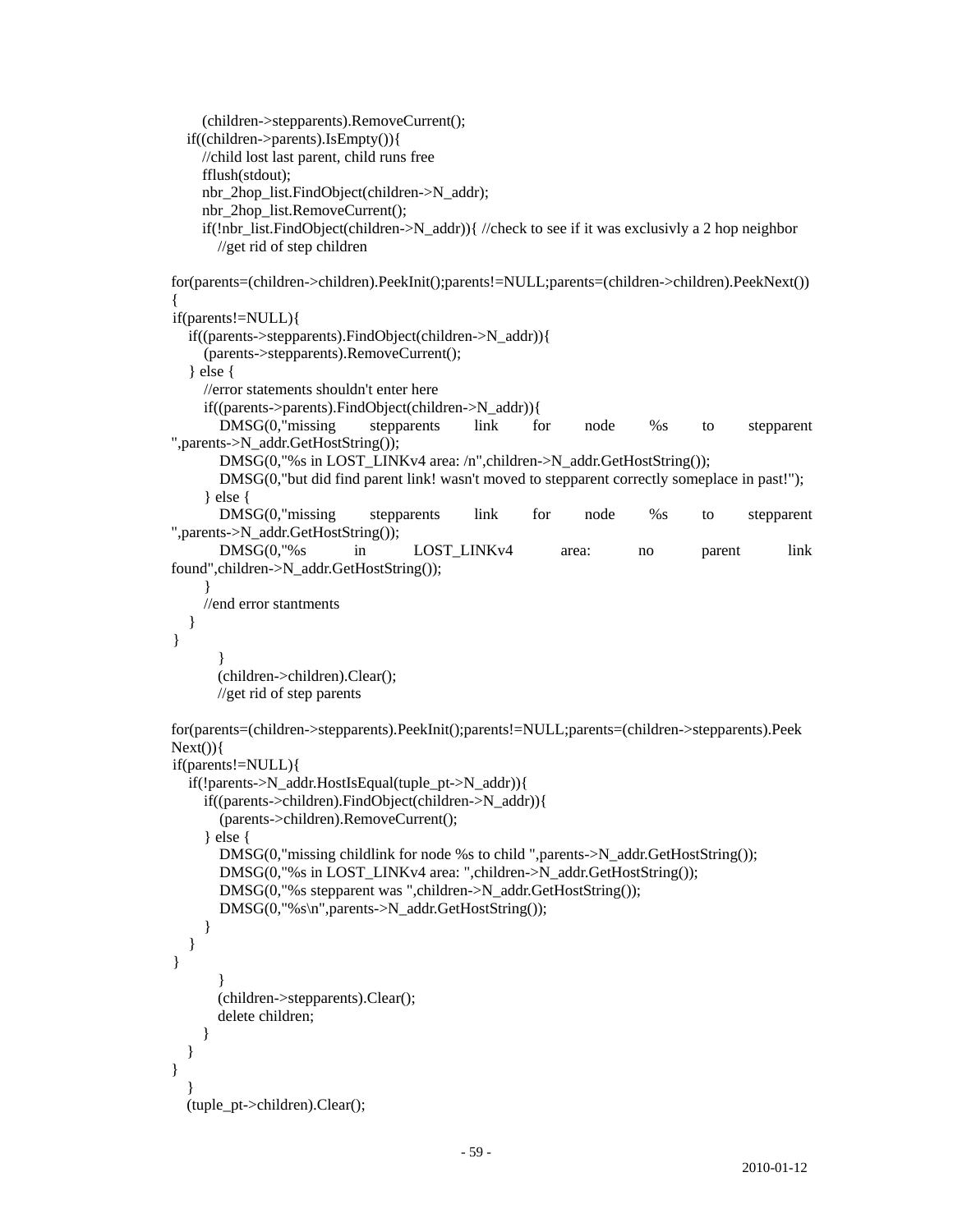```
 NbrTuple *mprtuple; 
       if((mprtuple = mpSelectorList.FindObject(tuple_p t > N\_addr))) mprSelectorList.RemoveCurrent(); 
     delete mprtuple; 
    updateSmfForwardingInfo = true; //send updated mpr selector list to send pipe if open
     // LP 9-16-05 - added for Opnet statistic 
#ifdef OPNET 
     if (mprSelectorList.IsEmpty()){ 
      MPR_decreased_flag = OPNET_TRUE; 
      } 
#endif 
     // end LP 
 } 
        //update current node 
       if((tuple_pt->parents).IsEmpty()){ // has no parents can remain a 1 hop
     tuple_pt->hop=1; 
        } 
        else 
     tuple_pt->hop=2; // is now a 2 hop neighbor 
        tuple_pt->N_time=InlineGetCurrentTime() + Neighb_Hold_Time; 
        tuple_pt->N_status=ASYM_LINKv4; 
       tuple_p t > N_willingness = willingness;tuple pt\rightarrow N residual energy = energy;//added for EMPR selection
       nbr_list.QueueObjectEnergySort(tuple_pt);//sort by residual energy
      } 
   } 
   return 1; 
}
```
#### A.4 Update 2-hop Neighbor's Information

```
void 
Nrlolsr::update_2hop_nbrEnergy(ProtoAddress onehop_addr,ProtoAddress twohop_addr,float 
    energy){//added for EMPR selection 
   NbrTuple *tuple_pt,*parent_tuple_pt,*other_tuple_pt; 
   int updateMprs=0; 
   int parentcheck=0; 
   int errortype=0; 
  parent tuple pt=nbr list.FindObject(onehop addr);
  parentcheck=parent_tuple_pt->N_status==MPR_LINKv4 ||
    parent_tuple_pt->N_status==SYM_LINKv4; 
   if((tuple_pt=nbr_2hop_list.FindObject(onehop_addr,twohop_addr))){ //returns two hop guy 
     if(tuple_pt->N_residual_energy > energy) 
       tuple_pt->N_residual_energy=energy; 
     if(parentcheck){ 
       fflush(stdout); 
       //update time 
       if((parent_tuple_pt=(tuple_pt->parents).FindObject(onehop_addr))){ 
     errortype=4; 
    (tuple pt->parents).RemoveCurrent(); // removes the pointer pointing to the parent so it can be
    updated 
     (tuple_pt->parents).QueueObject(parent_tuple_pt); 
     nbr_2hop_list.RemoveCurrent(); 
     nbr_2hop_list.QueueObject(tuple_pt);
```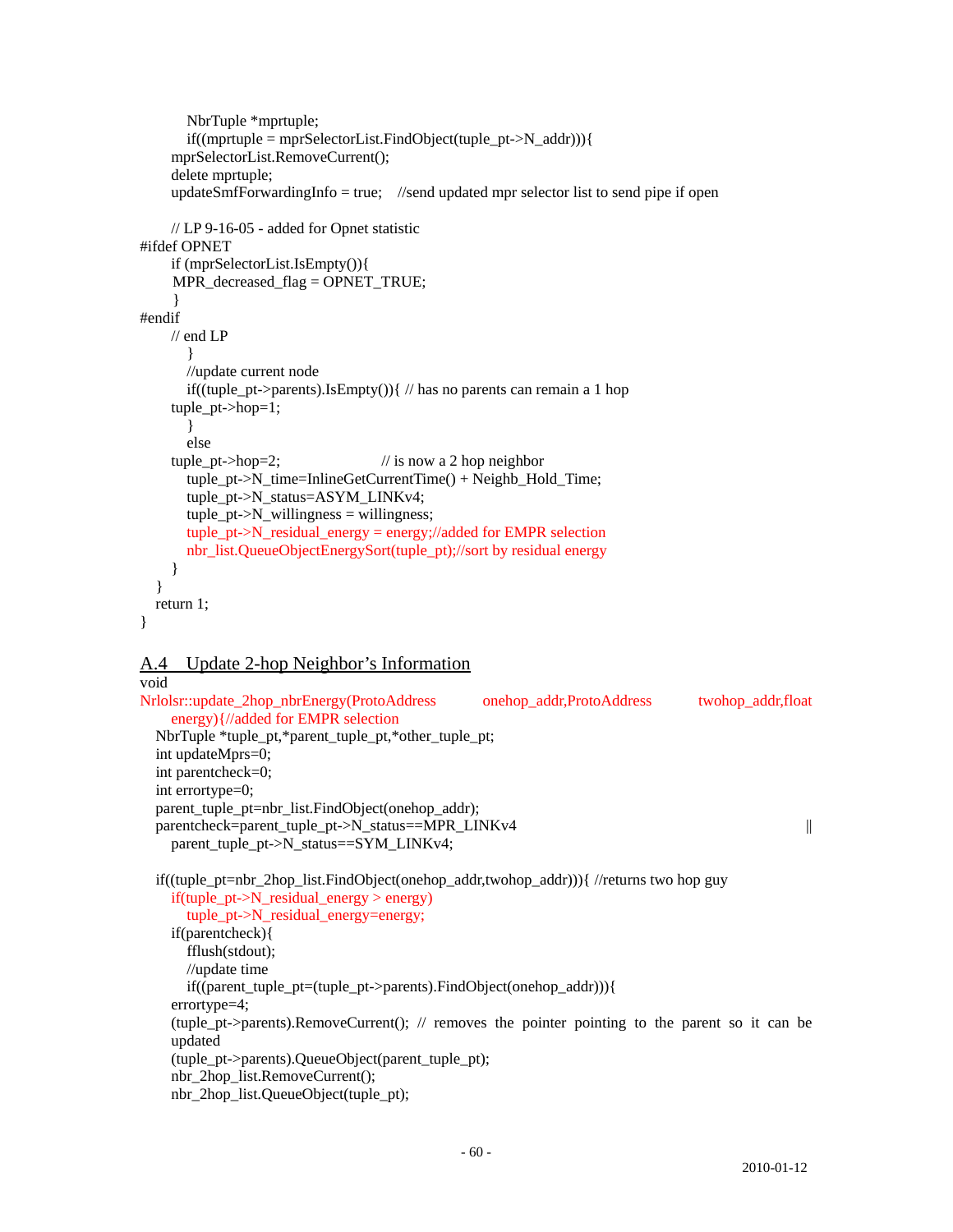```
 } 
        else { 
     // was a step child check to see if neighbor is true one hop 
     errortype=5; 
     parent_tuple_pt=(tuple_pt->stepparents).FindObject(onehop_addr); 
     (tuple_pt->stepparents).RemoveCurrent(); // removes the pointer pointing to the parent so it can be 
    updated 
     if(parent_tuple_pt->N_status==MPR_LINKv4 || parent_tuple_pt->N_status==SYM_LINKv4) { 
       updateMprs=1; 
        (tuple_pt->parents).QueueObject(parent_tuple_pt); 
       nbr_2hop_list.RemoveCurrent(); 
       nbr_2hop_list.QueueObject(tuple_pt);
     } 
     else { 
        (tuple_pt->stepparents).QueueObject(parent_tuple_pt); 
     } 
 } 
        other_tuple_pt=(parent_tuple_pt->children).FindObject(twohop_addr); 
       fflush(stdout); 
        (parent_tuple_pt->children).RemoveCurrent(); // removes the pointer pointing to the child so it can 
    be updated 
        (parent_tuple_pt->children).QueueObject(other_tuple_pt); // updating the time again 
     } 
   } 
   else if((tuple_pt=nbr_2hop_list.FindObject(twohop_addr))){ 
     //is already someones two hop neighbor just link them together 
    if(parent tuple pt->N_status==MPR_LINKv4 \parallel parent tuple pt->N_status==SYM_LINKv4)
    { //make sure neighbor is true one hop 
        errortype=6; 
        updateMprs=1; 
        (tuple_pt->parents).QueueObject(parent_tuple_pt); // link child to parent node 
       nbr_2hop_list.RemoveCurrent(); // next two lines update the timeout value of the 2 hop neighbor 
        nbr_2hop_list.QueueObject(tuple_pt); 
     } else { 
        errortype=7; 
        (tuple_pt->stepparents).QueueObject(parent_tuple_pt); //link child to node which isn't a real one 
    hop node yet 
 } 
     (parent_tuple_pt->children).QueueObject(tuple_pt); // link parent to child node 
   } 
   else if((tuple_pt=nbr_list.FindObject(twohop_addr))){ 
     //is already a one hop neighbor just link them together 
     if(parent_tuple_pt->N_status==MPR_LINKv4 || parent_tuple_pt->N_status==SYM_LINKv4) 
    { //make sure neighbor is true one hop 
        errortype=8; 
       updateMprs=1; 
        (tuple_pt->parents).QueueObject(parent_tuple_pt); // link the child to parent node 
       nbr_2hop_list.QueueObject(tuple_pt); // add to two hop list 
       (parent tuple pt->children).QueueObject(tuple pt); // link the parent to the child node
     } else { 
        //do nothing not a real neighbor yet 
        errortype=9; 
     } 
   } 
   else { 
     if(parent_tuple_pt->N_status==MPR_LINKv4 || parent_tuple_pt->N_status==SYM_LINKv4)
```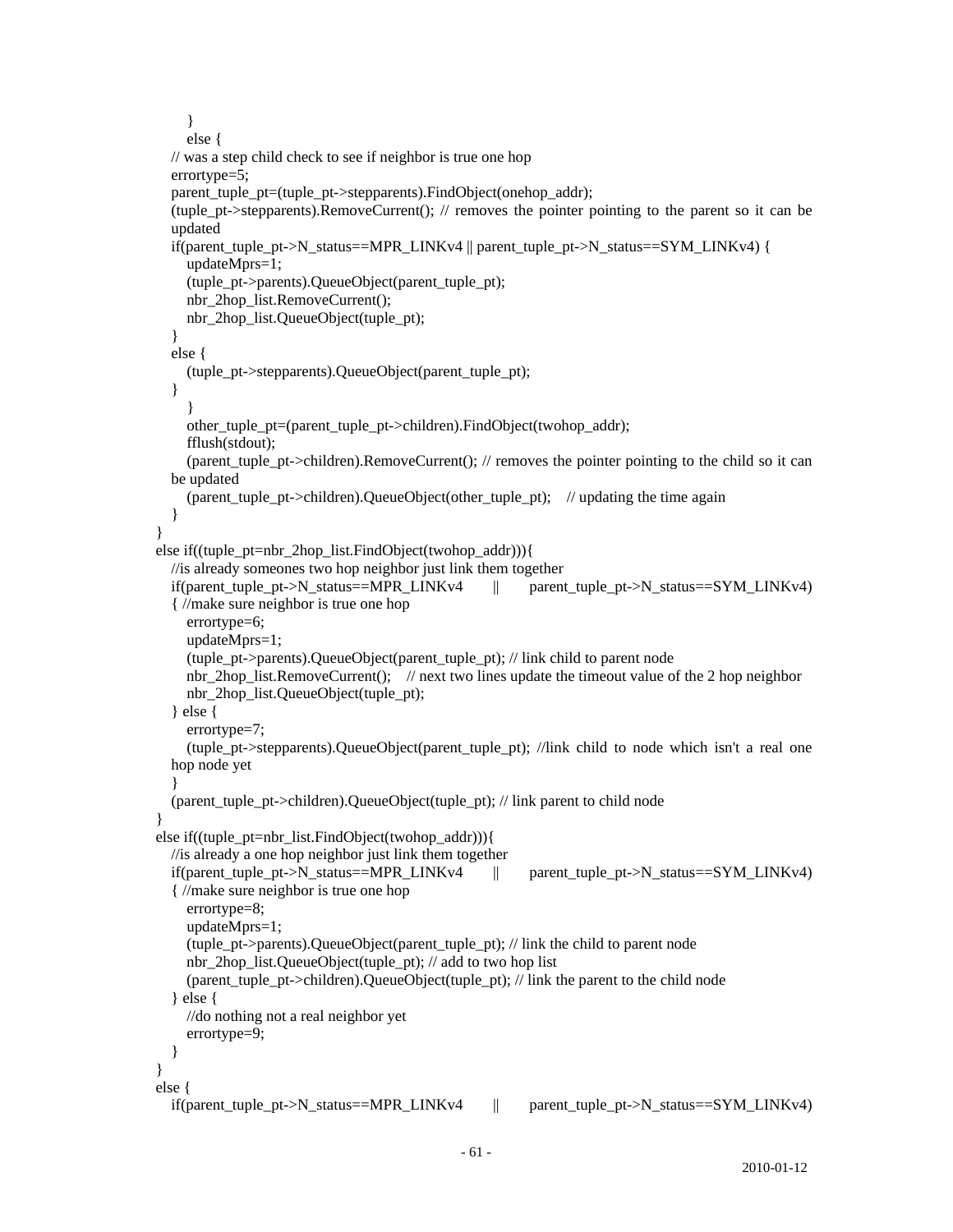```
{ //make sure neighbor is true one hop 
   errortype=10; 
   //no existing 2 hop neighbor with given twohop_addr 
   // make and link them together 
   updateMprs=1; 
   tuple_pt=new NbrTuple; // make new neighbor 
   tuple_pt->N_addr=twohop_addr; 
   tuple_pt->hop=2; 
   tuple_pt->N_residual_energy=energy; 
   (tuple_pt->parents).QueueObject(parent_tuple_pt);// link child to parent node 
   (parent_tuple_pt->children).QueueObject(tuple_pt); // link parent to child node 
   nbr_2hop_list.QueueObject(tuple_pt); // add to two hop list 
   //tuple_pt is only valid for use as a 2 hop right now the queue time is not set up properly as Vtime 
for it is not known 
 } 
 else{ 
   errortype=11; 
   // may make node and add to stepparents in the future 
 }
```

```
 }
```
}//end Nrlolsr::update\_2hop\_nbr(onehop,twohop)

```
A.5 Select EMPRs
```

```
void 
Nrlolsr::selectempr() { 
   DMSG(6,"Enter: Nrlolsr::selectempr of node %s with mssn 
    of %d()\n",myaddress.GetHostString(),mssn); 
   printCurrentTable(10); 
   int numberOfParents; 
   NbrTuple *child, *parent, *newmpr=NULL; 
  float p_t=1.4;
  float p_r=1.0;
   mssn++; 
   mssn=mssn % MAXMSSN; 
   for(parent=nbr_list.PeekInit();parent!=NULL;parent=nbr_list.PeekNext()){ 
     if(parent!=NULL){ 
        if(parent->N_status==MPR_LINKv4) 
          parent->N_status=SYM_LINKv4; 
       parent->tdegree=0; 
       parent->cdegree=0; 
       parent->energy_criteria=parent->N_residual_energy/(p_t+p_r); 
        for(child=(parent->children).PeekInit();child!=NULL;child=(parent->children).PeekNext()){ 
     if(child!=NULL){ 
       if((child>hop==2)) child->energy_criteria=child->N_residual_energy/(2*p_r); 
            if(parent->energy_criteria > child->energy_criteria && child->energy_criteria!=0 ){ 
               parent->energy_criteria=child->energy_criteria; 
 } 
 } 
          } 
       } 
     } 
   }
```
2010-01-12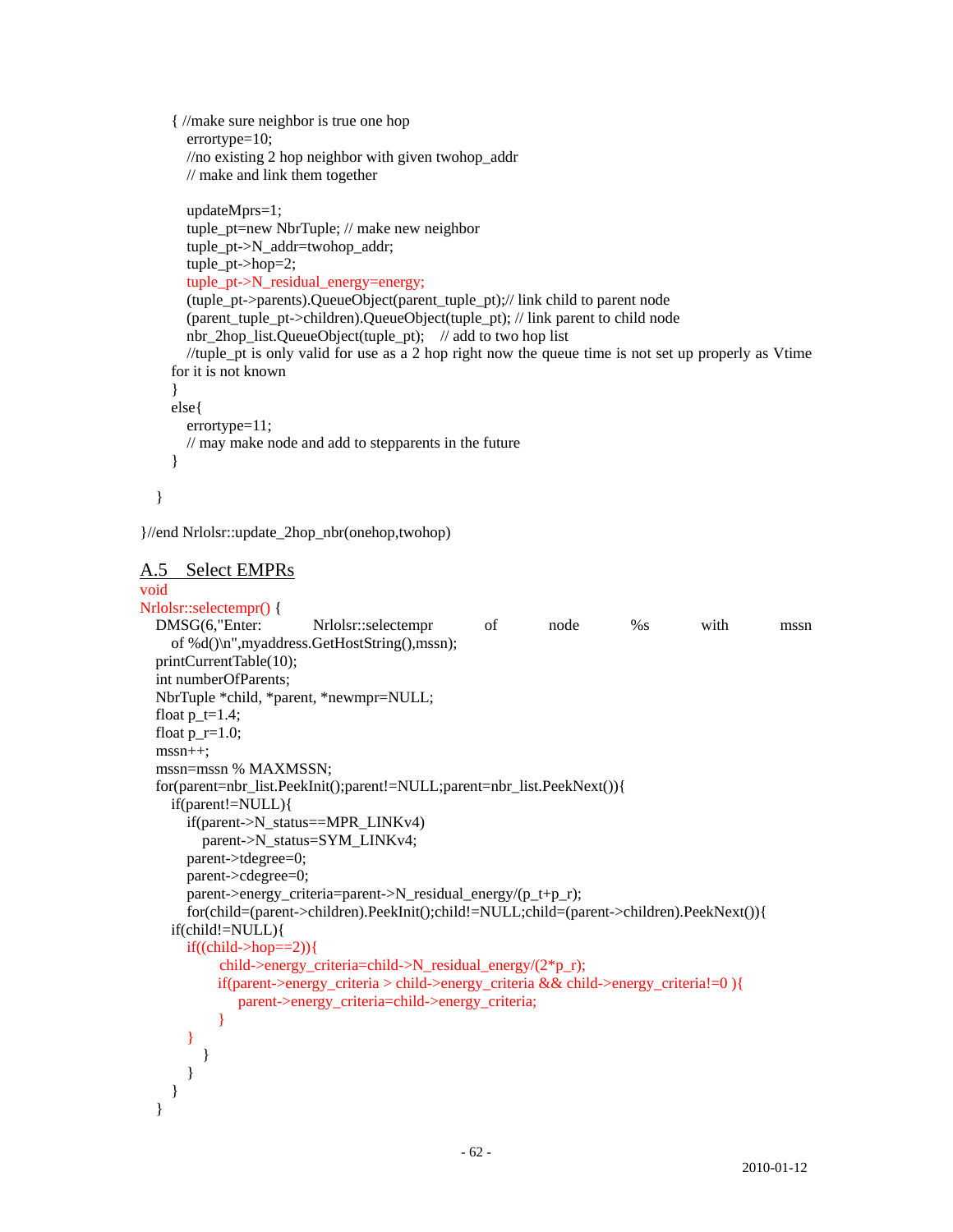```
 for(child=nbr_2hop_list.PeekInit();child!=NULL;child=nbr_2hop_list.PeekNext()){ 
     if(child!=NULL){ 
       child->covered=0; 
      if(child->hop==2){
               if(!nbr_list.FindObject(child->N_addr)){ 
                   numberOfParents=0; 
     for(parent=(child->parents).PeekInit();parent!=NULL;parent=(child->parents).PeekNext()){ 
                        if(parent!=NULL){ 
                             if(TupleLinkIsUp(parent)){ 
                                  numberOfParents++; 
                                  parent->tdegree++; 
                                  parent->cdegree++; 
 } 
 } 
 } 
 } 
 } 
 } 
   } 
//for printing out degrees 
     if(olsrDebugValue>=10){ 
    for(parent=nbr_list.PeekInit();parent!=NULL;parent=nbr_list.PeekNext()){
         DMSG(10,"%s has degree %d\n",parent->N_addr.GetHostString(),parent->cdegree);
     } 
     } 
   while(!Is_all_2hop_covered()){ 
     float highestenergy=0; 
    for(parent=nbr_list.PeekInit();parent!=NULL;parent=nbr_list.PeekNext()){ 
       if(parent!=NULL){ 
          if(parent->N_status==SYM_LINKv4){////!=LINK_DOWN 
                   if(highestenergy < parent->energy_criteria){ 
       highestenergy = parent->energy_criteria; 
       newmpr=parent; 
          } else if(highestenergy == parent->energy_criteria){ 
       if(parent->cdegree > newmpr->cdegree) 
         newmp = parent; } 
 } 
 } 
\left\{\begin{array}{c} \end{array}\right\} if(newmpr!=NULL && (newmpr->energy_criteria != 0) && highestenergy!=0){ 
       makeempr(newmpr); 
     } 
 } 
   optimize_empr(); 
   int num_of_empr=0; 
   int num_of_nbr=0; 
   for(parent=nbr_list.PeekInit();parent!=NULL;parent=nbr_list.PeekNext()){ 
     if(parent!=NULL){ 
     num_of_nbr+=1; 
     if(parent->N_status==MPR_LINKv4){ 
       num_of_empr+=1;
```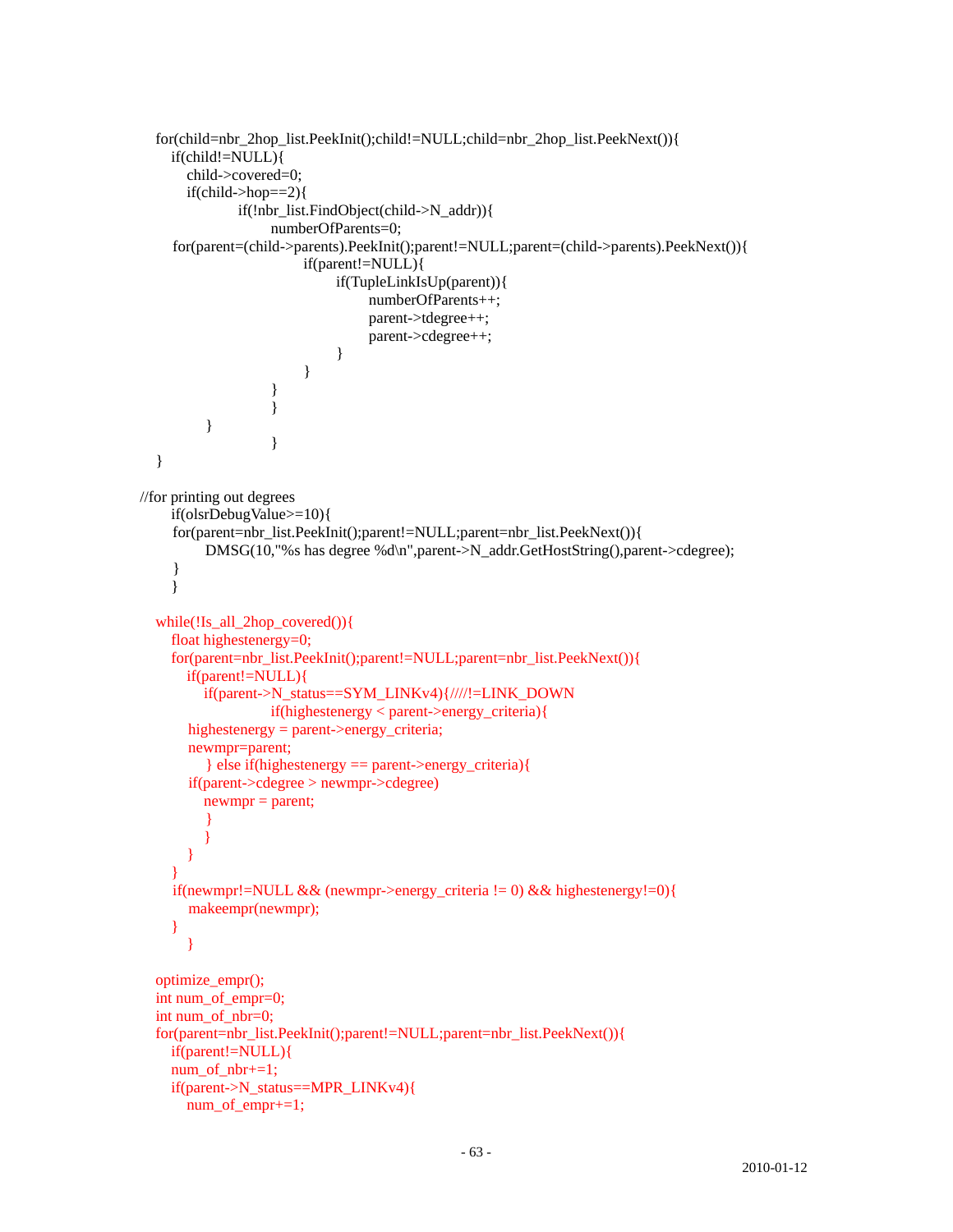```
 } 
 } 
 } 
  printf("Node %s's empr nubmer %d and
    nbrs %d\n",myaddress.GetHostString(),num_of_empr,num_of_nbr); 
} 
A.6 Check if All 2-hop Neighbors are Covered by the Selected EMPRs
bool 
Nrlolsr::Is_all_2hop_covered() { 
   NbrTuple *child; 
   if(nbr_2hop_list.IsEmpty()){ 
     return true; 
   }else { 
     for(child=nbr_2hop_list.PeekInit();child!=NULL;child=nbr_2hop_list.PeekNext()){ 
       if(!(bool)nbr_list.FindObject(child->N_addr) && child->N_status!=SYM_LINKv4){ 
             if(child->covered == 0){
                return false; 
 } 
 } 
     } 
 } 
   return true; 
} 
A.7 Optimize the EMPR Set
void 
Nrlolsr::optimize_empr() {
     NbrTuple *parent, *child; 
     for(parent=nbr_list.PeekInit();parent!=NULL;parent=nbr_list.PeekNext()){ 
       if(parent!=NULL){ 
          if(parent->N_status==MPR_LINKv4){////go through emprs 
     bool to_be_removed=true; 
     for(child=(parent->children).PeekInit();child!=NULL;child=(parent->children).PeekNext()){ 
       if(child!=NULL){ 
         if((child>hop==2)) if(child->covered<=1){ 
            to_be_removed=false; 
            break; 
 } 
 } 
 } 
 } 
     if(to_be_removed && parent!=NULL) 
       remove_empr(parent); 
          } 
 } 
     } 
} 
A.8 Remove EMPRs for Optimization
void
```
Nrlolsr::remove\_empr(NbrTuple \*parent) { NbrTuple \*child; if(parent->N\_status==MPR\_LINKv4)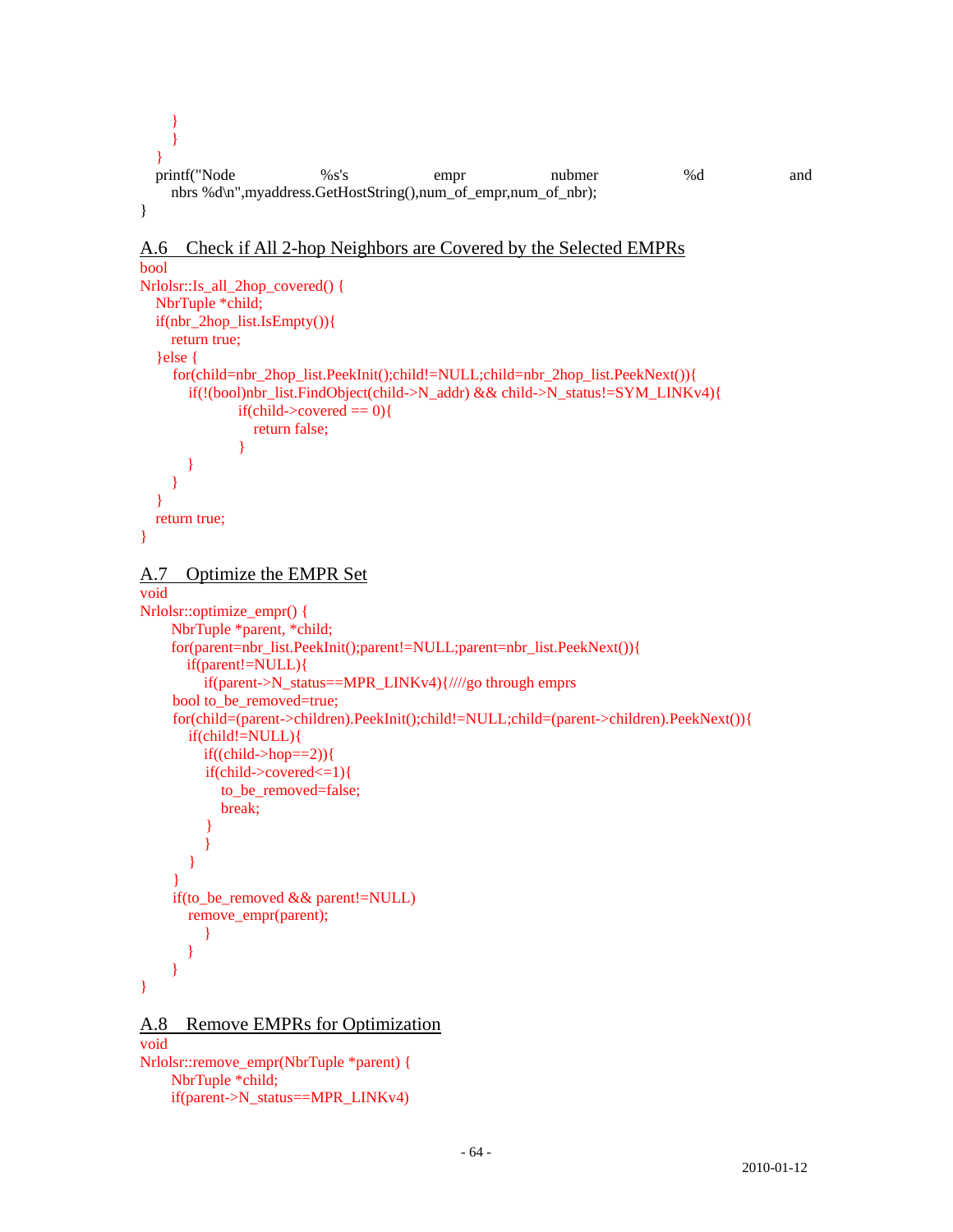```
 parent->N_status=SYM_LINKv4; 
     for(child=(parent->children).PeekInit();child!=NULL;child=(parent->children).PeekNext()){ 
            if(child!=NULL){ 
         if((child>hop==2)) child->covered -= 1; 
          } 
 } 
     } 
     }
```
A.9 Make an EMPR and Update the Nodal Degree of All the Other 1-hop Neighbors void

```
Nrlolsr::makeempr(NbrTuple *parent) { // updates the current degrees with the parent node selected 
   NbrTuple *child, *stepparent; 
   if(parent->N_status!=MPR_LINKv4){ // check to see if its an mpr already 
     parent->N_status=MPR_LINKv4; 
     for(child=(parent->children).PeekInit();child!=NULL;child=(parent->children).PeekNext()){ 
        if(child!=NULL){ 
    if((child->hop==2) \|(child->N_status!=SYM_LINKv4 && child->N_status!=MPR_LINKv4)){
       child-\geq covered += 1;
    for(stepparent=(child->parents).PeekInit();stepparent!=NULL;stepparent=(child->parents).PeekNext()
    \mathcal{H}
```

```
 if(stepparent!=NULL){ 
             stepparent->cdegree--; 
          } 
       } 
    } 
       } 
    } 
 }
```
}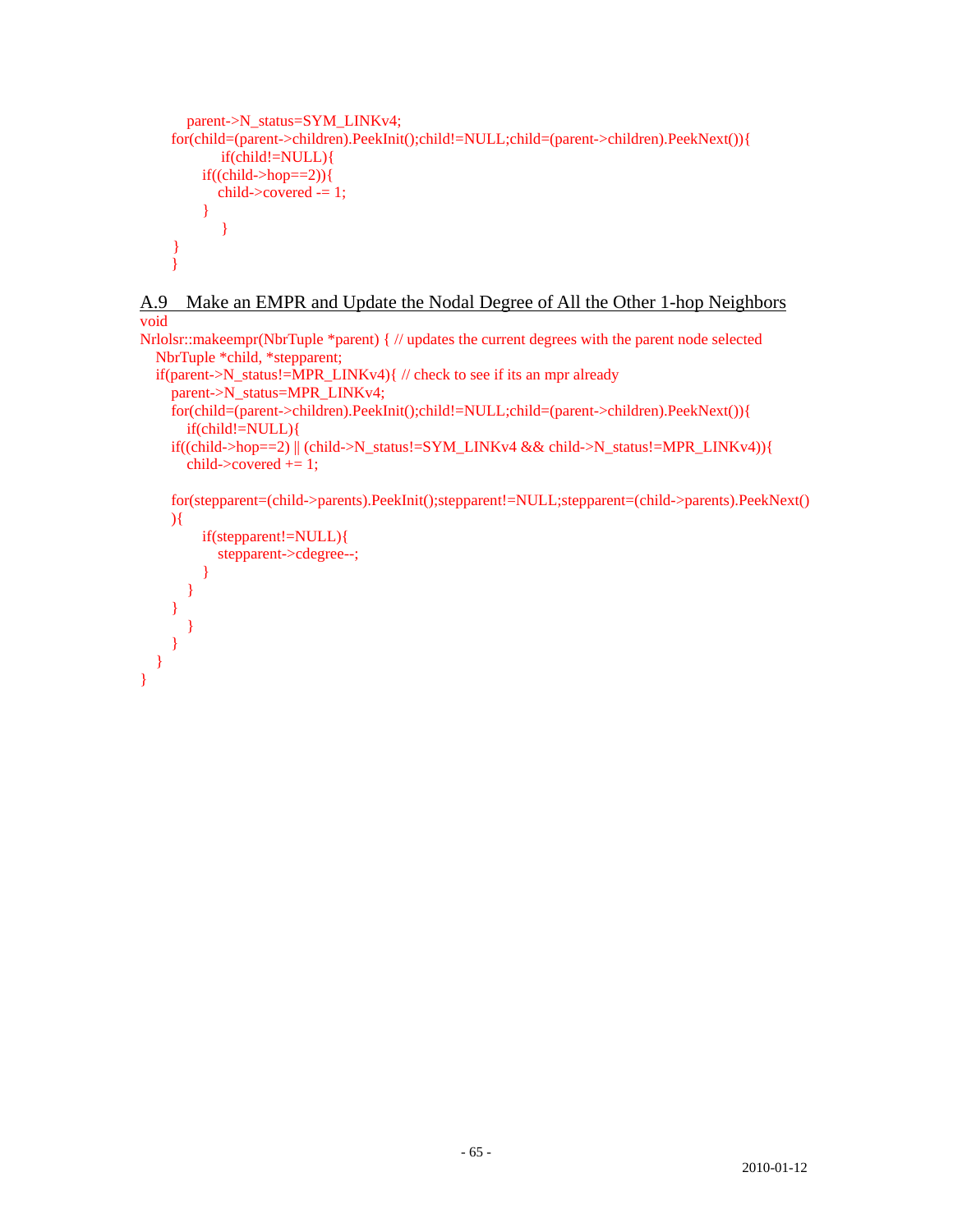## **APPENDIX B SMF**

#### **B.1 Duplicate Packet Detection (DPD)**

Duplicate packet detection (DPD) is a common requirement in MANET packet forwarding because packets may be transmitted from the same physical interface where they arrived and nodes may also receive copies of previously transmitted packets from other forwarding neighbors. Hence, detection and avoidance of duplicate packet forwarding must be implemented using some sort of packet identification. Usually, a history of recently processed packets is recorded in order to compare with the incoming packets. For both IPv4 and IPv6, SMF has two basic approaches to duplicate packet detection: header content identification-based (I-DPD) and hash-based (H-DPD) duplicate detection. For I-DPD, packets are identified using explicit identifiers in the IP header. The specific identifier depends on the IP protocol version and the type of packet. For example, IPv4 provides an "Identification" field that can assist the DPD mechanism, and packets which contain IPSec protocol headers also provide suitable packet identifiers. These identifier fields are unique within the context of source address, destination address, protocol type, and other header fields depending on the type of identifier used for DPD. Similarly, for H-DPD, the packet hash values will be kept with respect to at least the source address to help ensure hash collision avoidance. [8] has detailed descriptions about I-DPD and H-DPD for different types of packets.

#### **B.2 Relay Sets Selection**

Another goal of SMF is to determine reduced relay sets to achieve more efficient multicast transmission in dynamic topologies. To accomplish this, SMF supports the ability to modify its multicast packet forwarding rules based on the relay set state, which is dynamically determined. In this way, SMF forwarding can continue to operate effectively when the topology changes.

#### B.2.1 Selection Methods

Classical Flooding is the simplest case of SMF multicast forwarding. Each forwarding node is required to rebroadcast a packet when heard for the first time. This approach is extremely simple and only requires DPD and a basic forwarding mechanism. However, it is well known that Classical Flooding results in a significant number of redundant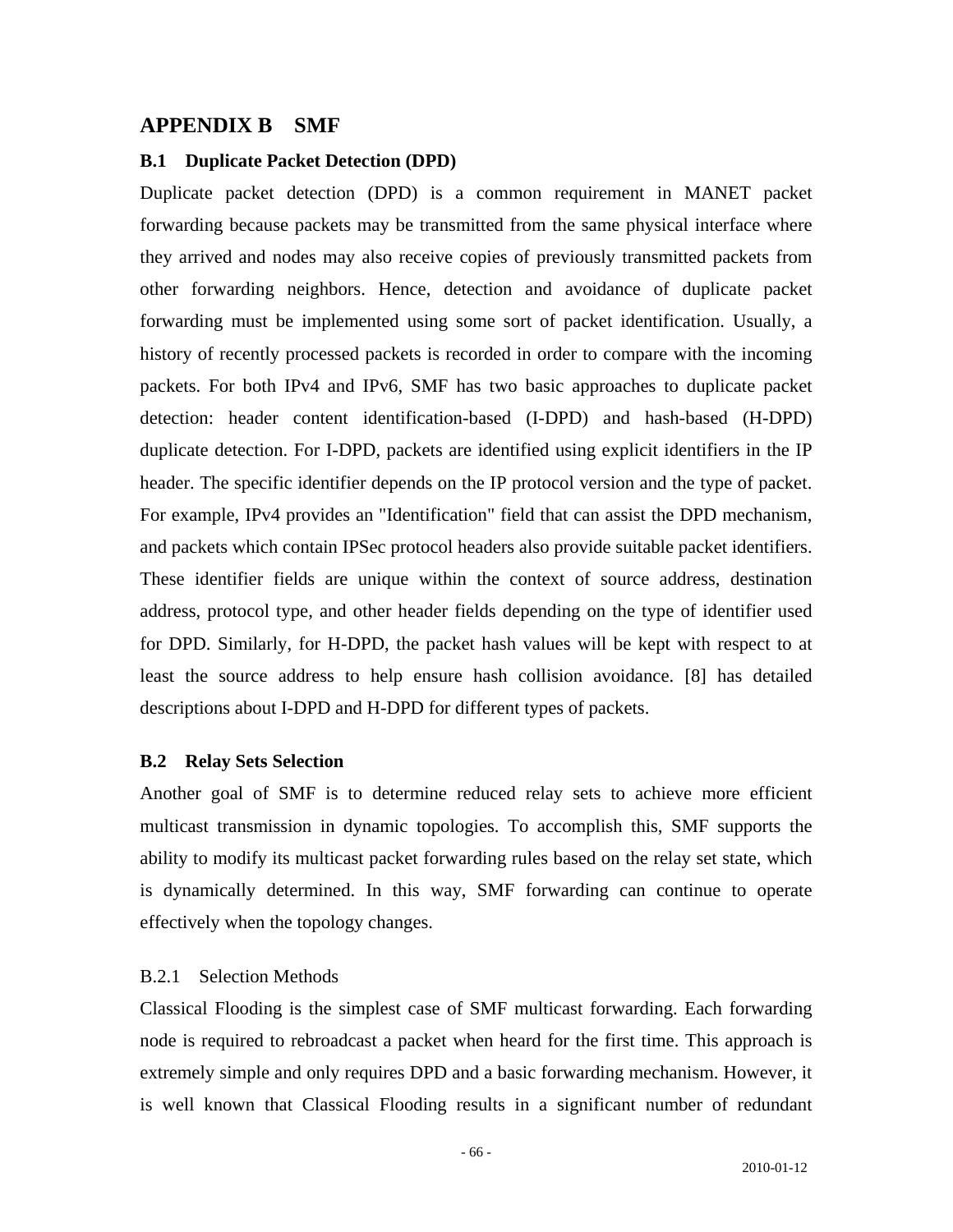transmissions, which is often referred to as the broadcast storm problem [18]. In MANET environments, reducing unnecessary channel contention significantly improves network performance. Therefore, reducing the number of relay nodes is an important design goal for this environment. Many distributed methods of dynamically electing reduced relay sets that attempt to optimize the flooding of routing control messages in MANET routing peers have been proposed, i.e. Source-specific Multipoint Relay (S-MPR), Non-source-specific MPR (NS-MPR), Essential Connecting Dominating Set (E-CDS), MPR-based CDS (MPR-CDS). Detailed descriptions of these algorithms are as follows:

b) Source-specific Multipoint Relay (S-MPR)

The S-MPR forwarding algorithm is specified for the use in the OLSR protocol. It enables individual nodes to select relays from their set of neighboring nodes using 2-hop topology information. Nodes select a subset of their bi-connected 1-hop neighbors as MPR nodes. This subset provides flooding to all 2-hop neighbors. An S-MPR node forwards if and only if

- It receives a unique multicast packet from any of its bi-connected neighbors.
- The neighbor the packet was received from has selected the node as an MPR.

 Thus, S-MPR requires DPD and previous hop knowledge to determine if the packet should be relayed. It is shown in [69] that S-MPR can guarantee minimal hop paths between all nodes in the network, while maintaining an efficient connected dominated set.

c) Non-source-specific MPR (NS- MPR)

NS-MPR enables flooding techniques that do not require previous hop information during the forwarding. It combines all source-specific selected MPRs into a common relay node set. In this case, a node forwards every unique packet if and only if

• It has been selected as an MPR by any other node regardless of the previous hop of the packet.

Thus, NS- MPR removes the requirement of packet previous hop knowledge needed for S-MPR while maintaining minimal hop path forwarding.

d) Essential Connecting Dominating Set (E-CDS)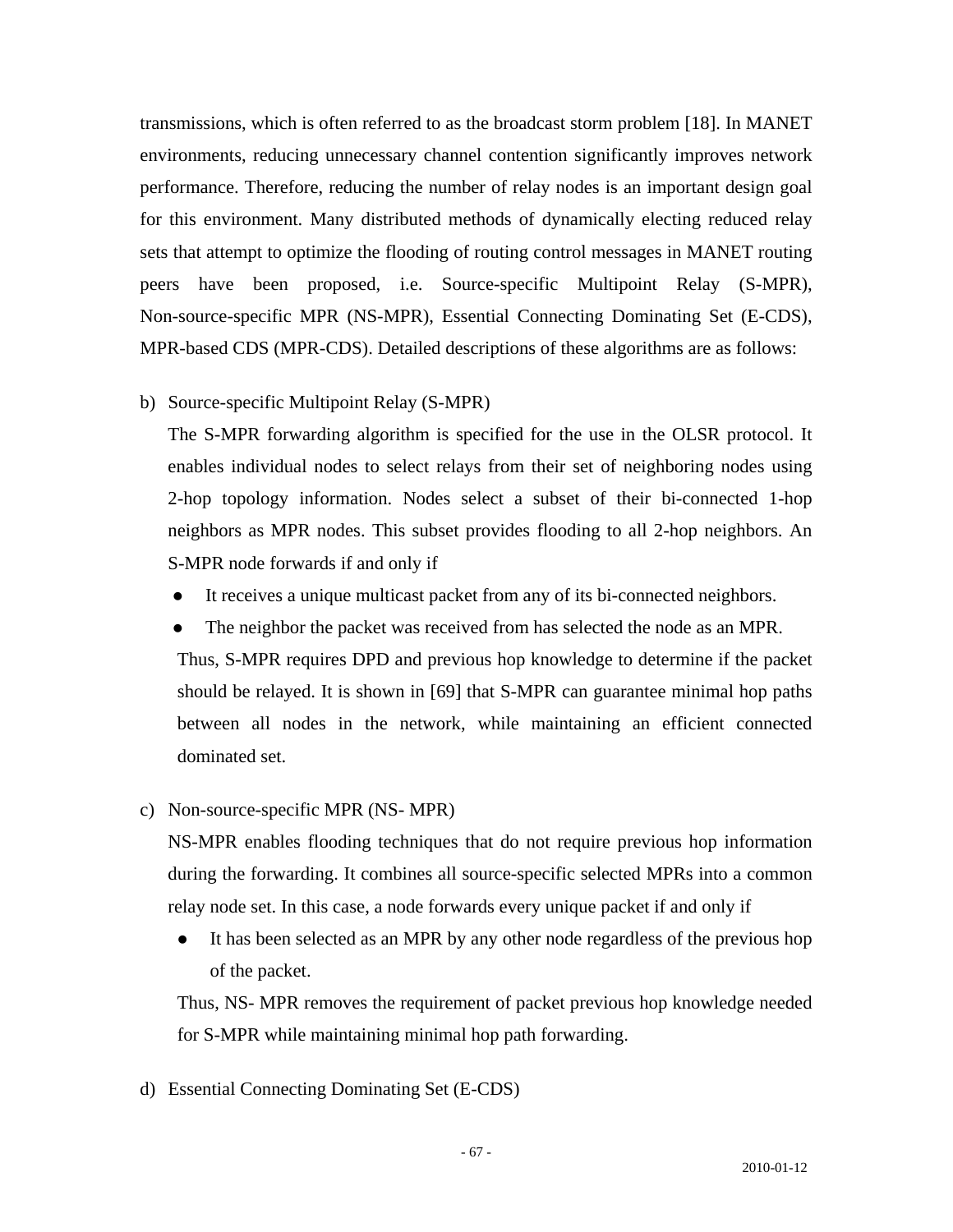A dominating set (DS) in a network graph is a set of vertices whose neighbors constitute all the vertices in the graph. A connected DS (CDS) is a DS forming a connected graph. E-CDS allows nodes to use 2-hop neighborhood topology information to dynamically select themselves as relay nodes to form a CDS. Similar to NS-MPR, E-CDS does not require the previous hop knowledge for packet forwarding. Nodes select themselves as relays using neighborhood priority information. Priority values do not need to be unique and can be a combination of values such as power level and address values. Although uniqueness is not required, duplicate values can result in a greater number of forwarders. In order to correctly assign themselves as relays, priority values need to be learned within 2-hop neighbors. E-CDS nodes select themselves as relays if and only if

- $\bullet$  The node's priority is greater than all its 2-hop neighbors,
- $\bullet$  or there is no path from the highest priority neighbor to all other 1 and 2-hop neighbors using only nodes with greater priorities as relays.

Once a node has selected itself as a relay, all unique multicast packets are rebroadcast. Unlike SMPR, E-CDS does not guarantee minimal hop paths between nodes.

e) MPR-based CDS (MPR-CDS)

Similar to NS-MPR, MPR-CDS also has no requirement for previous hop knowledge. But MPR-CDS has properties similar to both E-CDS and S-MPR. It reduces the number of forwarding nodes to a more efficient subset of MPRs than the NS-MPR approach described above. MPR-CDS requires that nodes know unique network addresses for each node within their 2-hop neighbors. After neighbor discovery, a node using MPR-CDS will forward all unique packets if and only if

- $\bullet$  The node's identifier is higher than all its 1-hop neighbors,
- or it has been selected as an MPR by the node that has the highest identifier in its 1-hop neighbors.

#### B.2.2 Method Comparison

[77] presented the design of a SMF prototype and some initial performance results using the NRL mobile network emulation system and various optional flooding approaches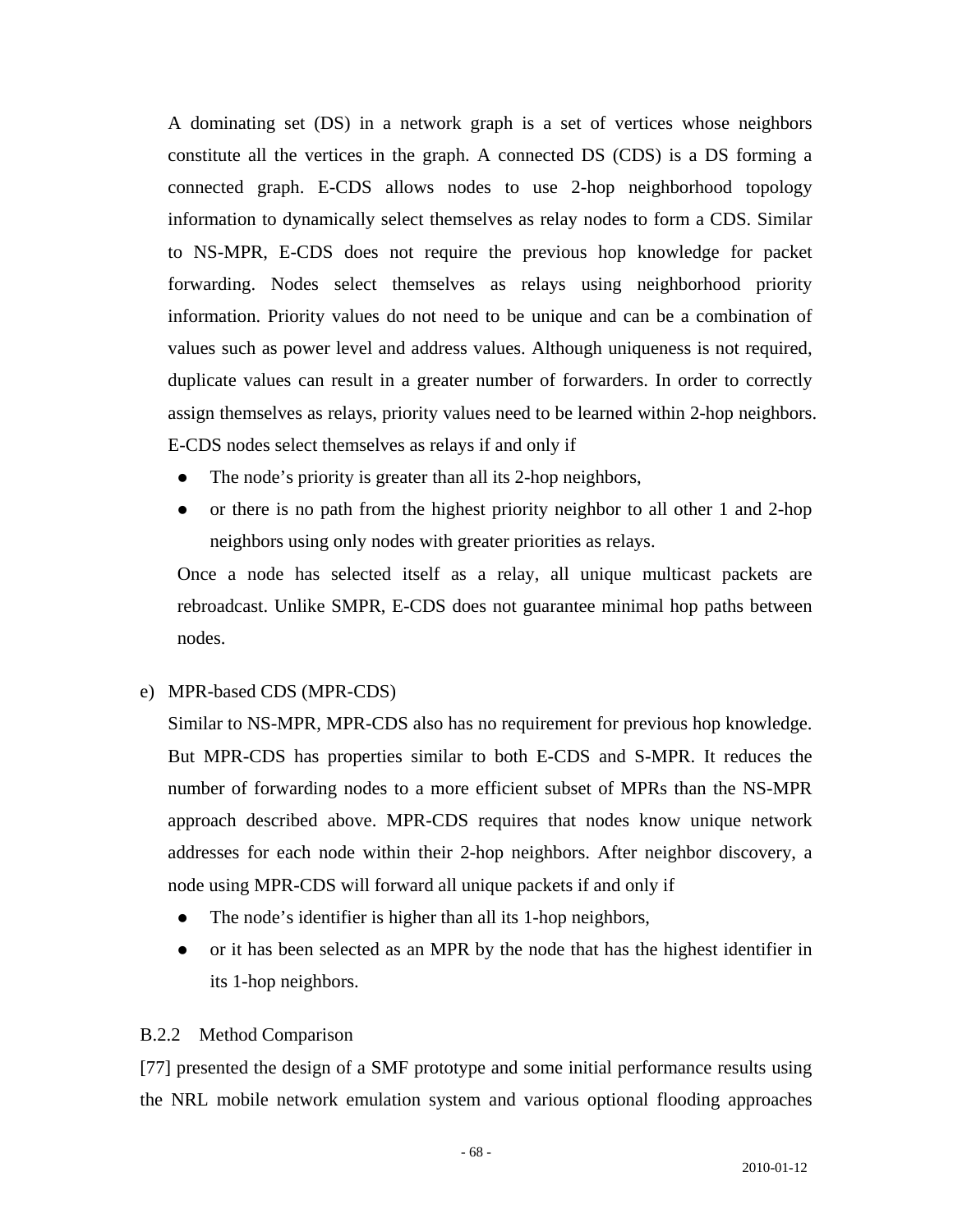within the design framework. Comparing the total multicast overhead as a function of time, topology, and representative flooding algorithms, Classical Flooding has the highest overhead in all possible topologies compared to all the other algorithms. The overhead of S-MPR decreased as the number of relay nodes is reduced. Comparing the total multicast goodput, Classical Flooding demonstrated the worst maximum achievable performance regardless of topology. For S-MPR, the maximal attainable throughput decreased as the required relay set increased. Other results also showed that Classical Flooding occasionally had a slight robustness gain at various times at the expense of redundant transmissions. S-MPR has the smallest size of the relay set than ECDS and NS-MPR. Unlike S-MPR, the NS-MPR technique, implemented to eliminate previous hop routing dependencies in the forwarding decision, did not achieve high efficiency under scaled network conditions.

Considering the multicast efficiency of SMF, we choose it as one of the four protocols in the performance comparison in the Section 6. Since S-MPR has relatively higher throughput and less number of forwarders, which makes it a more efficient relay set selection algorithm, we will use SMF based on S-MPR.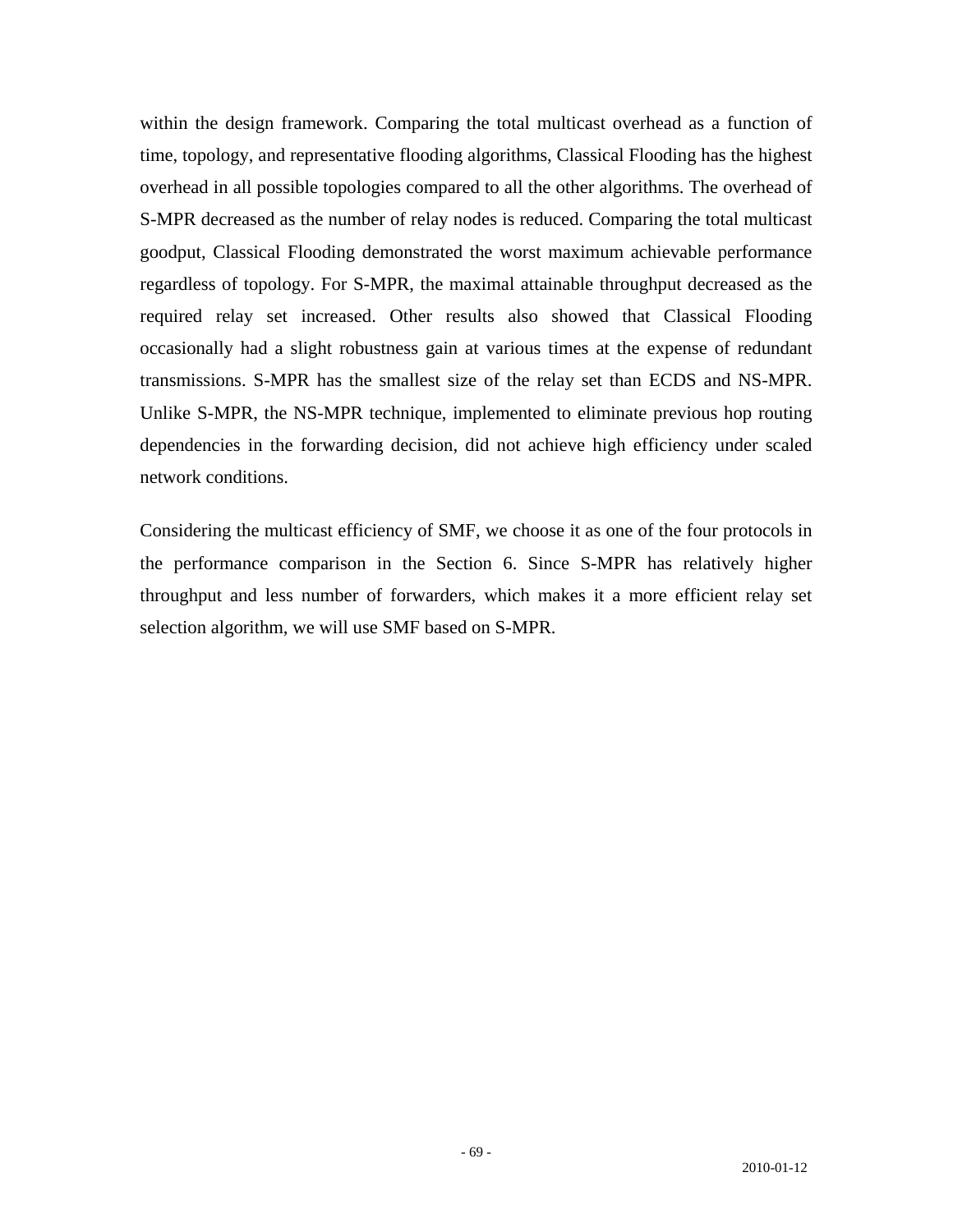### **APPENDIX C CodeBCast**

In CodeBCat, two algorithms that rely only on local 2-hop topology information and make use of opportunistic listening were proposed to reduce the number of transmissions: 1) a simple XOR-based coding algorithm 2) a Reed-Solomon based coding algorithm.

#### **C.1 XOR-based Algorithm**

For the XOR-based algorithm, each node *u* with a set of native packets *P* in its output queue finds a subset of native packets *Q* to XOR so that a neighbor *v* of *u* should be able to decode the XOR-ed packet *p* using stored native packets. The XOR-based greedy algorithm takes the packet  $p$  at the head of the queue and then looks for other packets in the queue that can allow all neighbors of node *u* to decode the packet when combined with *p*. If successful, these packets are added to the coded packet. Once such a coded packet is received by a node, it can extract the missing packet by XOR-ing the received packet with the remaining packets it already received and buffered. This requires that the coded packet carries with it an indication that it is a coded packet, and the unique identifiers of its contributing native packets. In case that the neighbor reception table of a node *u* was inaccurate, a node will be unable to successfully decode a packet. Also a node may not gain any new information from this packet if it already received all constituent native packets.

#### **C.2 Reed-Solomon Code based Algorithm**

For the Reed-Solomon based coding algorithm, let *P* be the ordered set of *N* native packets in *u*'s output queue. Let  $P_v$  be the set of packets *v* has received, for each

$$
v \in N(u) \quad \text{Let} \quad k = \max\{|P - P_v|, v \in N(u)\} \quad \text{Let} \quad \begin{pmatrix} 1^0 & 2^0 & \dots & n^0 \\ 1^1 & 2^1 & \dots & n^1 \\ \dots & \dots & \dots & \dots \\ 1^k & 2^k & \dots & n^k \end{pmatrix} \quad \text{be the } k^*n
$$

Vandermonde matrix where 1, 2, …, *n* are labels of elements in the finite field. The minimal number of encoded packets that needs to be sent so that each neighbor  $\nu$  can decode the packets in  $(P - P_v)$  is *k* and the set of *k* packets are given by  $Q = \theta \times P$ . Therefore a node constructs the coded packet set  $Q = \theta \times P$ . It then adds the set of native